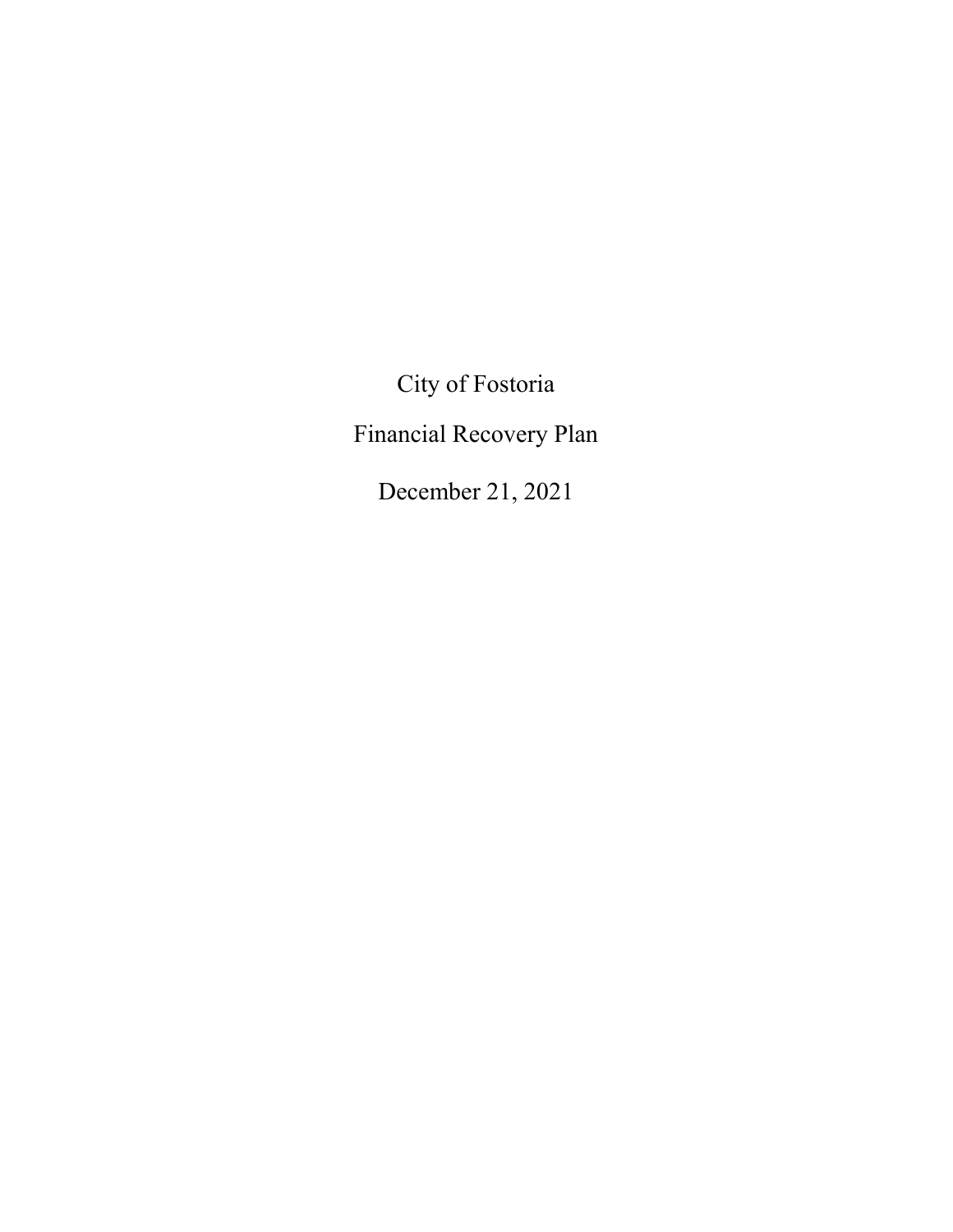# **Table of Contents**

# Page

| $\overline{3}$  |
|-----------------|
| $6\overline{6}$ |
| 58              |
| 60              |
| 61              |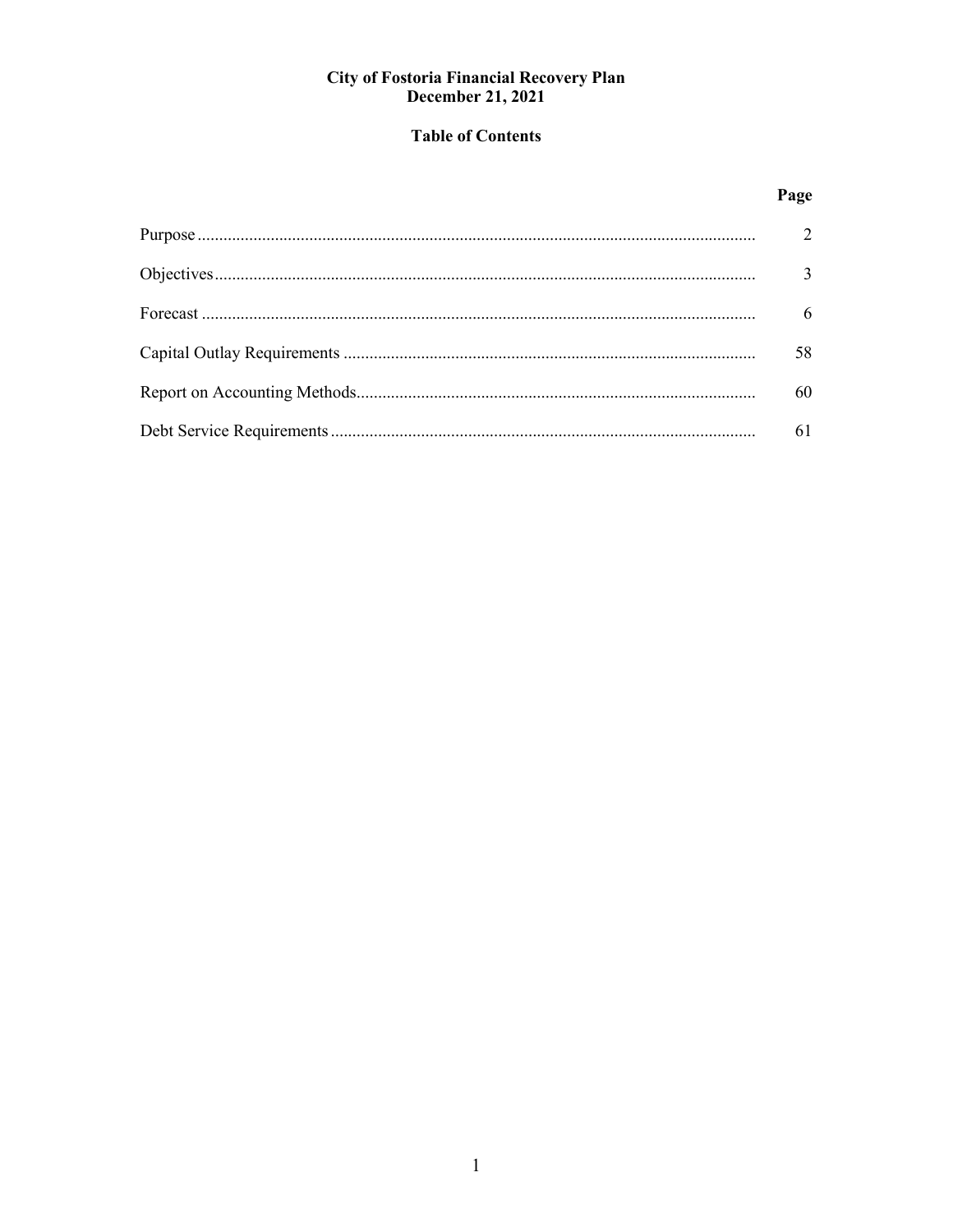### **Purpose**

The Financial Plan of the City of Fostoria has been developed pursuant to Section 118.06 of the Ohio Revised Code, and identifies the actions taken or to be taken by the City to restore the fiscal integrity of the City. It also serves as a master plan by which all future appropriation measures must comply and directs the correction of issues that were essential in putting the City in fiscal emergency.

| Original Financial Plan Approvals                           |            |
|-------------------------------------------------------------|------------|
| By Fostoria City Council on                                 | 12/6/2016  |
| Filed with Financial Planning and Supervision Commission on | 12/6/2016  |
| Updated 2017 Financial Plan Approvals                       |            |
| By Fostoria City Council on                                 | 3/21/2017  |
| Filed with Financial Planning and Supervision Commission on | 3/21/2017  |
| Updated 2018 Financial Plan Approvals                       |            |
| By Fostoria City Council on                                 | 2/13/2018  |
| Filed with Financial Planning and Supervision Commission on | 2/13/2018  |
| Updated 2019 Financial Plan Approvals                       |            |
| By Fostoria City Council on                                 | 12/18/2018 |
| Filed with Financial Planning and Supervision Commission on | 12/18/2018 |
| Updated 2020 Financial Plan Approvals                       |            |
| By Fostoria City Council on                                 | 12/17/2019 |
| Filed with Financial Planning and Supervision Commission on | 12/17/2019 |
| Updated 2021 Financial Plan Approvals                       |            |
| By Fostoria City Council on                                 | 12/15/2020 |
| Filed with Financial Planning and Supervision Commission on | 12/15/2020 |
| Updated 2022 Financial Plan Approvals                       |            |
| By Fostoria City Council on                                 | 12/21/2021 |
| Filed with Financial Planning and Supervision Commission on | 12/21/2021 |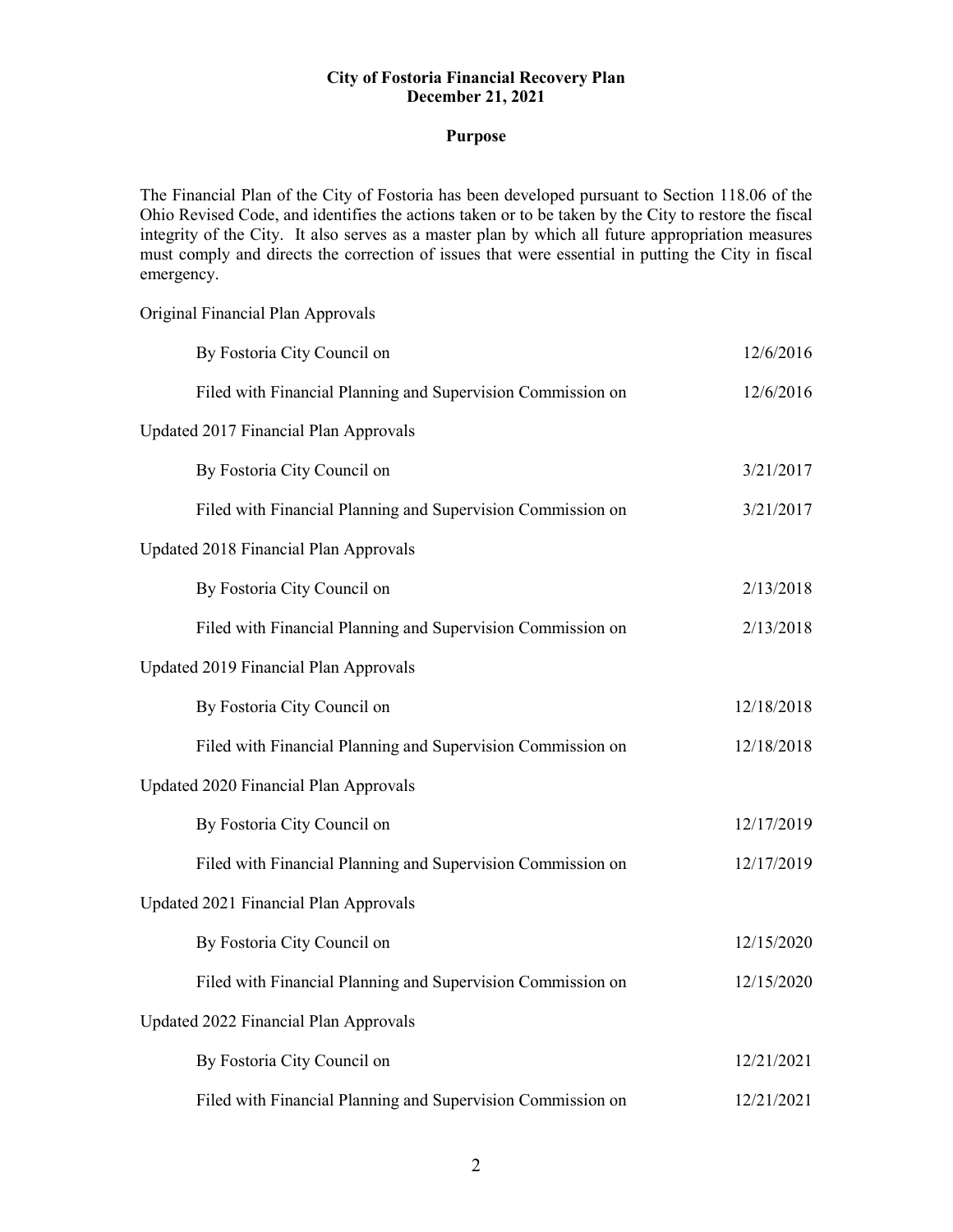# **Objectives of the Financial Plan**

In accordance with Section 118.06 of the Ohio Revised Code, the Mayor must submit, to the Financial Planning and Supervision Commission, a Financial Plan as approved by ordinance of City Council within 120 days after the first meeting of the Commission and to update the plan at least annually. The main objective of the plan is to eliminate all fiscal emergency conditions which were determined by the Auditor of State pursuant to Section 118.04 of the Ohio Revised Code.

The actions that were taken or are to be taken by the City and the approximate dates of the commencement and completion are presented below:

Significant assumptions are as follows:

|    | Action                                        | Begin     | Completion |
|----|-----------------------------------------------|-----------|------------|
| 1. | Adjust property tax revenue projections       |           |            |
|    | based on assessed valuation.<br>Real          |           |            |
|    | will<br>tax<br>remain<br>property<br>revenue  |           |            |
|    | approximately the same through 2026.          |           |            |
|    | The plan assumes 4.2 inside mills will be     |           |            |
|    | levied for General Fund operations, 0.3       |           |            |
|    | mills for police pension, and 0.3 mills for   |           |            |
|    | fire pension.                                 | 1/1/2022  | Ongoing    |
| 2. | Property tax revenue collections are          |           |            |
|    | based on estimated assessed valuations        |           |            |
|    | for the given year. The last update           |           |            |
|    | occurred in 2020 and began collection in      |           |            |
|    | 2021 with the next scheduled sexennial        |           |            |
|    | update to be in 2023.                         | 1/1/2022  | Ongoing    |
| 3. | A 6 mill five-year property tax levy for      |           |            |
|    | operations was approved by voters in          |           |            |
|    | November 2017, collection beginning in        |           |            |
|    | 2018 and ending in 2022.                      | 1/1/2018  | 12/31/2022 |
| 4. | The<br>anticipates<br>renewing<br>City<br>the |           |            |
|    | property tax levy for 6 mills in 2022 or      |           |            |
|    | before or determine another means of          |           |            |
|    | securing sufficient revenue over the next     |           |            |
|    | four years.                                   | 1/1/2023  | 12/31/2027 |
| 5. | tax levy renewal<br>The income<br>was         |           |            |
|    | approved by voters in May 2021,               |           |            |
|    | collection beginning in 2022 and ending       |           |            |
|    | in 2026.                                      | 1/1/2022  | 12/31/2026 |
| 6. | The City joined Regional Income Tax           |           |            |
|    | Authority (RITA).                             | 10/1/2017 | Ongoing    |
| 7. | The City reduced reciprocity 50 percent       |           |            |
|    | for 2017 and 100 percent for 2018 and         |           |            |
|    | beyond.                                       | 1/1/2017  | Ongoing    |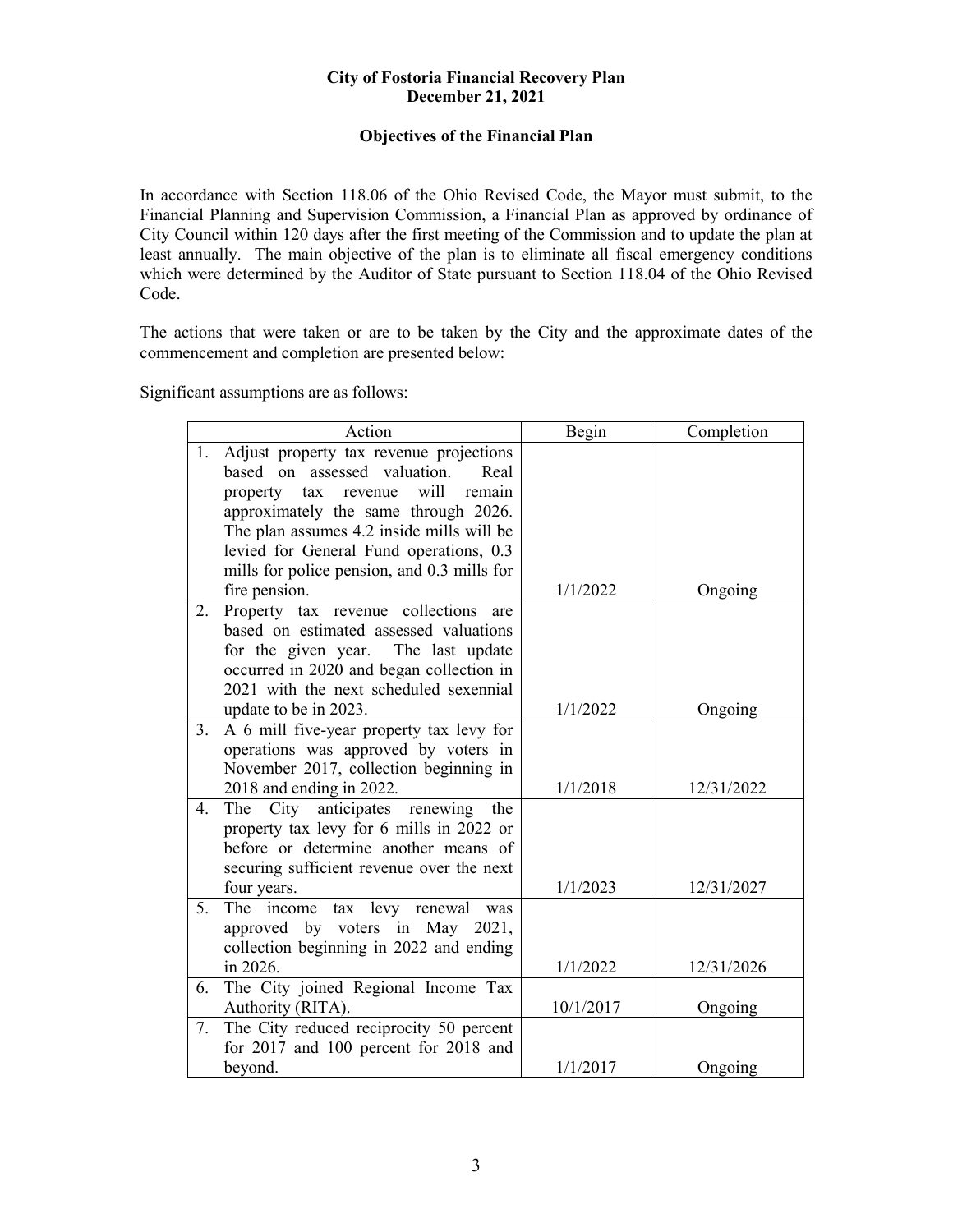# **Objectives of the Financial Plan**

| Action                                                                                                                                                                                                                                                                                                                                                                                                                                                                                                                                                                                                                                                                                                                                                                                                                                                                                                              | Begin                                                                            | Completion                                                                                     |
|---------------------------------------------------------------------------------------------------------------------------------------------------------------------------------------------------------------------------------------------------------------------------------------------------------------------------------------------------------------------------------------------------------------------------------------------------------------------------------------------------------------------------------------------------------------------------------------------------------------------------------------------------------------------------------------------------------------------------------------------------------------------------------------------------------------------------------------------------------------------------------------------------------------------|----------------------------------------------------------------------------------|------------------------------------------------------------------------------------------------|
| 8.<br>with<br>Increase<br>income<br>revenue<br>tax                                                                                                                                                                                                                                                                                                                                                                                                                                                                                                                                                                                                                                                                                                                                                                                                                                                                  |                                                                                  |                                                                                                |
| projections based on the assumption that                                                                                                                                                                                                                                                                                                                                                                                                                                                                                                                                                                                                                                                                                                                                                                                                                                                                            |                                                                                  |                                                                                                |
| income will grow at an annual rate of 2                                                                                                                                                                                                                                                                                                                                                                                                                                                                                                                                                                                                                                                                                                                                                                                                                                                                             |                                                                                  |                                                                                                |
| percent from 2022 through 2026.                                                                                                                                                                                                                                                                                                                                                                                                                                                                                                                                                                                                                                                                                                                                                                                                                                                                                     | 1/1/2022                                                                         | 12/31/2026                                                                                     |
| The City will enhance revenue in the<br>9.                                                                                                                                                                                                                                                                                                                                                                                                                                                                                                                                                                                                                                                                                                                                                                                                                                                                          |                                                                                  |                                                                                                |
| State Highway Fund by transferring                                                                                                                                                                                                                                                                                                                                                                                                                                                                                                                                                                                                                                                                                                                                                                                                                                                                                  |                                                                                  |                                                                                                |
| resources annually from the Permissive                                                                                                                                                                                                                                                                                                                                                                                                                                                                                                                                                                                                                                                                                                                                                                                                                                                                              |                                                                                  |                                                                                                |
| Motor Vehicle License Fund as needed.                                                                                                                                                                                                                                                                                                                                                                                                                                                                                                                                                                                                                                                                                                                                                                                                                                                                               | 1/1/2022                                                                         | Ongoing                                                                                        |
| 10. The City will enhance revenue in the                                                                                                                                                                                                                                                                                                                                                                                                                                                                                                                                                                                                                                                                                                                                                                                                                                                                            |                                                                                  |                                                                                                |
| Street Construction, Maintenance, and                                                                                                                                                                                                                                                                                                                                                                                                                                                                                                                                                                                                                                                                                                                                                                                                                                                                               |                                                                                  |                                                                                                |
| Repair Fund, Park and Recreation Fund,                                                                                                                                                                                                                                                                                                                                                                                                                                                                                                                                                                                                                                                                                                                                                                                                                                                                              |                                                                                  |                                                                                                |
| and City Clean Up Fund by transferring                                                                                                                                                                                                                                                                                                                                                                                                                                                                                                                                                                                                                                                                                                                                                                                                                                                                              |                                                                                  |                                                                                                |
| resources annually from the General Fund                                                                                                                                                                                                                                                                                                                                                                                                                                                                                                                                                                                                                                                                                                                                                                                                                                                                            |                                                                                  |                                                                                                |
| as needed.                                                                                                                                                                                                                                                                                                                                                                                                                                                                                                                                                                                                                                                                                                                                                                                                                                                                                                          | 1/1/2022                                                                         | Ongoing                                                                                        |
| 11. Rates will be increased in both the Water                                                                                                                                                                                                                                                                                                                                                                                                                                                                                                                                                                                                                                                                                                                                                                                                                                                                       |                                                                                  |                                                                                                |
| Fund and Sewer Fund beginning in 2022                                                                                                                                                                                                                                                                                                                                                                                                                                                                                                                                                                                                                                                                                                                                                                                                                                                                               |                                                                                  |                                                                                                |
| and will increase incrementally through                                                                                                                                                                                                                                                                                                                                                                                                                                                                                                                                                                                                                                                                                                                                                                                                                                                                             |                                                                                  |                                                                                                |
| 2026.                                                                                                                                                                                                                                                                                                                                                                                                                                                                                                                                                                                                                                                                                                                                                                                                                                                                                                               | 1/1/2022                                                                         | 12/31/2026                                                                                     |
| 12. Salaries will be adjusted in accordance                                                                                                                                                                                                                                                                                                                                                                                                                                                                                                                                                                                                                                                                                                                                                                                                                                                                         |                                                                                  |                                                                                                |
|                                                                                                                                                                                                                                                                                                                                                                                                                                                                                                                                                                                                                                                                                                                                                                                                                                                                                                                     |                                                                                  |                                                                                                |
|                                                                                                                                                                                                                                                                                                                                                                                                                                                                                                                                                                                                                                                                                                                                                                                                                                                                                                                     |                                                                                  |                                                                                                |
|                                                                                                                                                                                                                                                                                                                                                                                                                                                                                                                                                                                                                                                                                                                                                                                                                                                                                                                     |                                                                                  |                                                                                                |
|                                                                                                                                                                                                                                                                                                                                                                                                                                                                                                                                                                                                                                                                                                                                                                                                                                                                                                                     |                                                                                  |                                                                                                |
|                                                                                                                                                                                                                                                                                                                                                                                                                                                                                                                                                                                                                                                                                                                                                                                                                                                                                                                     |                                                                                  |                                                                                                |
|                                                                                                                                                                                                                                                                                                                                                                                                                                                                                                                                                                                                                                                                                                                                                                                                                                                                                                                     |                                                                                  |                                                                                                |
|                                                                                                                                                                                                                                                                                                                                                                                                                                                                                                                                                                                                                                                                                                                                                                                                                                                                                                                     |                                                                                  |                                                                                                |
|                                                                                                                                                                                                                                                                                                                                                                                                                                                                                                                                                                                                                                                                                                                                                                                                                                                                                                                     |                                                                                  |                                                                                                |
|                                                                                                                                                                                                                                                                                                                                                                                                                                                                                                                                                                                                                                                                                                                                                                                                                                                                                                                     |                                                                                  |                                                                                                |
|                                                                                                                                                                                                                                                                                                                                                                                                                                                                                                                                                                                                                                                                                                                                                                                                                                                                                                                     |                                                                                  |                                                                                                |
|                                                                                                                                                                                                                                                                                                                                                                                                                                                                                                                                                                                                                                                                                                                                                                                                                                                                                                                     |                                                                                  |                                                                                                |
|                                                                                                                                                                                                                                                                                                                                                                                                                                                                                                                                                                                                                                                                                                                                                                                                                                                                                                                     |                                                                                  |                                                                                                |
|                                                                                                                                                                                                                                                                                                                                                                                                                                                                                                                                                                                                                                                                                                                                                                                                                                                                                                                     |                                                                                  |                                                                                                |
|                                                                                                                                                                                                                                                                                                                                                                                                                                                                                                                                                                                                                                                                                                                                                                                                                                                                                                                     |                                                                                  |                                                                                                |
|                                                                                                                                                                                                                                                                                                                                                                                                                                                                                                                                                                                                                                                                                                                                                                                                                                                                                                                     |                                                                                  |                                                                                                |
|                                                                                                                                                                                                                                                                                                                                                                                                                                                                                                                                                                                                                                                                                                                                                                                                                                                                                                                     |                                                                                  |                                                                                                |
|                                                                                                                                                                                                                                                                                                                                                                                                                                                                                                                                                                                                                                                                                                                                                                                                                                                                                                                     |                                                                                  |                                                                                                |
|                                                                                                                                                                                                                                                                                                                                                                                                                                                                                                                                                                                                                                                                                                                                                                                                                                                                                                                     |                                                                                  |                                                                                                |
|                                                                                                                                                                                                                                                                                                                                                                                                                                                                                                                                                                                                                                                                                                                                                                                                                                                                                                                     |                                                                                  |                                                                                                |
|                                                                                                                                                                                                                                                                                                                                                                                                                                                                                                                                                                                                                                                                                                                                                                                                                                                                                                                     |                                                                                  |                                                                                                |
|                                                                                                                                                                                                                                                                                                                                                                                                                                                                                                                                                                                                                                                                                                                                                                                                                                                                                                                     |                                                                                  |                                                                                                |
|                                                                                                                                                                                                                                                                                                                                                                                                                                                                                                                                                                                                                                                                                                                                                                                                                                                                                                                     |                                                                                  |                                                                                                |
| with union agreements when approved.<br>13. Health care costs are projected to increase<br>10.5 percent in 2022 through 2026.<br>14. The City did not operate the pool starting<br>in 2017 and will not restore operations<br>until there are sufficient resources to do<br>Operations not expected to be<br>SO.<br>restored through 2026.<br>15. Contractual services are projected to<br>increase 2 to 10 percent per year for the<br>next five years.<br>16. Supplies and materials are projected to<br>increase 3 to 5 percent per year for the<br>next five years.<br>17. Capital outlay costs have been based<br>upon specific department needs<br>as<br>identified in the forecasted capital needs.<br>18. Monthly transfers will be made from the<br>General Fund to the Police Pension and<br>Fire Pension funds to pay for the balance<br>of the pension costs not funded by<br>property tax collections. | 1/1/2022<br>1/1/2022<br>1/1/2022<br>1/1/2022<br>1/1/2022<br>1/1/2022<br>1/1/2022 | 12/31/2026<br>12/31/2026<br>12/31/2026<br>12/31/2026<br>12/31/2026<br>12/31/2026<br>12/31/2026 |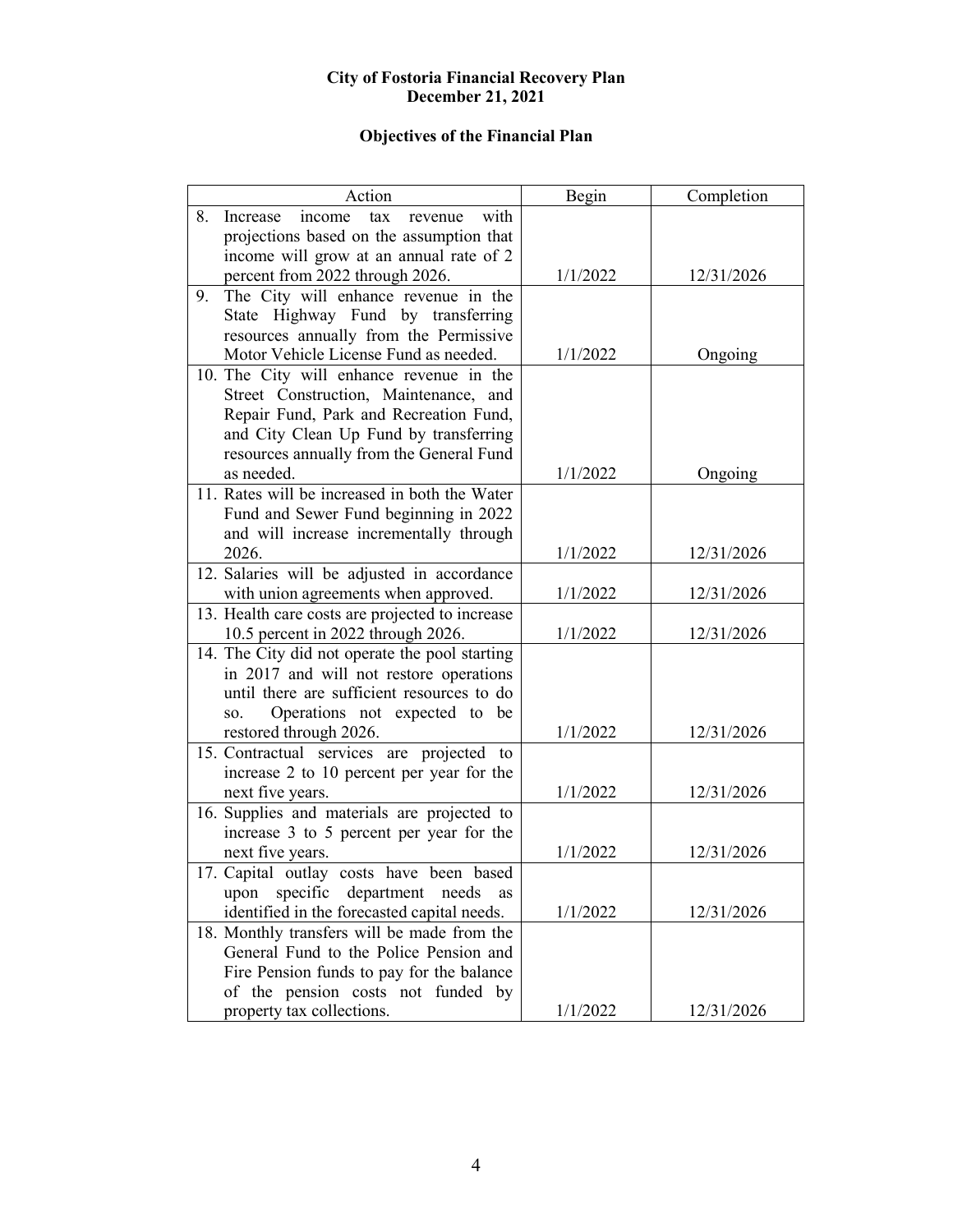# **Objectives of the Financial Plan**

| Action                                        | Begin    | Completion |
|-----------------------------------------------|----------|------------|
| 19. The City has secured debt financing for   |          |            |
| CSO 2 & 3 project in Sewer Fund and           |          |            |
| Storm Water Fund.                             | 1/1/2020 | Continuing |
| 20. The City will begin the North Main Street |          |            |
| Phase I, II, and III projects in 2021,        |          |            |
| which consists of a grant, loan financing,    |          |            |
| and a local contribution.                     | 1/1/2021 | 12/31/2022 |

# **Assurances of the Financial Plan**

- 1. The City will conform to statutes with respect to tax budgets and appropriation measures.
- 2. The City will establish monthly levels of expenditures and encumbrances pursuant to division (B)(2) of Section 118.07 of the Ohio Revised Code.
- 3. The amount and purpose of any issue of debt obligations will not exceed debt limits supported by appropriate certification by the City Auditor and the County Auditor.
- 4. The City will prepare a financial forecast for a five-year period in accordance with the standards issued by the Auditor of State.
- 5. The City will address and implement Auditor of State comments from the Report of Accounting Methods.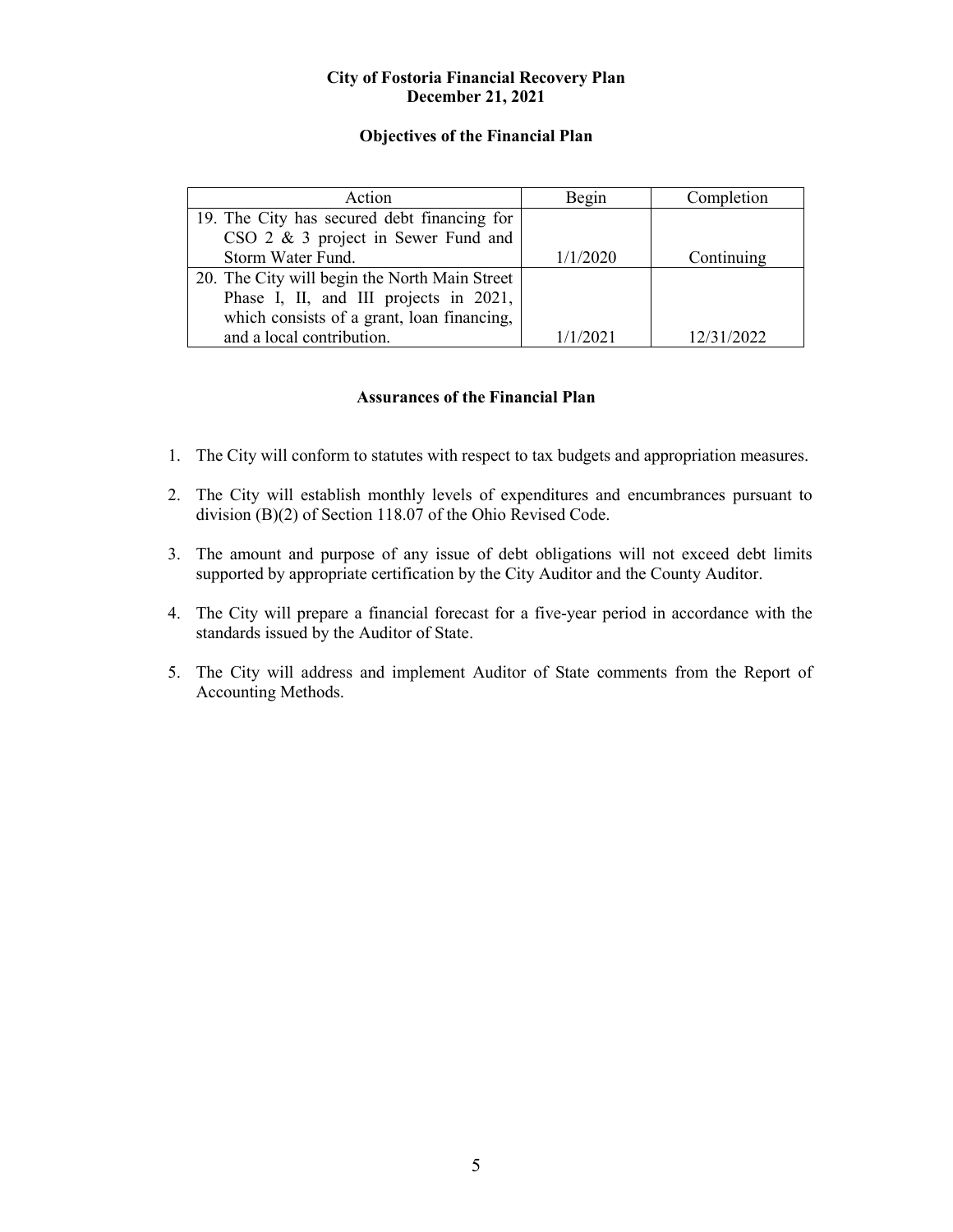#### **101 General Fund - 6 mills**

|                                      | 2022             | 2023          | 2024        | 2025        | 2026        |
|--------------------------------------|------------------|---------------|-------------|-------------|-------------|
|                                      | Forecasted       | Forecasted    | Forecasted  | Forecasted  | Forecasted  |
| Revenues                             |                  |               |             |             |             |
| <b>Property Taxes</b>                | \$1,452,800      | \$438,800     | \$438,800   | \$438,800   | \$438,800   |
| <b>Income Taxes</b>                  | 6,969,000        | 7,108,380     | 7,250,548   | 7,395,559   | 7,543,470   |
| <b>State Levied Shared Taxes</b>     | 373,700          | 373,700       | 373,700     | 373,700     | 373,700     |
| Intergovernmental                    | 18,000           | $\theta$      | $\theta$    | $\Omega$    | $\theta$    |
| Other Local Taxes                    | 9,000            | 9.000         | 9,000       | 9,000       | 9,000       |
| Charges for Services                 | 569,700          | 569,700       | 569,700     | 569,700     | 569,700     |
| Licenses and Permits                 | 11,300           | 11,300        | 11,300      | 11,300      | 11,300      |
| Fines and Forfeitures                | 3,500            | 3,500         | 3,500       | 3,500       | 3,500       |
| Interest                             | 700              | 700           | 1,000       | 1,000       | 1,000       |
| Other Revenue                        | 209,420          | 139,420       | 139,420     | 139,420     | 139,420     |
| <b>Total Revenues</b>                | 9,617,120        | 8,654,500     | 8,796,968   | 8,941,979   | 9,089,890   |
| <b>Expenditures Summary</b>          |                  |               |             |             |             |
| <b>Personal Services</b>             | 5,284,500        | 5,512,860     | 5,772,040   | 6,021,970   | 6,287,680   |
| Contractual Services                 | 1,417,695        | 1,411,761     | 1,463,635   | 1,574,470   | 1,575,094   |
| Supplies and Materials               | 624,875          | 635,633       | 653,928     | 672,766     | 692,169     |
| Capital Outlay                       | 593,149          | 215,500       | 70,500      | 60,600      | 55,600      |
| Other                                | 256,100          | 201,803       | 207,677     | 213,727     | 219,959     |
| <b>Total Expenditures</b>            | 8,176,319        | 7,977,557     | 8,167,780   | 8,543,533   | 8,830,502   |
| Excess of Revenues Over Expenditures | 1,440,801        | 676,943       | 629,188     | 398,446     | 259,388     |
| Other Financing Uses                 |                  |               |             |             |             |
| Transfers Out (Income Taxes)         | (600,000)        | (600,000)     | (600,000)   | (600,000)   | (600,000)   |
| <b>Transfers Out</b>                 | (587, 435)       | (596, 288)    | (622, 636)  | (686, 235)  | (891, 109)  |
|                                      |                  |               |             |             |             |
| <b>Total Other Financing Uses</b>    | (1, 187, 435)    | (1, 196, 288) | (1,222,636) | (1,286,235) | (1,491,109) |
| Net Change in Fund Balance           | 253,366          | (519, 345)    | (593, 448)  | (887,789)   | (1,231,721) |
| Revenue from Property Taxes-New      | $\boldsymbol{0}$ | 1,014,000     | 1,014,000   | 1,014,000   | 1,014,000   |
| Fund Balances Beginning of Year      | 5,270,237        | 5,523,603     | 6,018,258   | 6,438,810   | 6,565,021   |
| Fund Balances End of Year            | \$5,523,603      | \$6,018,258   | \$6,438,810 | \$6,565,021 | \$6,347,300 |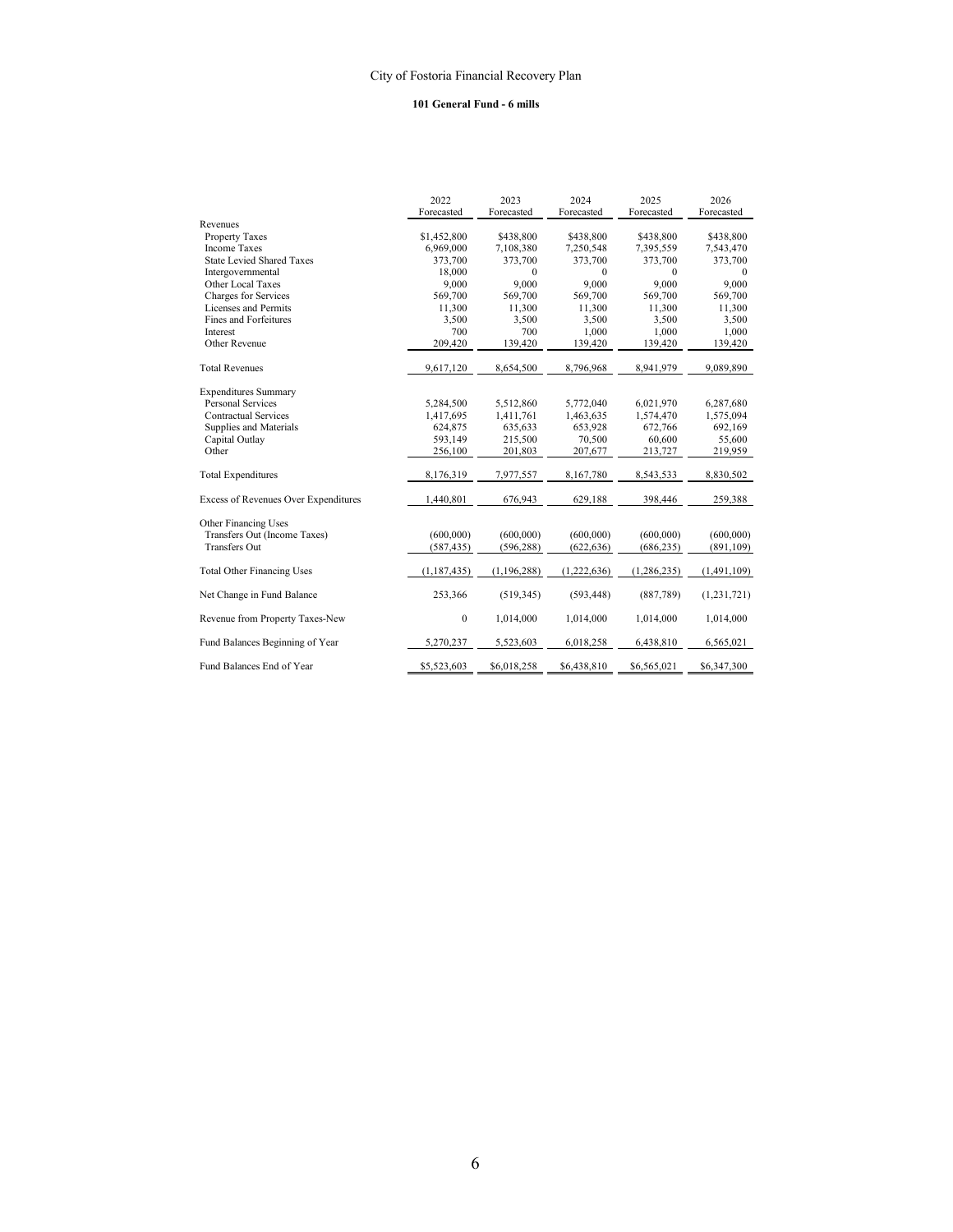#### **102 Underground Storage Tank**

|                                 | 2022<br>Forecasted | 2023<br>Forecasted | 2024<br>Forecasted | 2025<br>Forecasted | 2026<br>Forecasted |
|---------------------------------|--------------------|--------------------|--------------------|--------------------|--------------------|
| Revenues                        | \$0                | \$0                | \$0                | \$0                | \$0                |
| <b>Expenditures Summary</b>     |                    | ∩                  |                    |                    | $\Omega$           |
| Net Change in Fund Balance      | $\Omega$           | $\Omega$           | $\Omega$           | $\theta$           | $\theta$           |
| Fund Balances Beginning of Year | 11,000             | 11.000             | 11,000             | 11,000             | 11.000             |
| Fund Balances End of Year       | \$11,000           | \$11,000           | \$11,000           | \$11,000           | \$11,000           |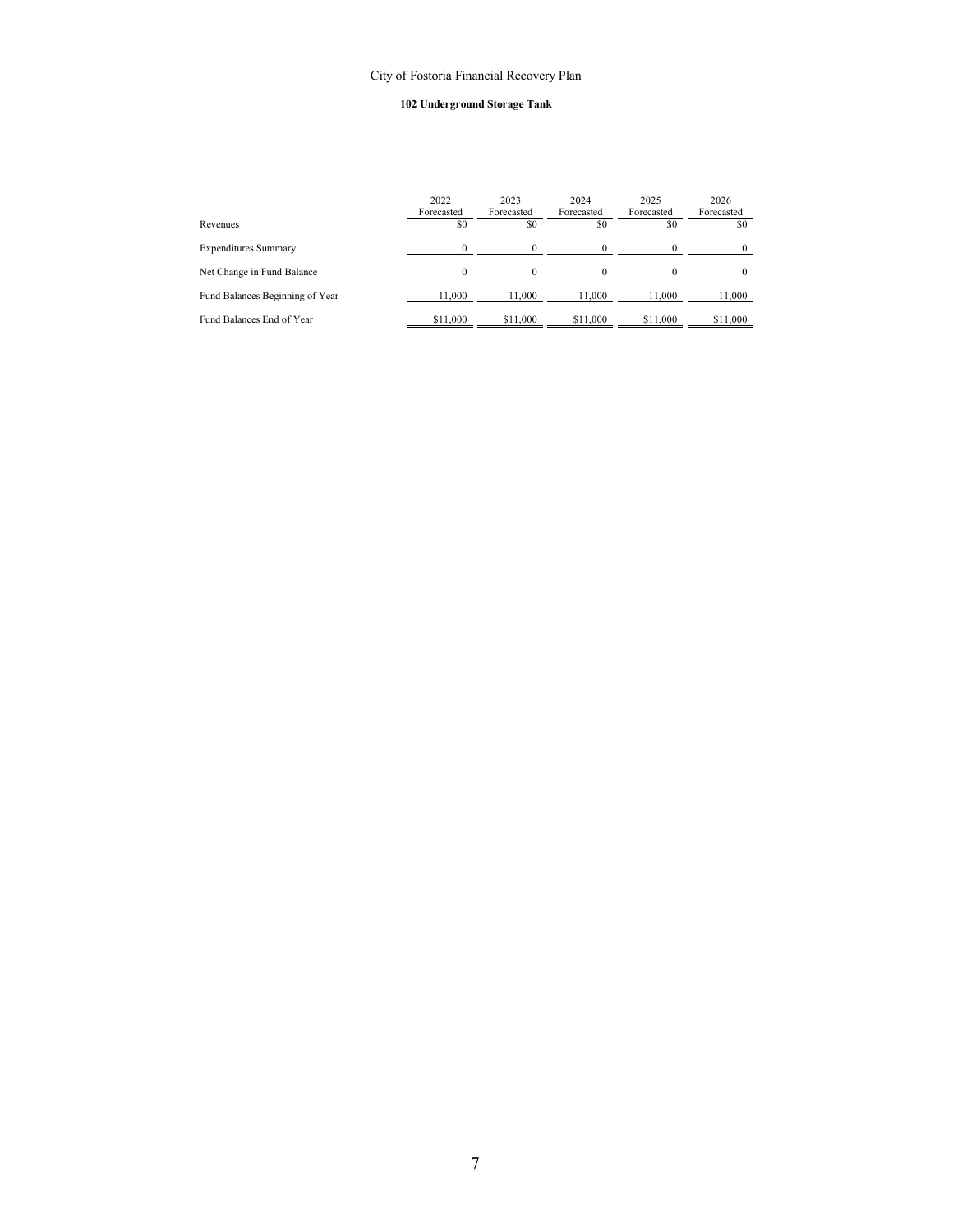#### **201 Street Construction, Maintenance, and Repair**

|                                              | 2022<br>Forecasted | 2023<br>Forecasted | 2024<br>Forecasted | 2025<br>Forecasted | 2026<br>Forecasted |
|----------------------------------------------|--------------------|--------------------|--------------------|--------------------|--------------------|
| Revenues                                     |                    |                    |                    |                    |                    |
| <b>State Levied Shared Taxes</b>             | \$735,000          | \$735,000          | \$735,000          | \$735,000          | \$735,000          |
| Interest                                     | 30                 | 20                 | 10                 | 0                  | 0                  |
| <b>Total Revenues</b>                        | 735,030            | 735,020            | 735,010            | 735,000            | 735,000            |
| <b>Expenditures Summary</b>                  |                    |                    |                    |                    |                    |
| Personal Services                            | 470,900            | 495,800            | 519,500            | 544,600            | 573,000            |
| Contractual Services                         | 58,900             | 62,312             | 65,999             | 69,988             | 74,306             |
| Supplies and Materials                       | 236,000            | 245,080            | 254,534            | 264,375            | 274,621            |
| <b>Total Expenditures</b>                    | 765,800            | 803,192            | 840,033            | 878,963            | 921,927            |
| <b>Excess of Revenues Under Expenditures</b> | (30,770)           | (68, 172)          | (105, 023)         | (143, 963)         | (186, 927)         |
| Other Financing Sources                      |                    |                    |                    |                    |                    |
| Transfers In                                 | $\mathbf{0}$       | $\mathbf{0}$       | $\mathbf{0}$       | $\mathbf{0}$       | 179,460            |
| Net Change in Fund Balance                   | (30,770)           | (68, 172)          | (105, 023)         | (143, 963)         | (7, 467)           |
| Fund Balances Beginning of Year              | 355,395            | 324,625            | 256,453            | 151,430            | 7,467              |
| Fund Balances End of Year                    | \$324,625          | \$256,453          | \$151,430          | \$7,467            | \$0                |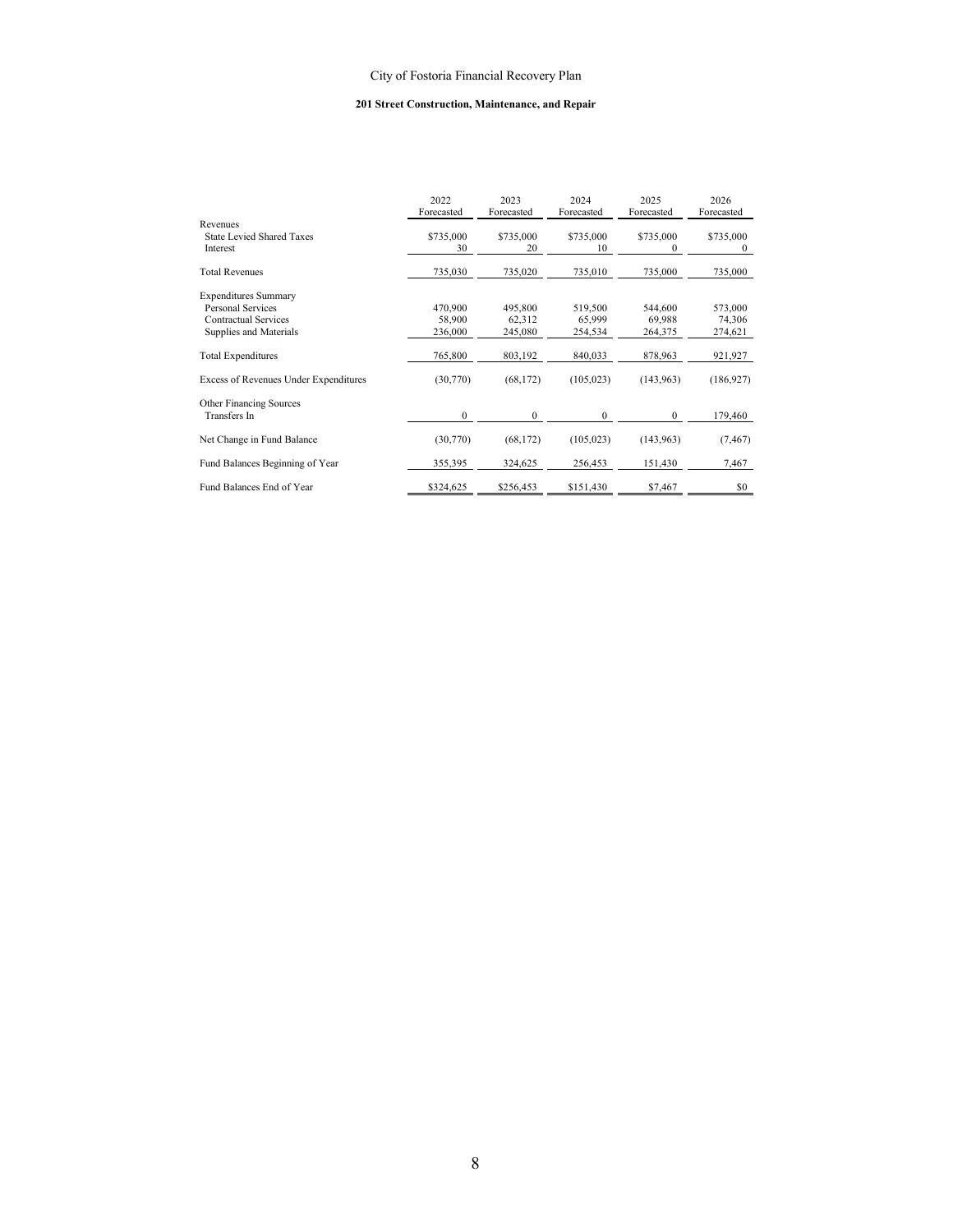#### **202 State Highway Improvement Special Revenue Fund**

|                                       | 2022<br>Forecasted | 2023<br>Forecasted | 2024<br>Forecasted | 2025<br>Forecasted | 2026<br>Forecasted |
|---------------------------------------|--------------------|--------------------|--------------------|--------------------|--------------------|
| Revenues<br>State Levied Shared Taxes | \$58,500           | \$58,500           | \$58,500           | \$58,500           | \$58,500           |
| Other Revenue                         | 67,700             | 71,910             | 76,205             | 80,587             | 85,062             |
| <b>Total Revenues</b>                 | 126,200            | 130.410            | 134,705            | 139,087            | 143,562            |
| <b>Expenditures Summary</b>           |                    |                    |                    |                    |                    |
| Personal Services                     | 75,200             | 77,400             | 79,600             | 81,800             | 84,000             |
| Supplies and Materials                | 51,000             | 53,010             | 55,105             | 57,287             | 59,562             |
| <b>Total Expenditures</b>             | 126,200            | 130.410            | 134,705            | 139,087            | 143,562            |
| Net Change in Fund Balance            | $\mathbf{0}$       | $\mathbf{0}$       | $\mathbf{0}$       | $\mathbf{0}$       | $\Omega$           |
| Fund Balances Beginning of Year       | $\mathbf{0}$       | $\Omega$           | $\mathbf{0}$       | $\mathbf{0}$       | $\Omega$           |
| Fund Balances End of Year             | \$0                | \$0                | \$0                | \$0                | \$0                |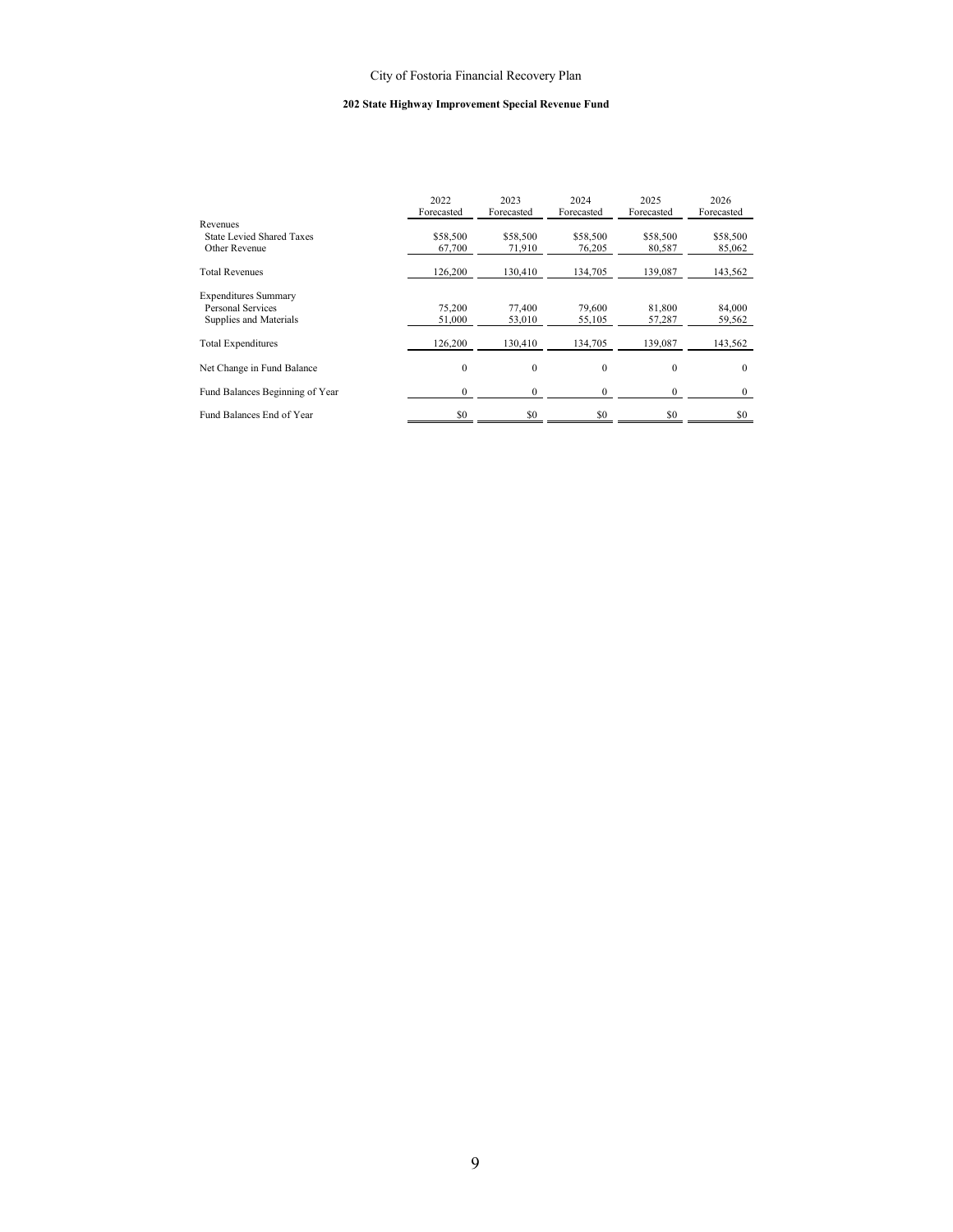#### **203 Permissive MVL Special Revenue Fund**

|                                 | 2022<br>Forecasted  | 2023<br>Forecasted | 2024<br>Forecasted    | 2025<br>Forecasted | 2026<br>Forecasted    |
|---------------------------------|---------------------|--------------------|-----------------------|--------------------|-----------------------|
| Revenues                        |                     |                    |                       |                    |                       |
| State Levied Shared Taxes       | \$128,000<br>70,000 | \$128,000<br>0     | \$128,000<br>$\theta$ | \$128,000<br>0     | \$128,000<br>$\Omega$ |
| Intergovernmental<br>Interest   | 100                 | 50                 | 50                    | 60                 | 70                    |
|                                 |                     |                    |                       |                    |                       |
| <b>Total Revenues</b>           | 198,100             | 128,050            | 128,050               | 128,060            | 128,070               |
| <b>Expenditures Summary</b>     |                     |                    |                       |                    |                       |
| Capital Outlay                  | 70,000              | 285,000            | 80,000                | $\Omega$           | $\Omega$              |
| Other                           | 67,700              | 71,910             | 76,205                | 80,587             | 85,062                |
| <b>Total Expenditures</b>       | 137,700             | 356,910            | 156,205               | 80,587             | 85,062                |
| Net Change in Fund Balance      | 60,400              | (228, 860)         | (28, 155)             | 47,473             | 43,008                |
| Fund Balances Beginning of Year | 320,747             | 381,147            | 152,287               | 124,132            | 171,605               |
| Fund Balances End of Year       | \$381,147           | \$152.287          | \$124.132             | \$171,605          | \$214,613             |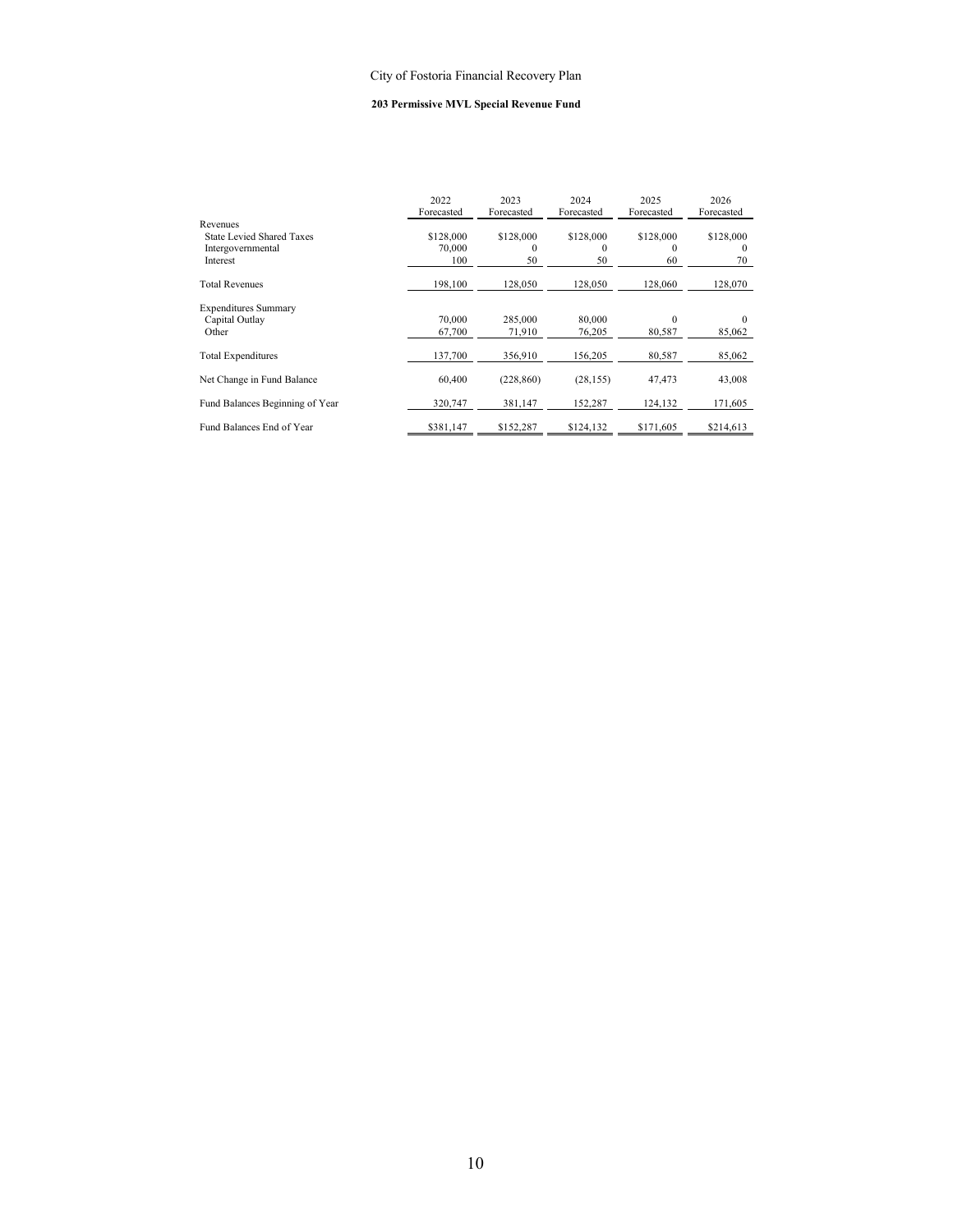#### **206 Police Training**

|                                                     | 2022<br>Forecasted | 2023<br>Forecasted | 2024<br>Forecasted | 2025<br>Forecasted | 2026<br>Forecasted |
|-----------------------------------------------------|--------------------|--------------------|--------------------|--------------------|--------------------|
| Revenues                                            | \$0                | \$0                | \$0                | \$0                | \$0                |
| <b>Expenditures Summary</b><br>Contractual Services | 8,135              |                    |                    |                    | $^{\circ}$         |
| Net Change in Fund Balance                          | (8, 135)           | $\Omega$           |                    |                    | $\Omega$           |
| Fund Balances Beginning of Year                     | 8,135              | 0                  |                    |                    | 0                  |
| Fund Balances End of Year                           | \$0                | ፍሰ                 | \$0                | \$0                | \$0                |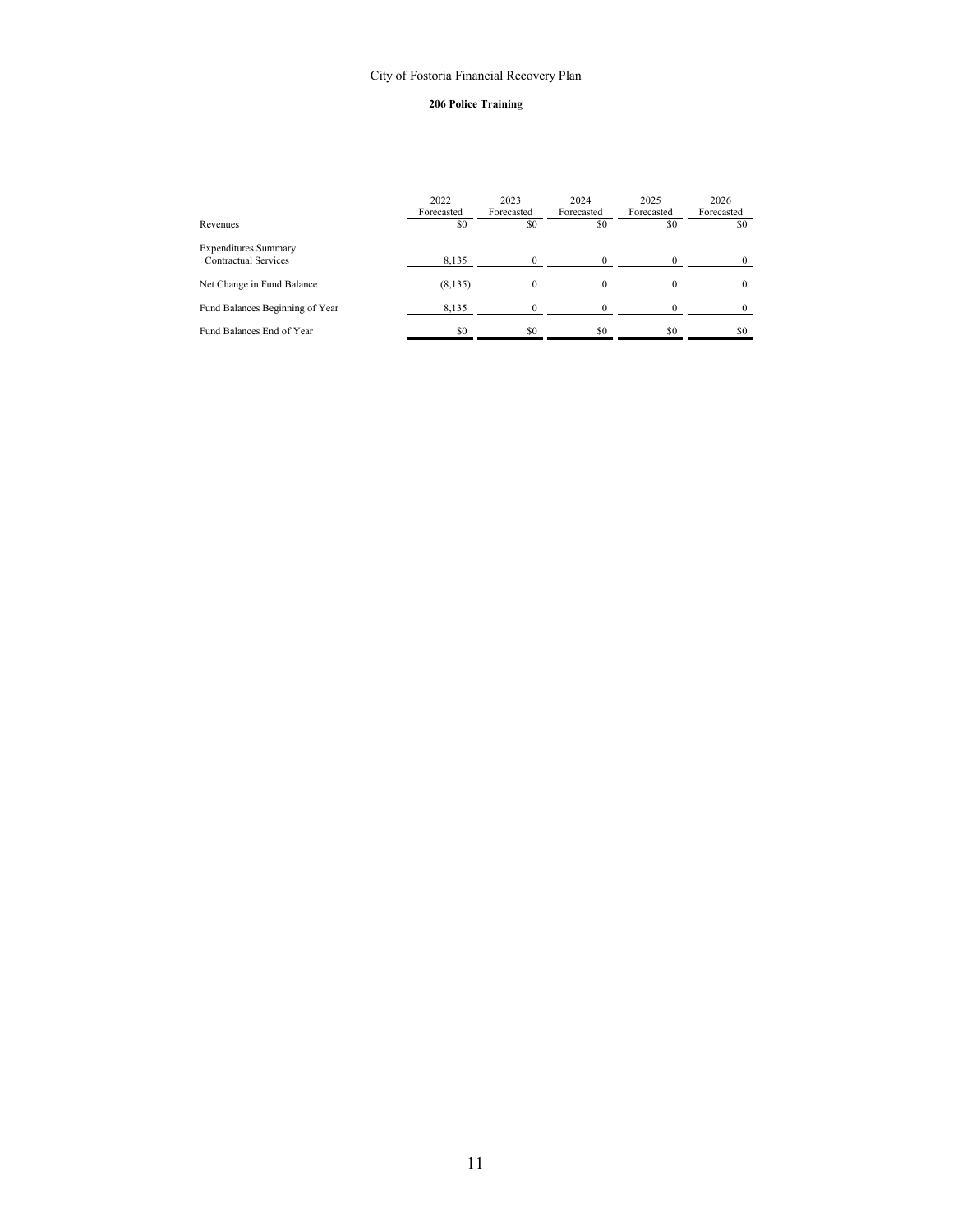#### **207 School Resource Officer**

|                                      | 2022<br>Forecasted | 2023<br>Forecasted | 2024<br>Forecasted | 2025<br>Forecasted | 2026<br>Forecasted |
|--------------------------------------|--------------------|--------------------|--------------------|--------------------|--------------------|
| Revenues<br>Other Revenue            | \$100,220          | \$100,220          | \$100,220          | \$100,220          | \$100,220          |
| <b>Expenditures Summary</b><br>Other | 100.220            | 100.220            | 100.220            | 100.220            | 100,220            |
| Net Change in Fund Balance           | $\Omega$           | $\Omega$           | $\mathbf{0}$       | $\Omega$           | $\Omega$           |
| Fund Balances Beginning of Year      | $\Omega$           |                    |                    | 0                  |                    |
| Fund Balances End of Year            | \$0                | \$0                | \$0                | \$0                | \$0                |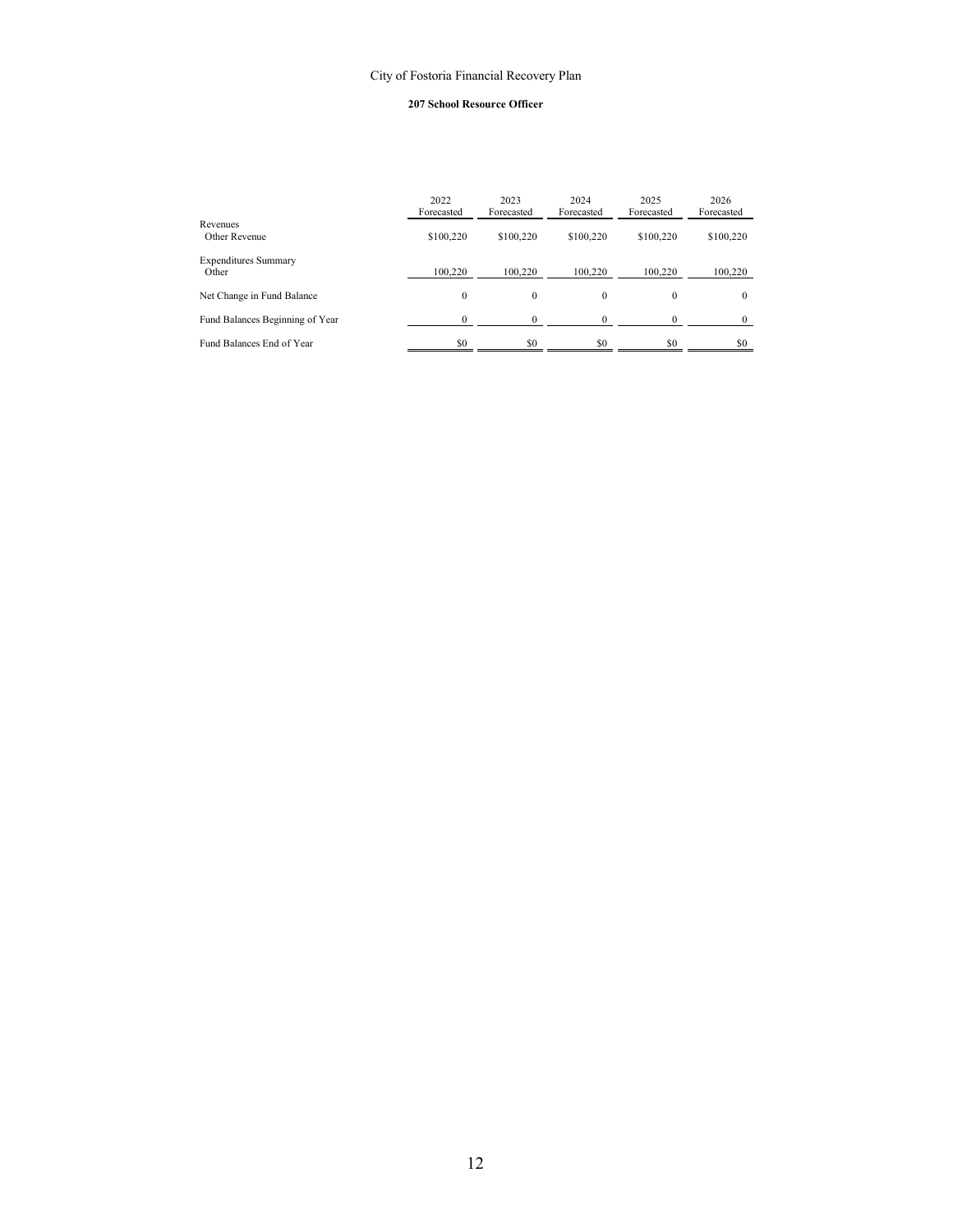#### **209 Police Donation**

|                                                       | 2022<br>Forecasted | 2023<br>Forecasted | 2024<br>Forecasted | 2025<br>Forecasted | 2026<br>Forecasted |
|-------------------------------------------------------|--------------------|--------------------|--------------------|--------------------|--------------------|
| Revenues                                              | \$0                | \$0                | \$0                | \$0                | \$0                |
| <b>Expenditures Summary</b><br>Supplies and Materials | 8,259              |                    |                    |                    | $^{\circ}$         |
| Net Change in Fund Balance                            | (8,259)            | $\Omega$           |                    |                    | $\Omega$           |
| Fund Balances Beginning of Year                       | 8,259              | $\Omega$           |                    |                    | 0                  |
| Fund Balances End of Year                             | \$0                | ፍሰ                 | \$0                | \$0                | \$0                |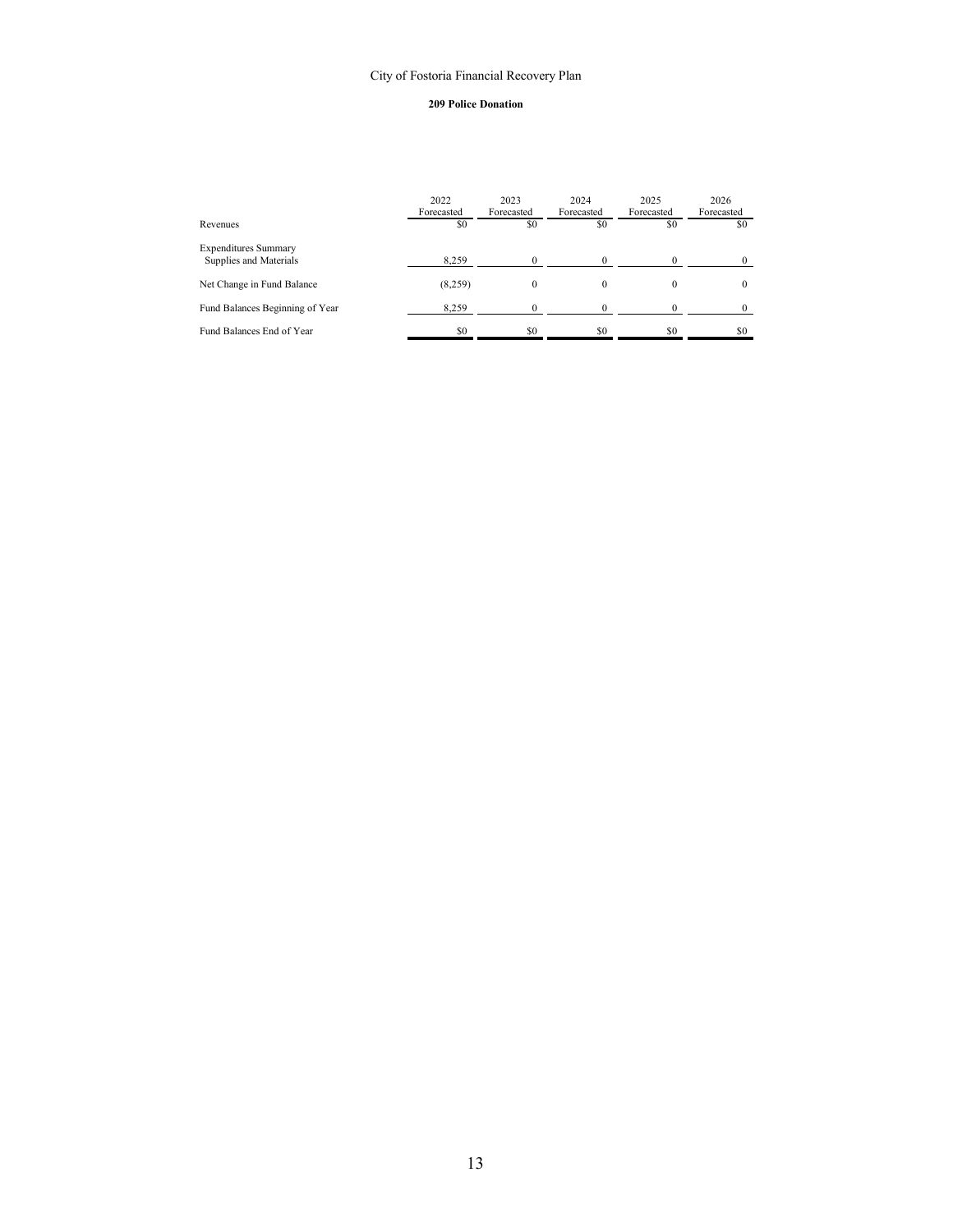#### **210 Drug Law Enforcement**

|                                                     | 2022<br>Forecasted | 2023<br>Forecasted | 2024<br>Forecasted | 2025<br>Forecasted | 2026<br>Forecasted |
|-----------------------------------------------------|--------------------|--------------------|--------------------|--------------------|--------------------|
| Revenues<br>Fines and Forfeitures                   | \$2,000            | \$2,000            | \$2,000            | \$2,000            | \$2,000            |
| <b>Expenditures Summary</b><br>Contractual Services | 32,862             |                    |                    |                    |                    |
| Net Change in Fund Balance                          | (30, 862)          | 2,000              | 2.000              | 2,000              | 2,000              |
| Fund Balances Beginning of Year                     | 32,862             | 2.000              | 4.000              | 6.000              | 8,000              |
| Fund Balances End of Year                           | \$2,000            | \$4,000            | \$6,000            | \$8,000            | \$10,000           |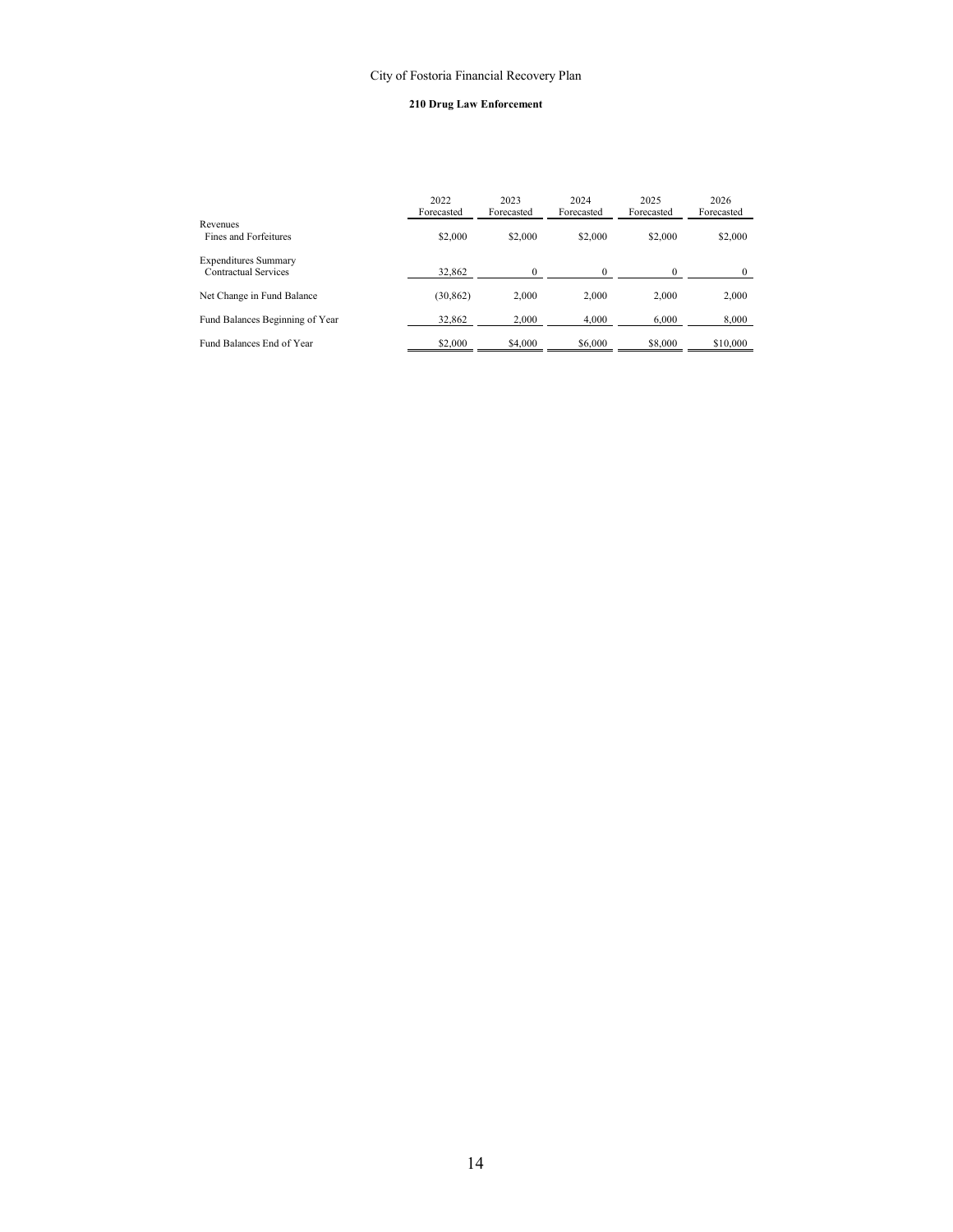#### **211 DARE Grant**

|                                      | 2022<br>Forecasted | 2023<br>Forecasted | 2024<br>Forecasted | 2025<br>Forecasted | 2026<br>Forecasted |
|--------------------------------------|--------------------|--------------------|--------------------|--------------------|--------------------|
| Revenues<br>Intergovernmental        | \$34,200           | \$34,200           | \$34,200           | \$34,200           | \$34,200           |
| <b>Expenditures Summary</b><br>Other | 34,200             | 34,200             | 34,200             | 34,200             | 34,200             |
| Net Change in Fund Balance           | $\Omega$           | $\theta$           | $\Omega$           | $\Omega$           | $\theta$           |
| Fund Balances Beginning of Year      | $\theta$           | $\Omega$           |                    |                    |                    |
| Fund Balances End of Year            | \$0                | \$0                | \$0                | \$0                | SO.                |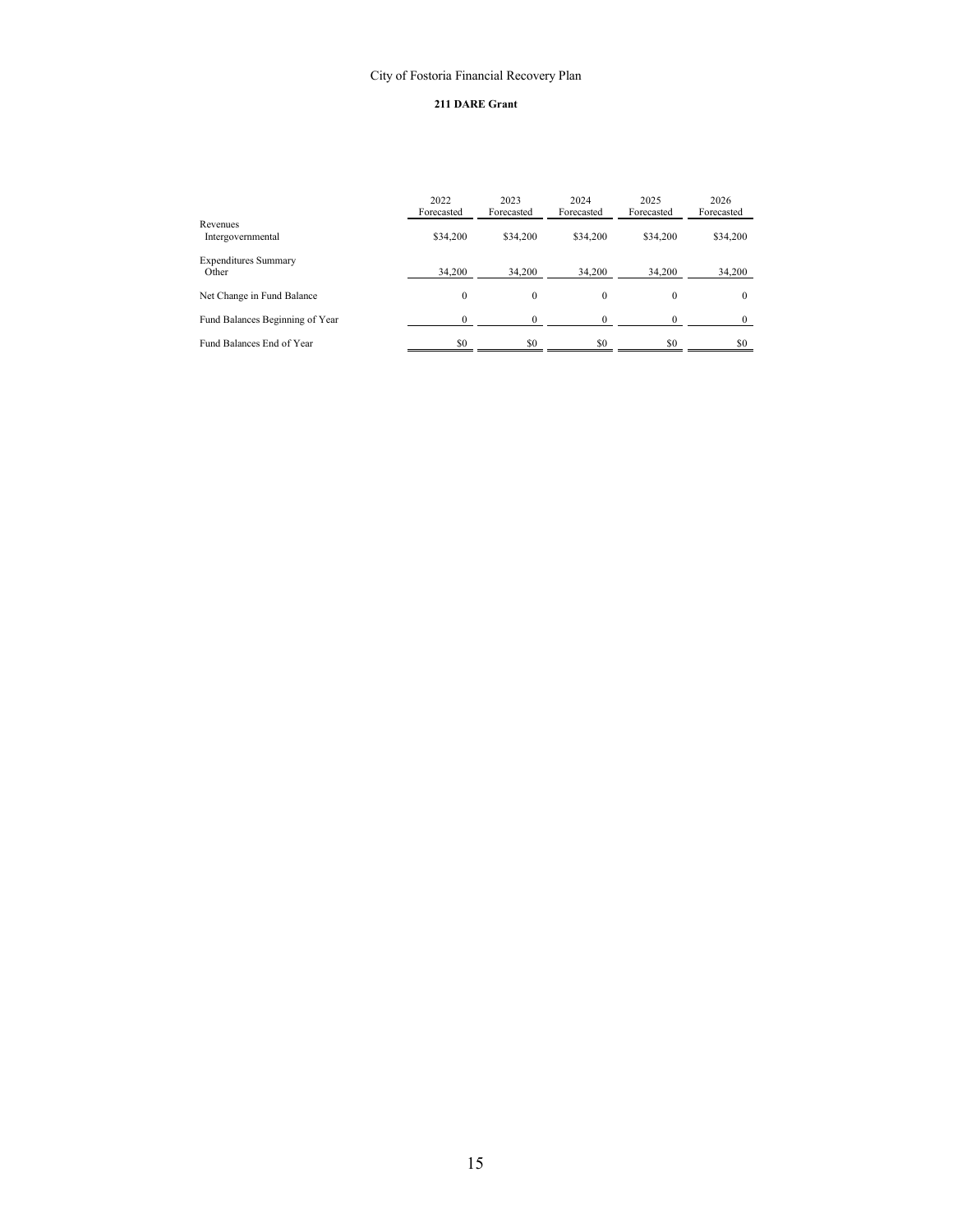# **212 DUI IDATF**

|                                                     | 2022<br>Forecasted | 2023<br>Forecasted | 2024<br>Forecasted | 2025<br>Forecasted | 2026<br>Forecasted |
|-----------------------------------------------------|--------------------|--------------------|--------------------|--------------------|--------------------|
| Revenues                                            | \$0                | \$0                | \$0                | \$0                | \$0                |
| <b>Expenditures Summary</b><br>Contractual Services | 14,286             | 0                  |                    |                    | $^{\circ}$         |
| Net Change in Fund Balance                          | (14, 286)          | $\Omega$           |                    |                    | $\Omega$           |
| Fund Balances Beginning of Year                     | 14,286             | $\Omega$           |                    |                    | $^{\circ}$         |
| Fund Balances End of Year                           | \$0                | \$0                | \$0                | \$0                | \$0                |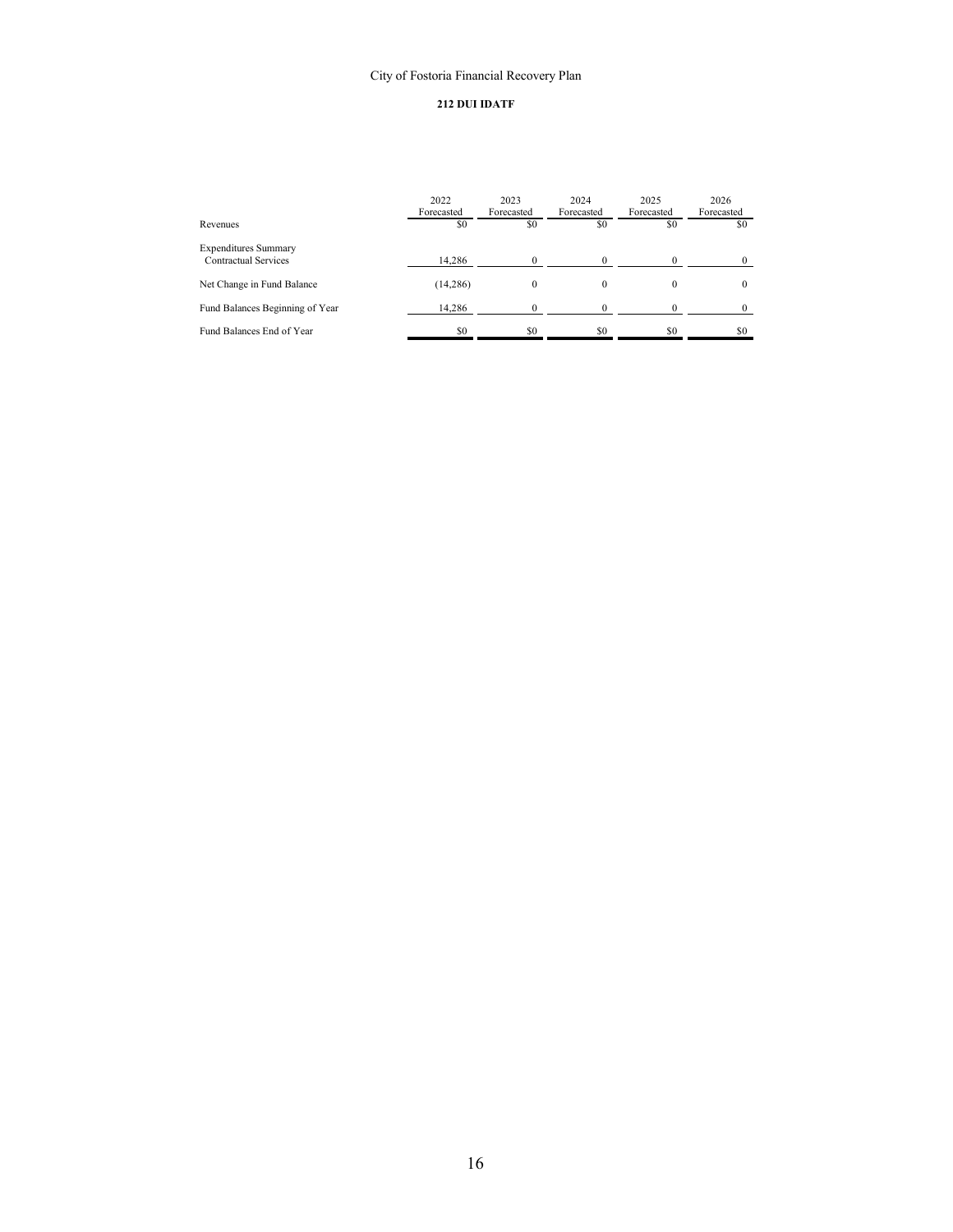#### **215 Hancock County Park Grant**

|                                 | 2022<br>Forecasted | 2023<br>Forecasted | 2024<br>Forecasted | 2025<br>Forecasted | 2026<br>Forecasted |
|---------------------------------|--------------------|--------------------|--------------------|--------------------|--------------------|
| Revenues                        | \$0                | \$0                | \$0                | \$0                | \$0                |
| <b>Expenditures Summary</b>     |                    |                    |                    |                    | $\Omega$           |
| Net Change in Fund Balance      | $\Omega$           | $\Omega$           | $\theta$           | $\theta$           | $\theta$           |
| Fund Balances Beginning of Year | 12.249             | 12.249             | 12.249             | 12.249             | 12.249             |
| Fund Balances End of Year       | \$12,249           | \$12,249           | \$12,249           | \$12,249           | \$12,249           |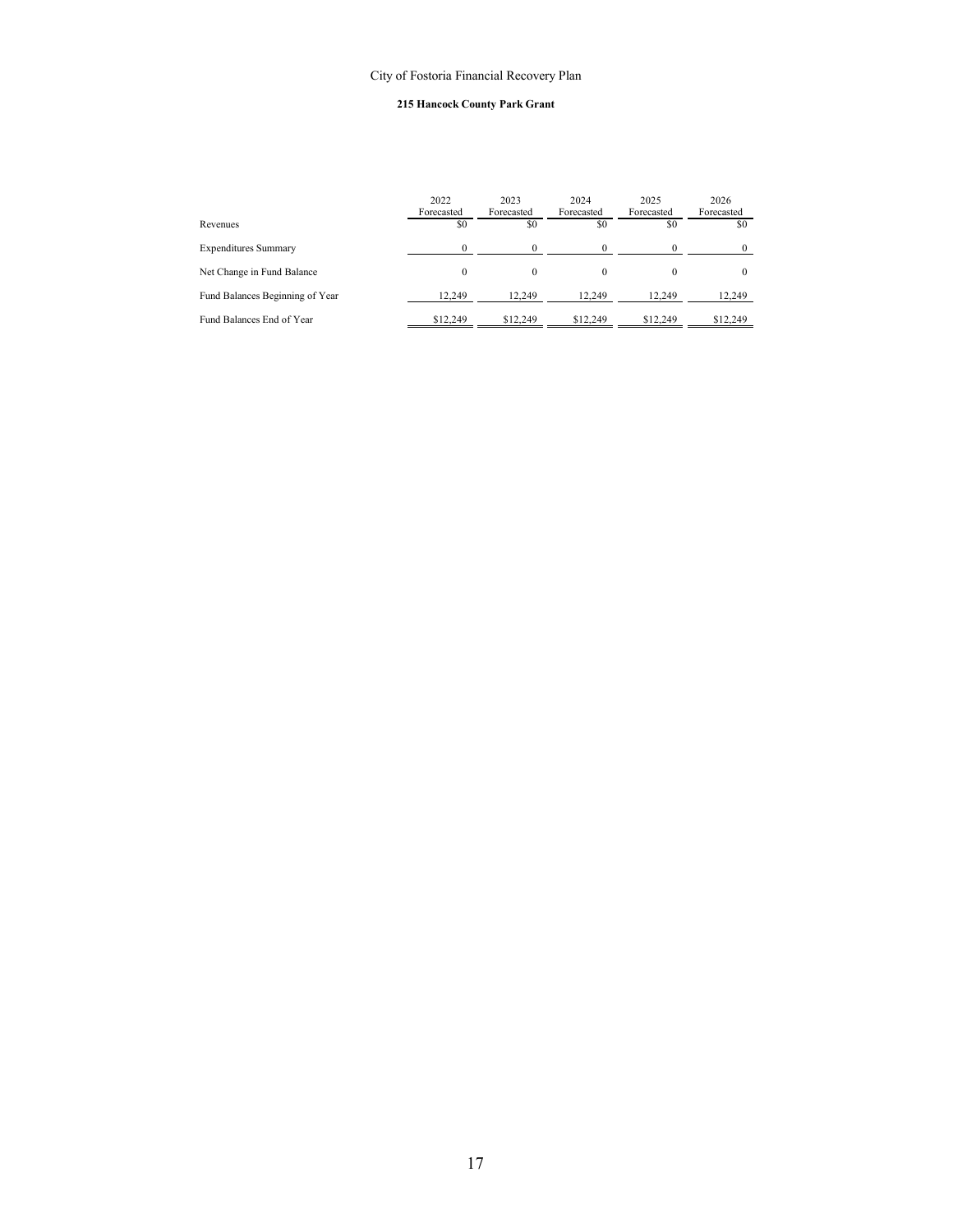#### **218 Prosecutor Law Enforcement**

|                                                     | 2022<br>Forecasted | 2023<br>Forecasted | 2024<br>Forecasted | 2025<br>Forecasted | 2026<br>Forecasted |
|-----------------------------------------------------|--------------------|--------------------|--------------------|--------------------|--------------------|
| Revenues                                            | \$0                | \$0                | \$0                | \$0                | \$0                |
| <b>Expenditures Summary</b><br>Contractual Services | 5,187              |                    |                    |                    | $^{\circ}$         |
| Net Change in Fund Balance                          | (5,187)            | $\Omega$           |                    |                    | $\Omega$           |
| Fund Balances Beginning of Year                     | 5,187              |                    |                    |                    | 0                  |
| Fund Balances End of Year                           | \$0                | \$0                | \$0                | \$0                | \$0                |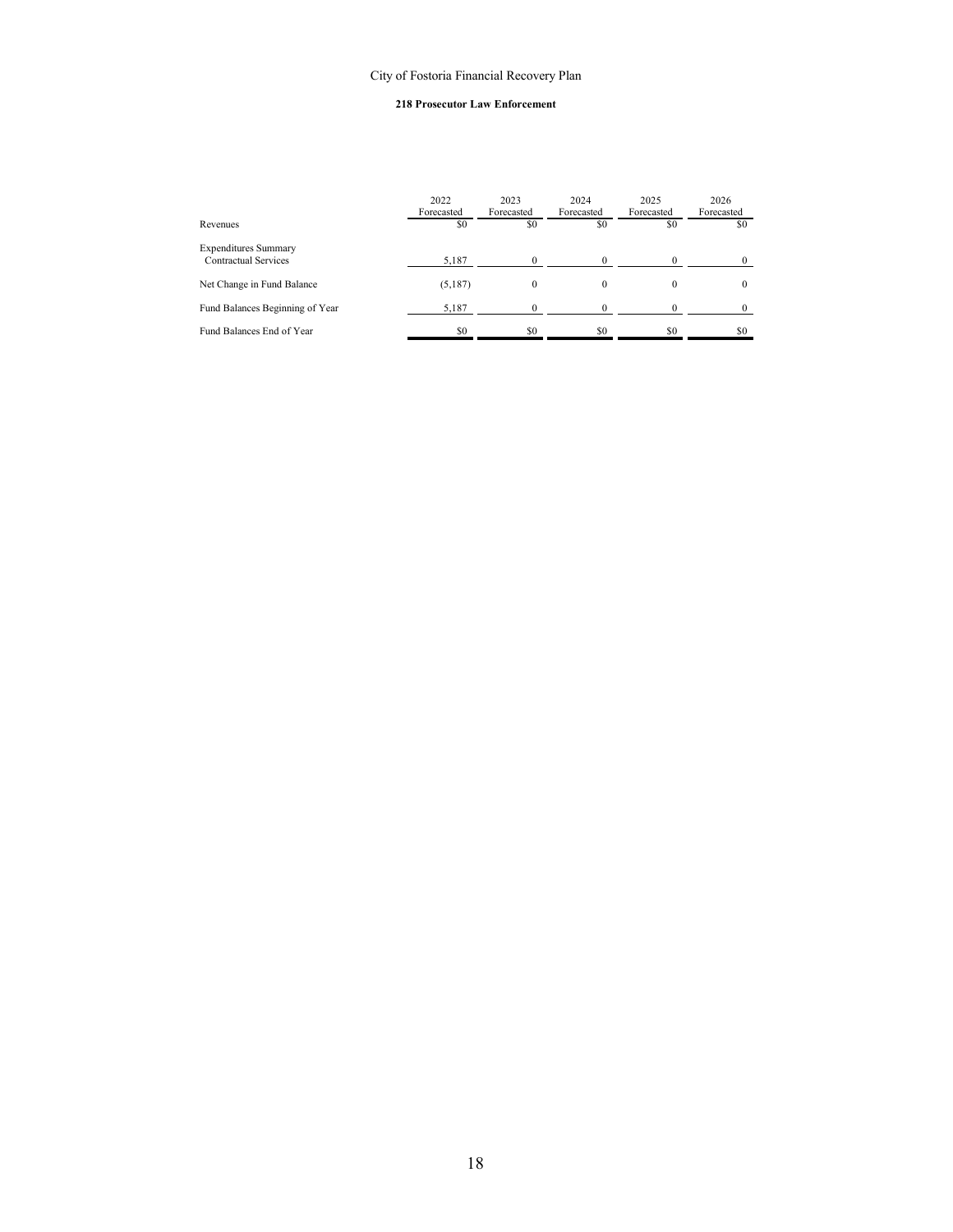#### **222 Fire Donation**

|                                                       | 2022<br>Forecasted | 2023<br>Forecasted | 2024<br>Forecasted | 2025<br>Forecasted | 2026<br>Forecasted |
|-------------------------------------------------------|--------------------|--------------------|--------------------|--------------------|--------------------|
| Revenues<br>Other                                     | \$500              | \$500              | \$500              | \$500              | \$500              |
| <b>Expenditures Summary</b><br>Supplies and Materials | 11.272             | 0                  |                    | 0                  | $\theta$           |
| Net Change in Fund Balance                            | (10,772)           | 500                | 500                | 500                | 500                |
| Fund Balances Beginning of Year                       | 11,272             | 500                | 1,000              | 1,500              | 2,000              |
| Fund Balances End of Year                             | \$500              | \$1,000            | \$1,500            | \$2,000            | \$2,500            |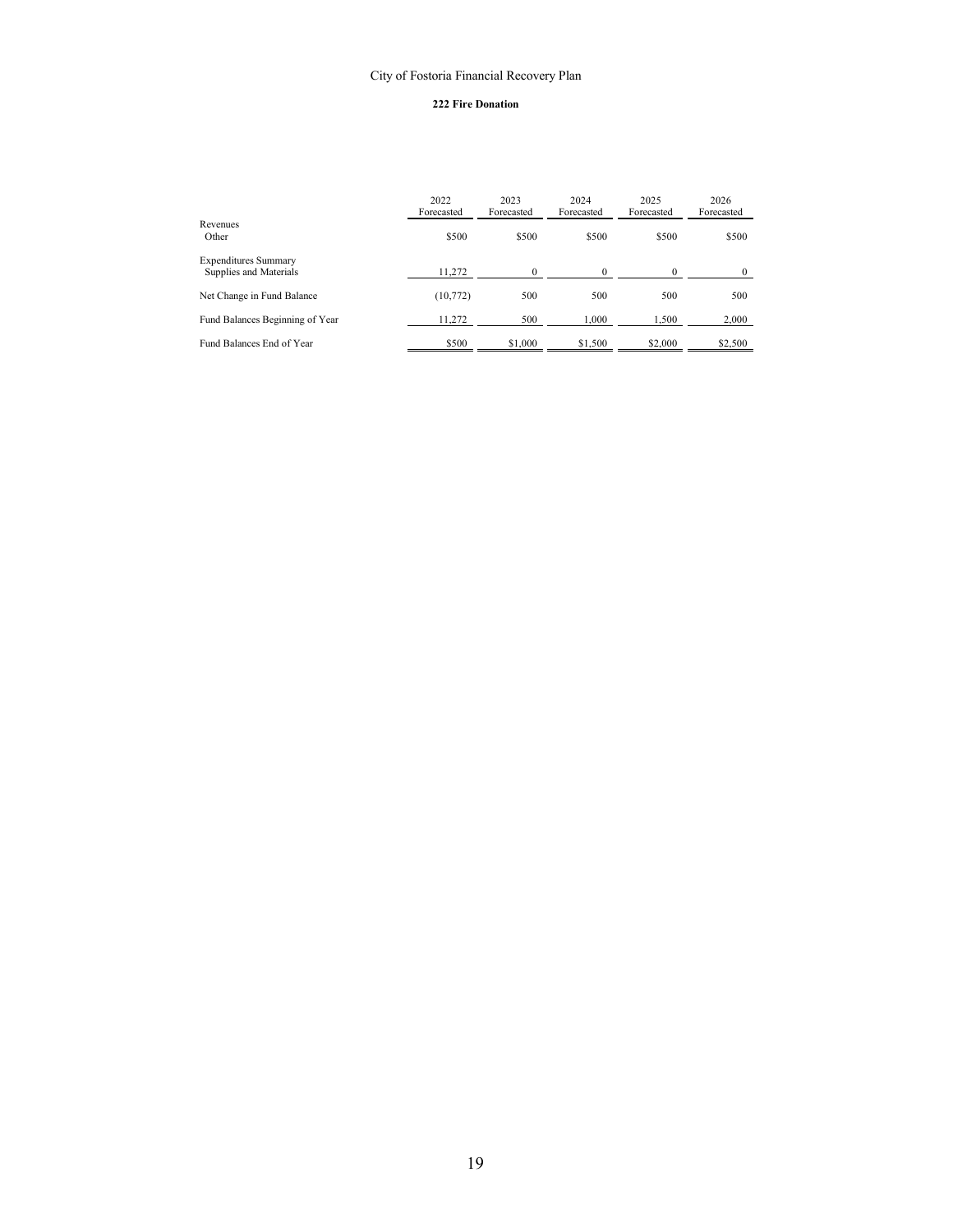#### **224 Fire Department Grants**

|                                      | 2022<br>Forecasted | 2023<br>Forecasted | 2024<br>Forecasted | 2025<br>Forecasted | 2026<br>Forecasted |
|--------------------------------------|--------------------|--------------------|--------------------|--------------------|--------------------|
| Revenues<br>Intergovernmental        | \$70,000           | \$0                | \$0                | \$0                | \$0                |
| <b>Expenditures Summary</b><br>Other | 70,000             |                    |                    |                    |                    |
| Net Change in Fund Balance           | $\Omega$           | $\Omega$           | $\Omega$           | $\Omega$           |                    |
| Fund Balances Beginning of Year      | $\Omega$           |                    |                    | $\Omega$           |                    |
| Fund Balances End of Year            | \$0                | \$0                | \$0                | \$0                | \$0                |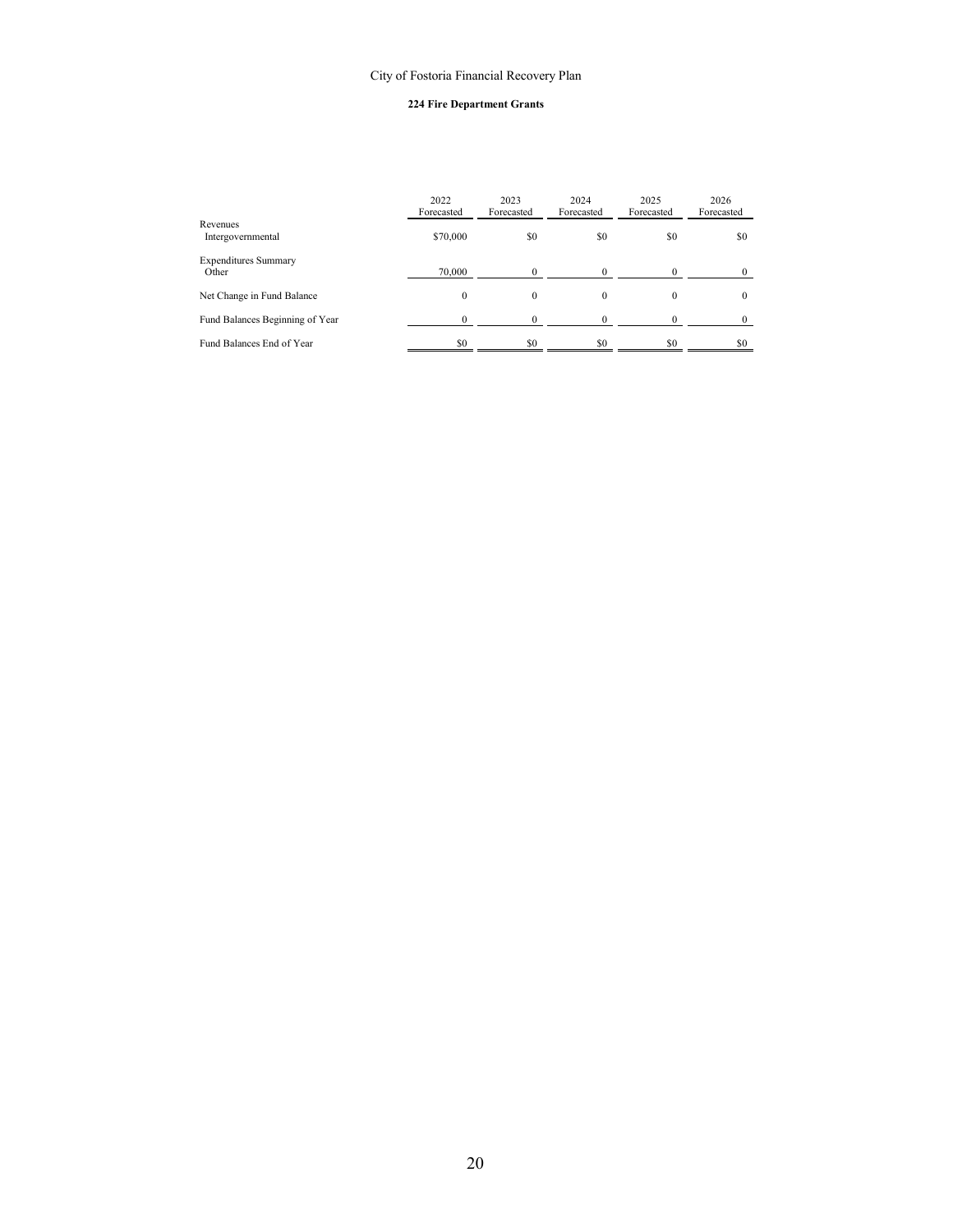#### **225 Airport Grant**

|                                                     | 2022<br>Forecasted | 2023<br>Forecasted | 2024<br>Forecasted | 2025<br>Forecasted | 2026<br>Forecasted |
|-----------------------------------------------------|--------------------|--------------------|--------------------|--------------------|--------------------|
| Revenues                                            | \$0                | \$0                | \$0                | \$0                | SO.                |
| <b>Expenditures Summary</b><br>Contractual Services | 17,569             | $\theta$           |                    |                    |                    |
| Net Change in Fund Balance                          | (17, 569)          | $\theta$           | 0                  | $^{(1)}$           | $\theta$           |
| Fund Balances Beginning of Year                     | 17,569             | $\Omega$           |                    |                    |                    |
| Fund Balances End of Year                           | \$0                | ፍሰ                 | \$0                | \$0                | \$0                |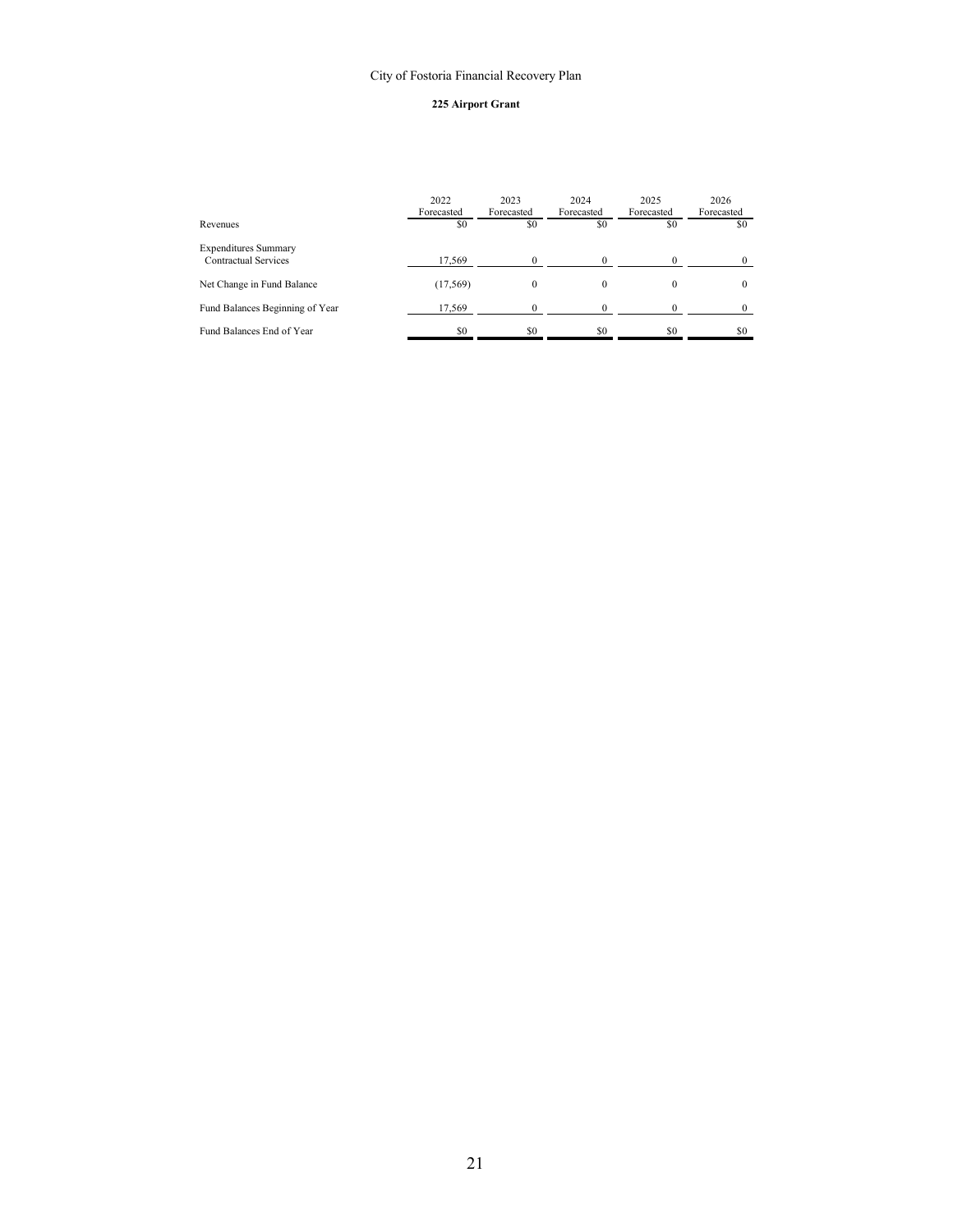#### **227 Brownfield Grant**

|                                                     | 2022<br>Forecasted | 2023<br>Forecasted | 2024<br>Forecasted | 2025<br>Forecasted | 2026<br>Forecasted |
|-----------------------------------------------------|--------------------|--------------------|--------------------|--------------------|--------------------|
| Revenues<br>Intergovernmental                       | \$50,000           | \$0                | \$0                | \$0                | \$0                |
| <b>Expenditures Summary</b><br>Contractual Services | 50,000             |                    |                    |                    |                    |
| Net Change in Fund Balance                          | $\bf{0}$           | $\theta$           | $\Omega$           | $\mathbf{0}$       | $\theta$           |
| Fund Balances Beginning of Year                     | 4,506              | 4,506              | 4,506              | 4,506              | 4,506              |
| Fund Balances End of Year                           | \$4,506            | \$4,506            | \$4,506            | \$4,506            | \$4,506            |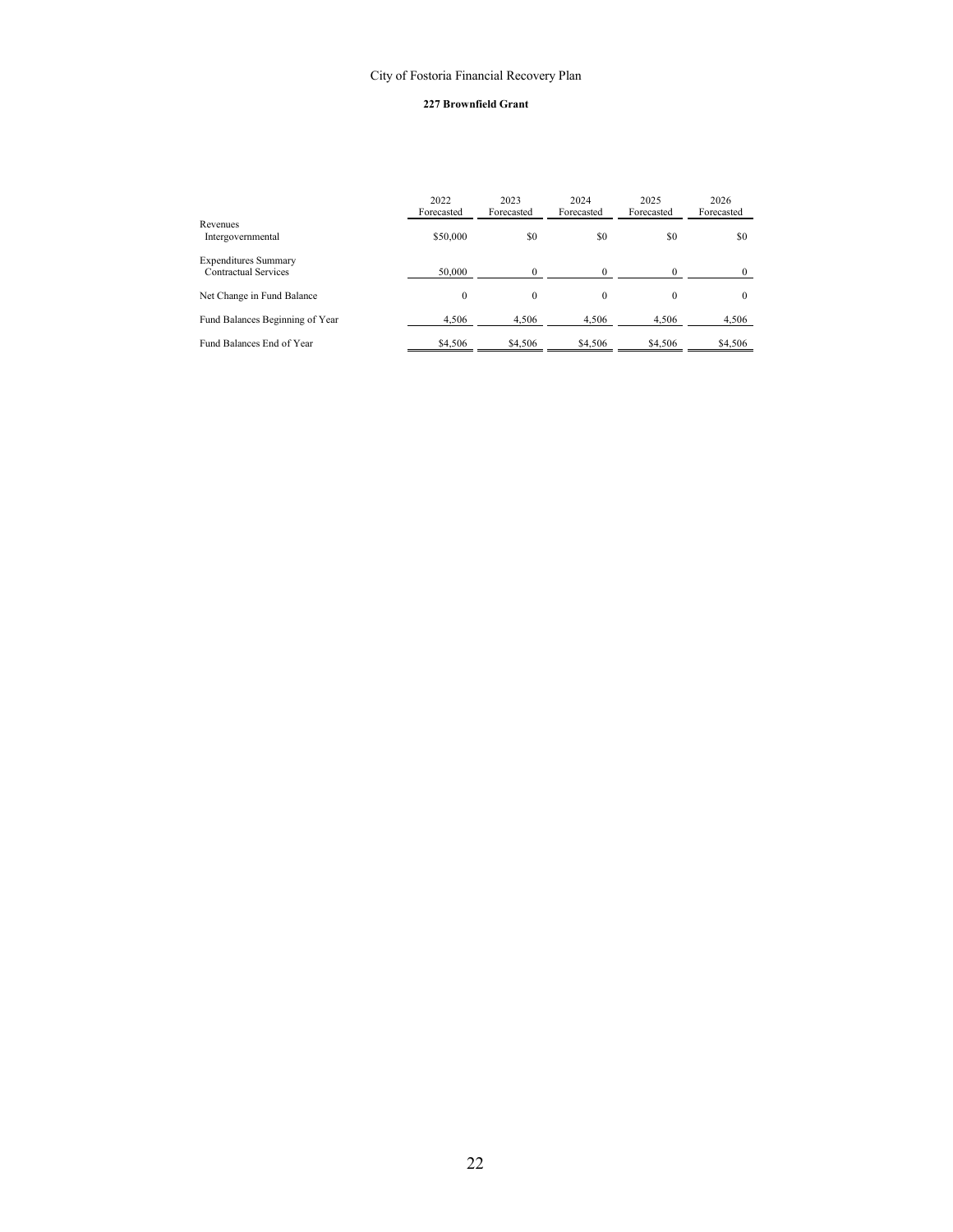#### **230 Veteran Chapel Maintenance Fund**

|                                                     | 2022<br>Forecasted | 2023<br>Forecasted | 2024<br>Forecasted | 2025<br>Forecasted | 2026<br>Forecasted |
|-----------------------------------------------------|--------------------|--------------------|--------------------|--------------------|--------------------|
| Revenues                                            | \$0                | \$0                | \$0                | \$0                | \$0                |
| <b>Expenditures Summary</b><br>Contractual Services | 200                | 0                  |                    | $\Omega$           | $\Omega$           |
| Net Change in Fund Balance                          | (200)              | $\Omega$           | $\Omega$           | $\theta$           | $\Omega$           |
| Fund Balances Beginning of Year                     | 277                | 77                 | 77                 | 77                 | 77                 |
| Fund Balances End of Year                           |                    | \$77               | \$77               | \$77               | \$77               |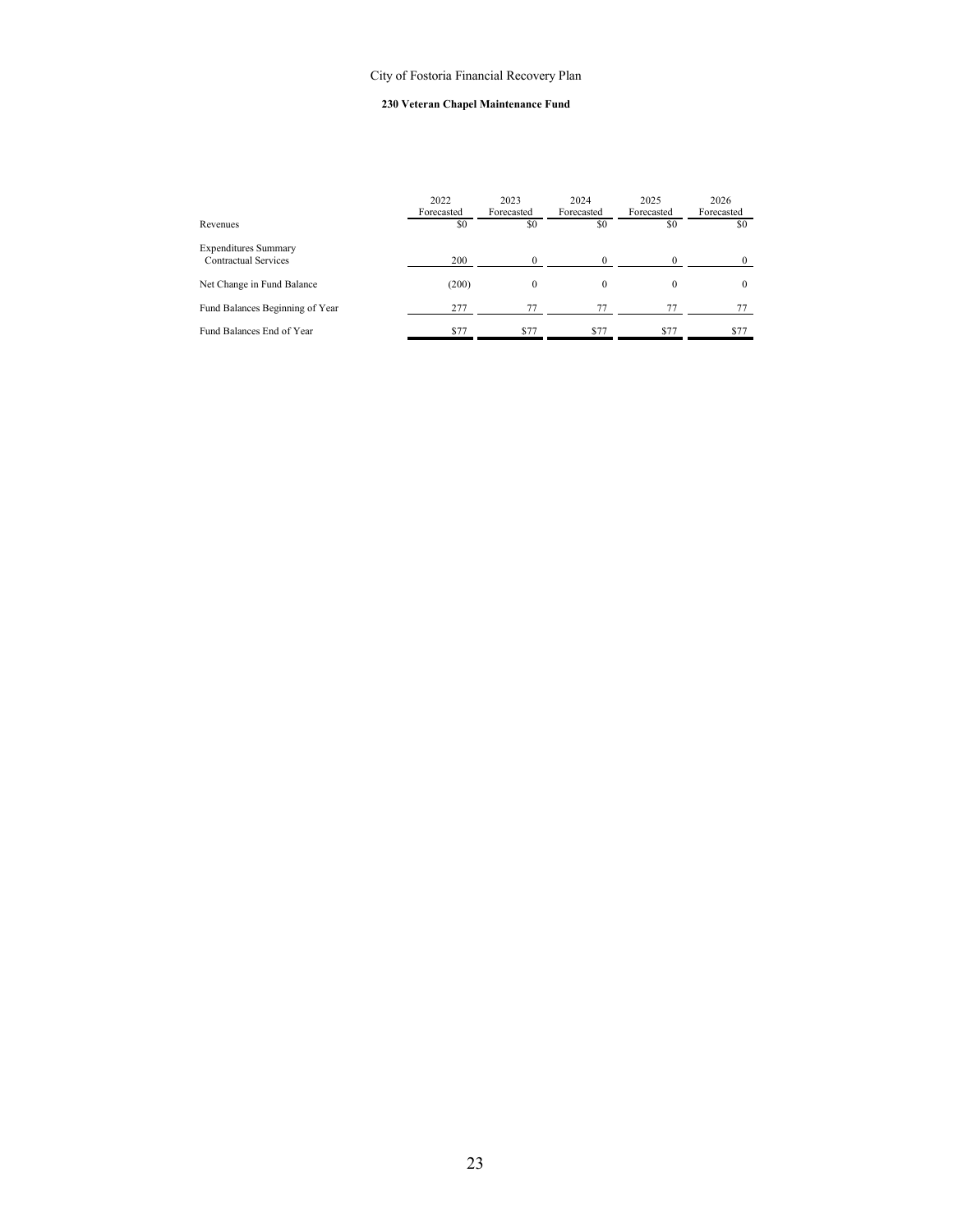#### **232 Cemetery Podium Project**

|                                                     | 2022<br>Forecasted | 2023<br>Forecasted | 2024<br>Forecasted | 2025<br>Forecasted | 2026<br>Forecasted |
|-----------------------------------------------------|--------------------|--------------------|--------------------|--------------------|--------------------|
| Revenues                                            | \$0                | \$0                | \$0                | \$0                | \$0                |
| <b>Expenditures Summary</b><br>Contractual Services | 200                |                    |                    |                    | $\theta$           |
| Net Change in Fund Balance                          | (200)              | $\Omega$           | $\Omega$           | $\theta$           | $\theta$           |
| Fund Balances Beginning of Year                     | 892                | 692                | 692                | 692                | 692                |
| Fund Balances End of Year                           | \$692              | \$692              | \$692              | \$692              | \$692              |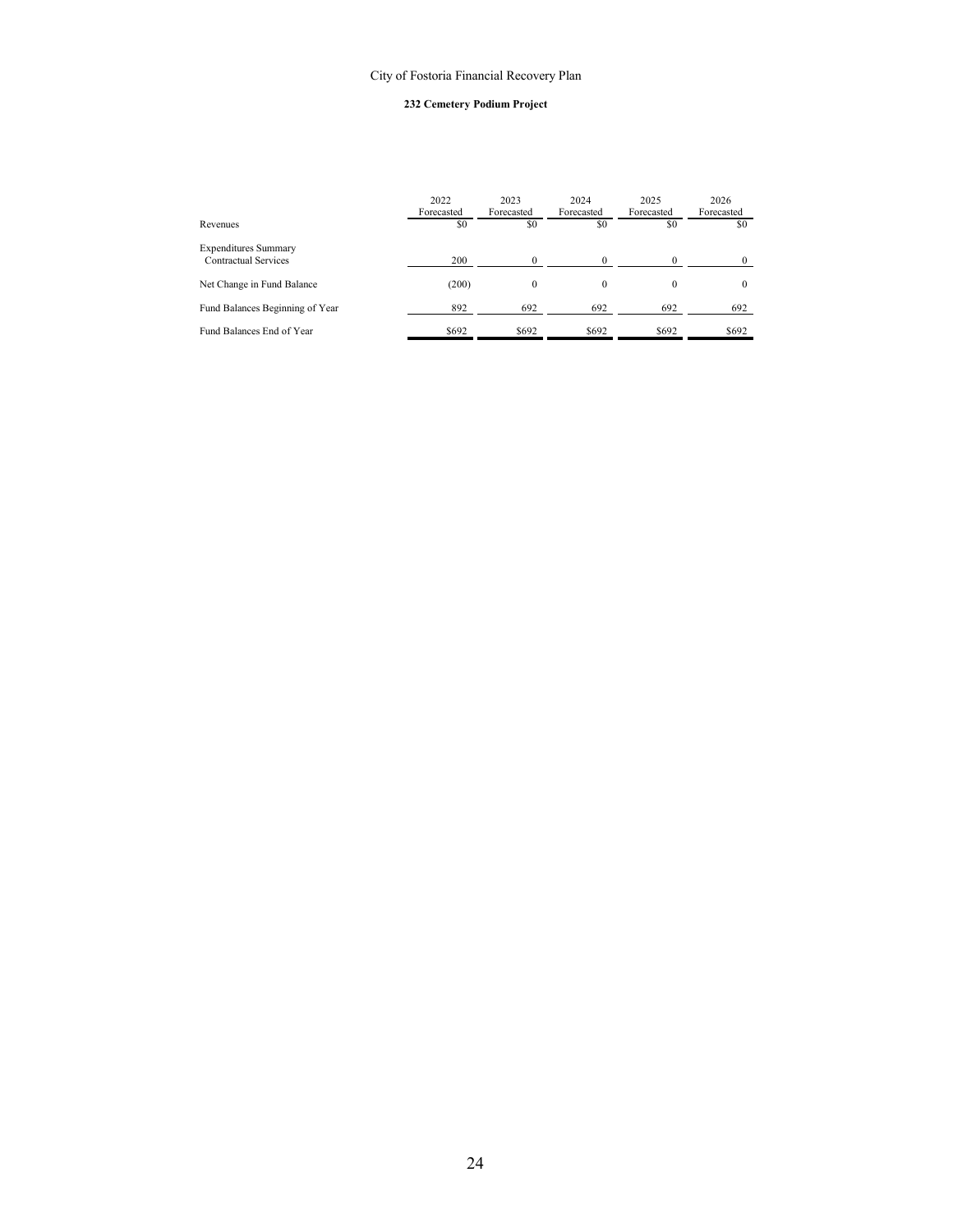#### **234 Veteran Chapel Pavers**

|                                                     | 2022<br>Forecasted | 2023<br>Forecasted | 2024<br>Forecasted | 2025<br>Forecasted | 2026<br>Forecasted |
|-----------------------------------------------------|--------------------|--------------------|--------------------|--------------------|--------------------|
| Revenues                                            | \$0                | \$0                | \$0                | \$0                | \$0                |
| <b>Expenditures Summary</b><br>Contractual Services | 500                | $\Omega$           |                    | $\Omega$           | $\Omega$           |
| Net Change in Fund Balance                          | (500)              | $\Omega$           | $\theta$           | $\theta$           | $\mathbf{0}$       |
| Fund Balances Beginning of Year                     | 3,635              | 3,135              | 3,135              | 3,135              | 3,135              |
| Fund Balances End of Year                           | \$3,135            | \$3,135            | \$3,135            | \$3,135            | \$3,135            |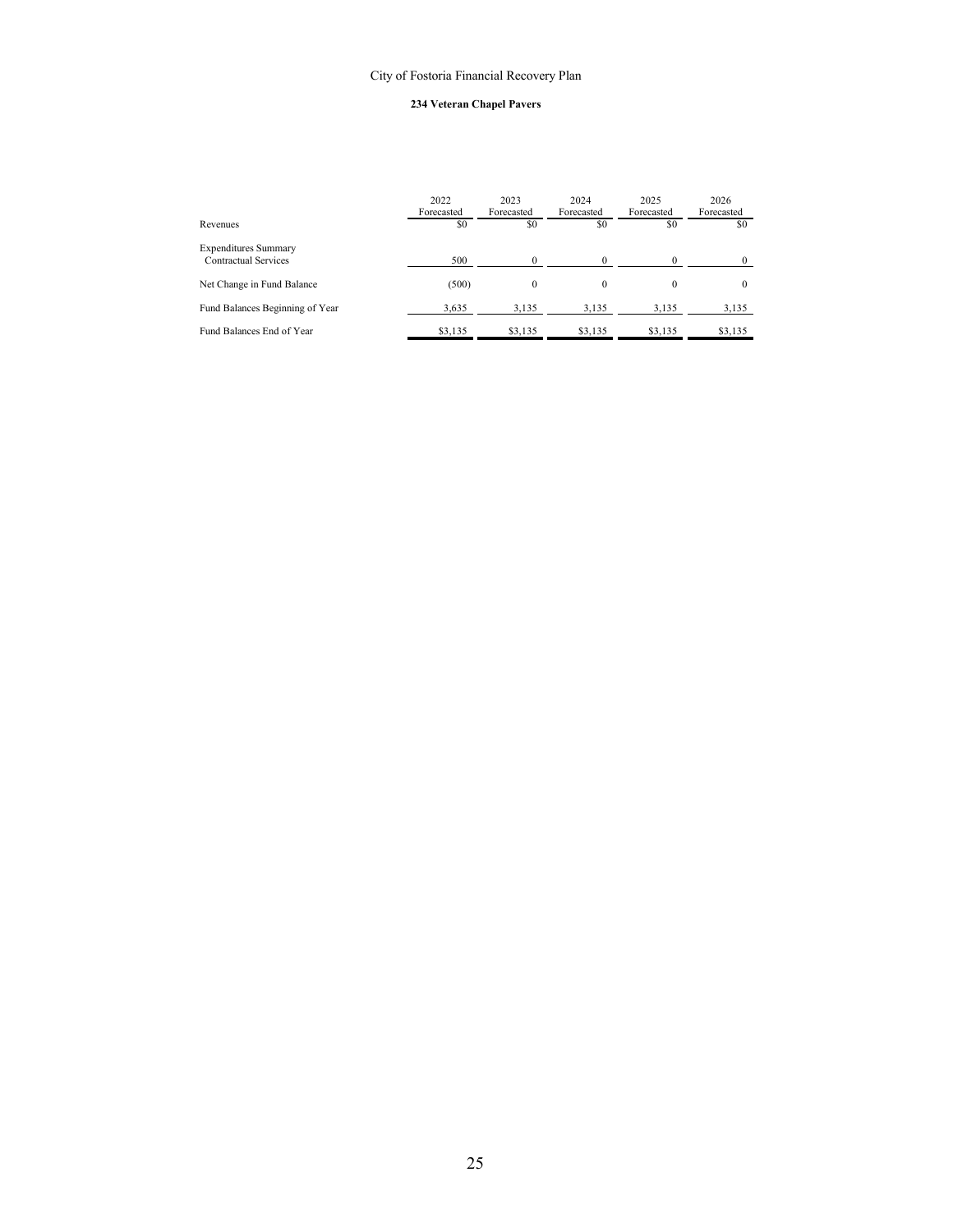#### **235 Park and Recreation Fund**

|                                       | 2022<br>Forecasted | 2023<br>Forecasted | 2024<br>Forecasted | 2025<br>Forecasted | 2026<br>Forecasted |
|---------------------------------------|--------------------|--------------------|--------------------|--------------------|--------------------|
| Revenues                              |                    |                    |                    |                    |                    |
| Transfers In (Income Taxes)           | \$30,000           | \$30,000           | \$30,000           | \$30,000           | \$30,000           |
| Charges for Services                  | 3,000              | 3,000              | 3,000              | 3,000              | 3,000              |
| <b>Total Revenues</b>                 | 33,000             | 33,000             | 33,000             | 33,000             | 33,000             |
| <b>Expenditures Summary</b>           |                    |                    |                    |                    |                    |
| Personal Services                     | 17,400             | 17,830             | 18,460             | 18,790             | 19,320             |
| Contractual Services                  | 19,500             | 20,534             | 21,628             | 22,785             | 24,009             |
| Supplies and Materials                | 800                | 824                | 848                | 874                | 900                |
| Capital Outlay                        | 40,000             | $\mathbf{0}$       | $\theta$           | $\mathbf{0}$       | $\mathbf{0}$       |
| <b>Total Expenditures</b>             | 77,700             | 39,188             | 40,936             | 42,449             | 44,229             |
| Excess of Revenues Under Expenditures | (44,700)           | (6,188)            | (7,936)            | (9, 449)           | (11,229)           |
| Other Financing Sources               |                    |                    |                    |                    |                    |
| Transfers In                          | 10,156             | 6,188              | 7,936              | 9,449              | 11,229             |
| Net Change in Fund Balance            | (34, 544)          | $\mathbf{0}$       | $\Omega$           | $\mathbf{0}$       | $\theta$           |
| Fund Balances Beginning of Year       | 34,544             | $\mathbf{0}$       | $\mathbf{0}$       | $\mathbf{0}$       | $\mathbf{0}$       |
| Fund Balances End of Year             | \$0                | \$0                | \$0                | \$0                | \$0                |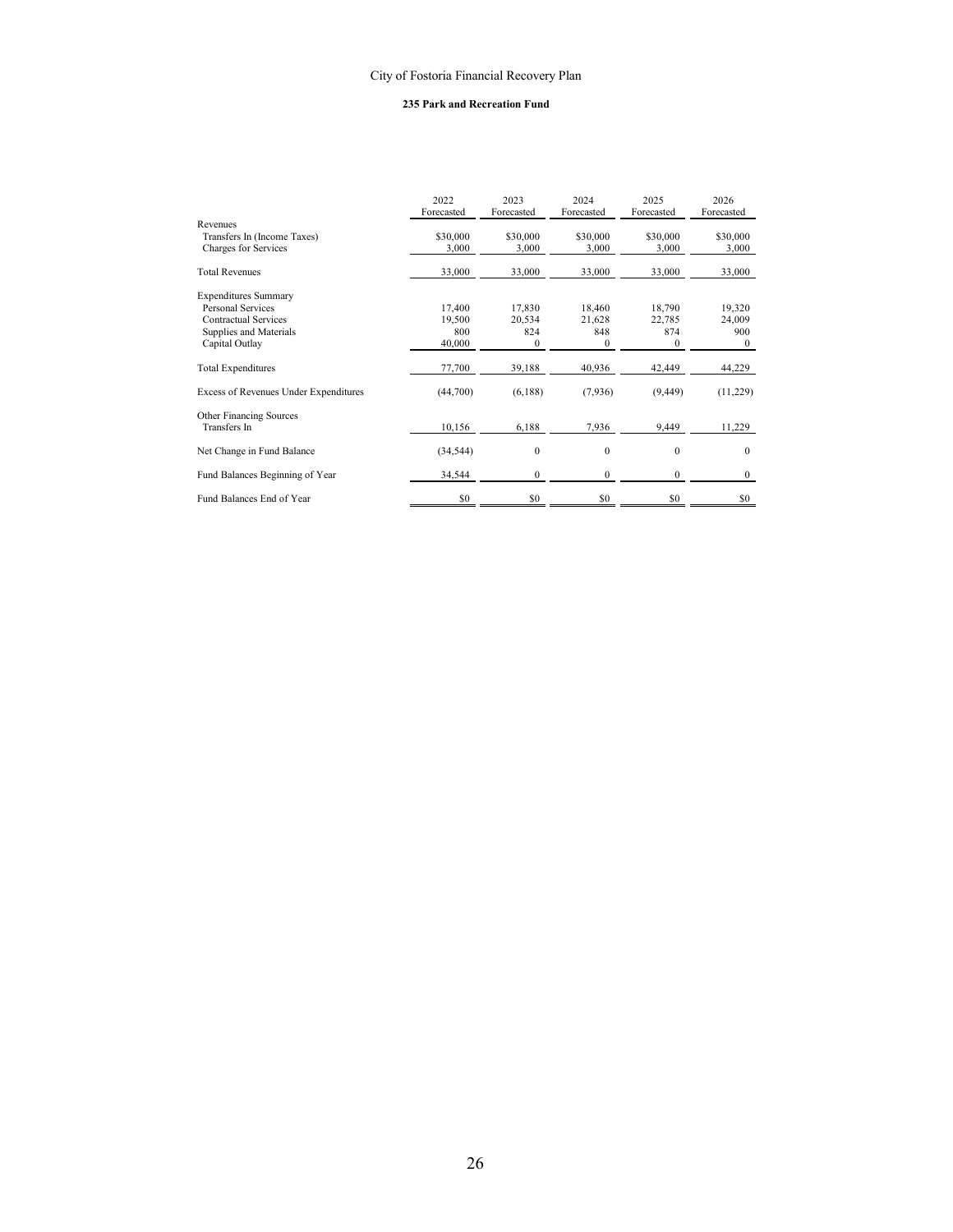#### **236 Community Development**

|                                                     | 2022<br>Forecasted | 2023<br>Forecasted | 2024<br>Forecasted | 2025<br>Forecasted | 2026<br>Forecasted |
|-----------------------------------------------------|--------------------|--------------------|--------------------|--------------------|--------------------|
| Revenues<br>Transfers In (Income Taxes)             | \$60,000           | \$60,000           | \$60,000           | \$60,000           | \$60,000           |
| <b>Expenditures Summary</b><br>Contractual Services | 60,000             | 60,000             | 60,000             | 60,000             | 60,000             |
| Net Change in Fund Balance                          | $\mathbf{0}$       | $\mathbf{0}$       | $\Omega$           | $\mathbf{0}$       | $\Omega$           |
| Fund Balances Beginning of Year                     | 3,593              | 3,593              | 3,593              | 3,593              | 3,593              |
| Fund Balances End of Year                           | \$3,593            | \$3,593            | \$3,593            | \$3,593            | \$3,593            |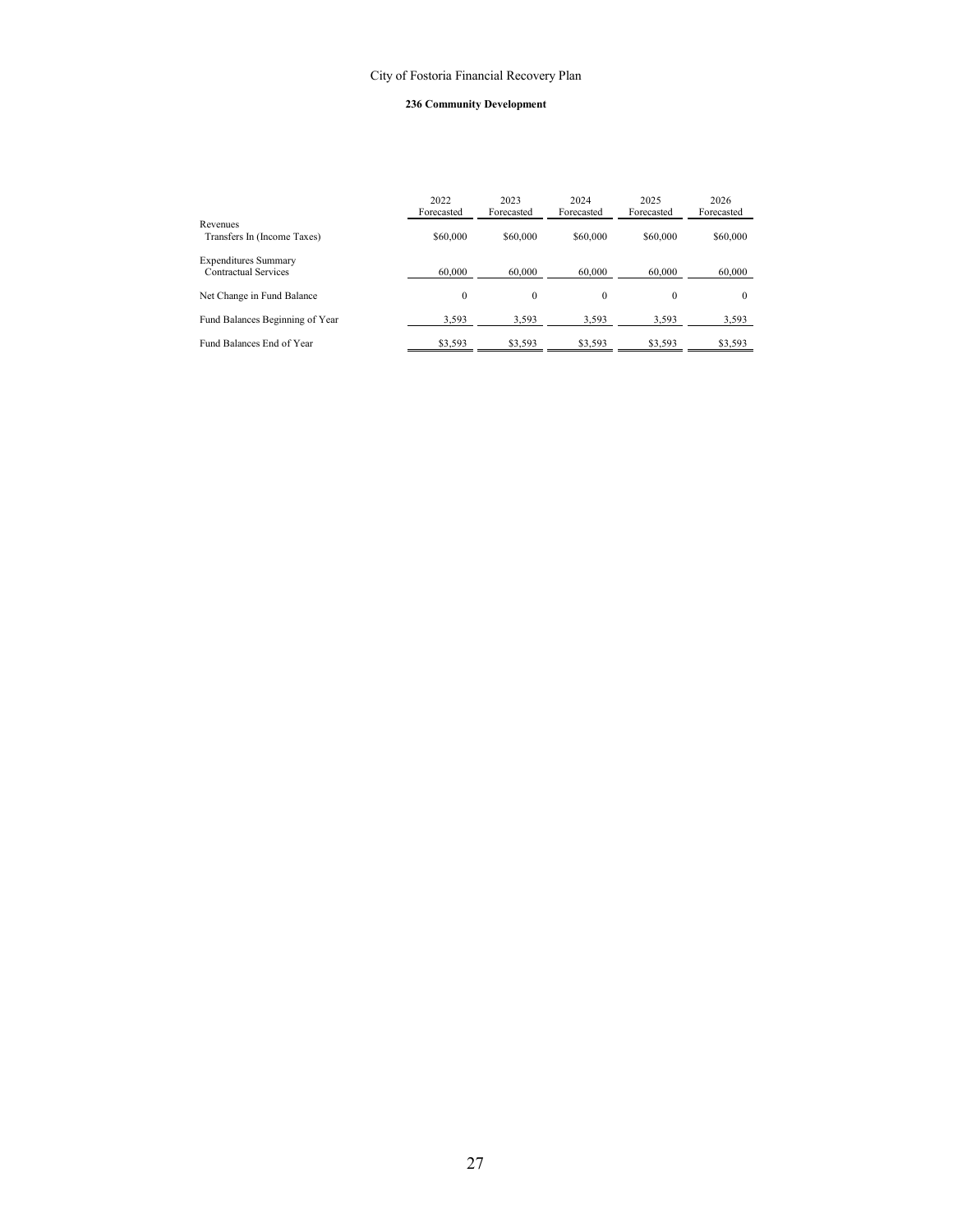#### **239 Fostoria Revolving Loan - State**

|                                 | 2022<br>Forecasted | 2023<br>Forecasted | 2024<br>Forecasted | 2025<br>Forecasted | 2026<br>Forecasted |
|---------------------------------|--------------------|--------------------|--------------------|--------------------|--------------------|
| Revenues<br>Interest            | \$1,000            | \$1,000            | \$1,000            | \$1,000            | \$1,000            |
| <b>Expenditures Summary</b>     | $\Omega$           | $\Omega$           | $\theta$           | 0                  | 0                  |
| Net Change in Fund Balance      | 1.000              | 1.000              | 1.000              | 1.000              | 1,000              |
| Fund Balances Beginning of Year | 894,299            | 895.299            | 896.299            | 897,299            | 898,299            |
| Fund Balances End of Year       | \$895,299          | \$896.299          | \$897.299          | \$898,299          | \$899,299          |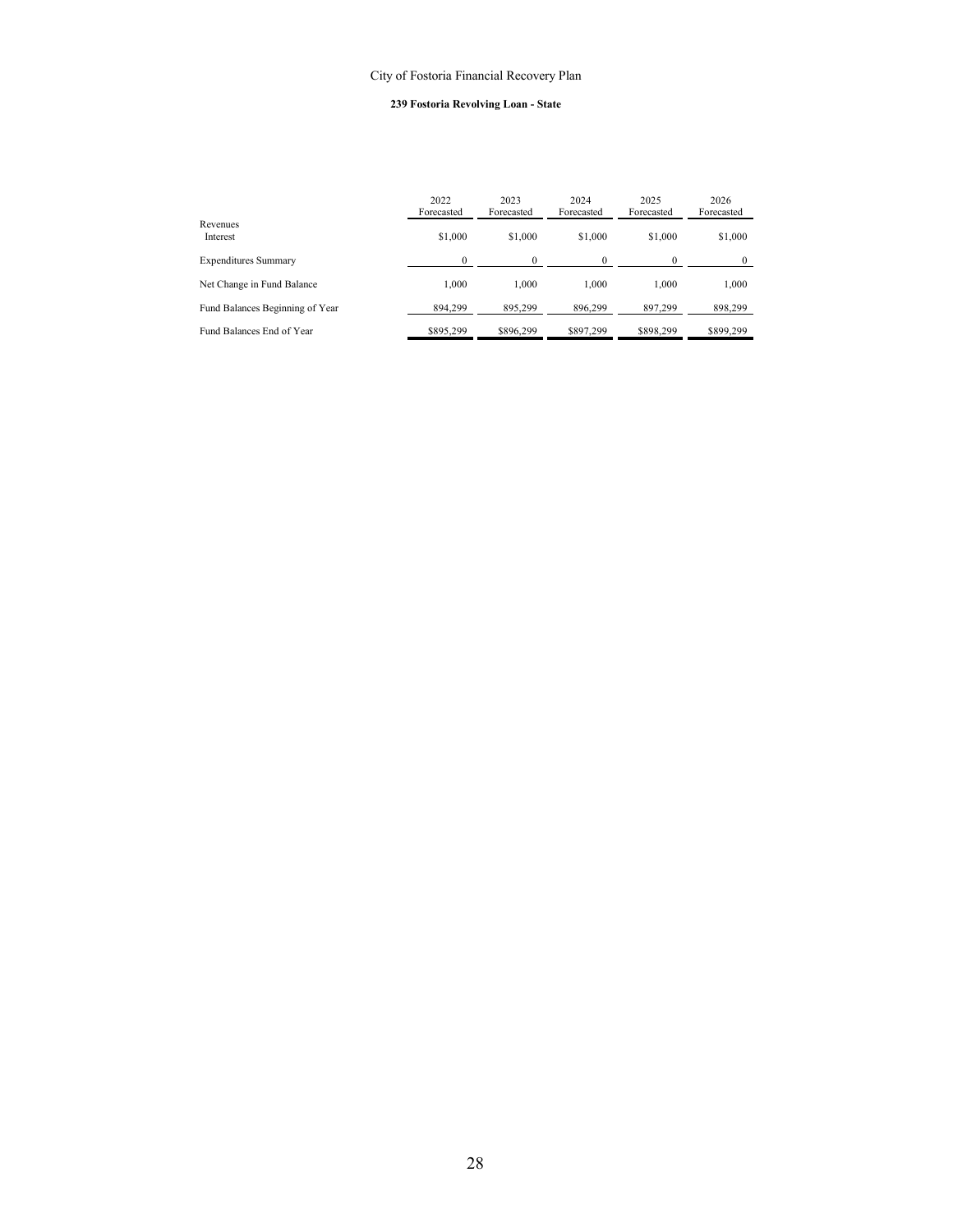#### **240 Fostoria Revolving Loan - City**

|                                                     | 2022<br>Forecasted | 2023<br>Forecasted | 2024<br>Forecasted | 2025<br>Forecasted | 2026<br>Forecasted |
|-----------------------------------------------------|--------------------|--------------------|--------------------|--------------------|--------------------|
| Revenues<br>Interest<br>Other Revenue               | \$500<br>213,000   | \$700<br>213,000   | \$900<br>213,000   | \$1,100<br>164,300 | \$1,300<br>155,500 |
| <b>Total Revenues</b>                               | 213,500            | 213,700            | 213,900            | 165,400            | 156,800            |
| <b>Expenditures Summary</b><br>Contractual Services | 435,000            | $\Omega$           | $\Omega$           | 0                  | $\theta$           |
| Net Change in Fund Balance                          | (221, 500)         | 213,700            | 213,900            | 165,400            | 156,800            |
| Fund Balances Beginning of Year                     | 364,850            | 143,350            | 357,050            | 570,950            | 736,350            |
| Fund Balances End of Year                           | \$143,350          | \$357,050          | \$570,950          | \$736,350          | \$893,150          |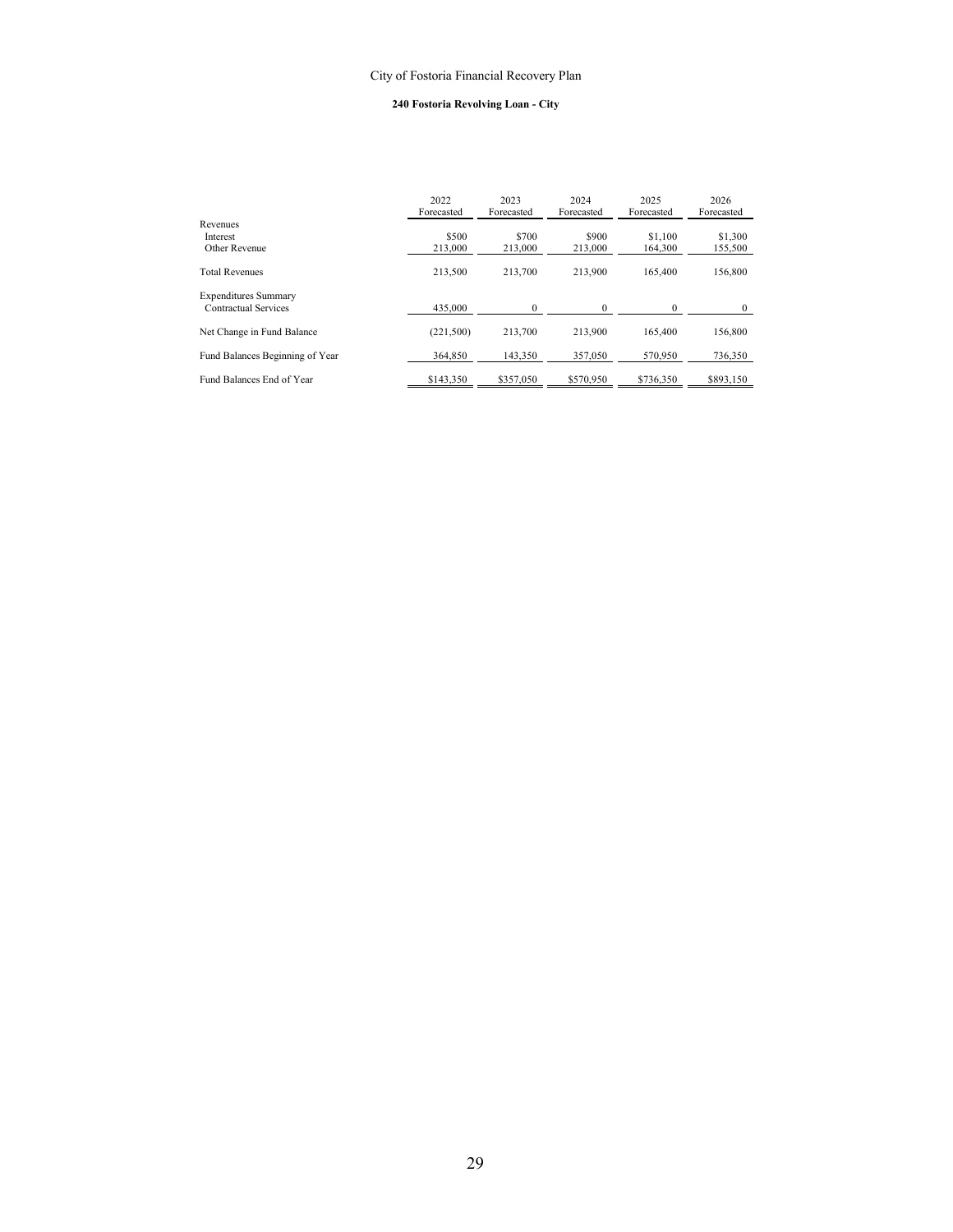#### **241 Beautification**

|                                                       | 2022<br>Forecasted | 2023<br>Forecasted | 2024<br>Forecasted | 2025<br>Forecasted | 2026<br>Forecasted |
|-------------------------------------------------------|--------------------|--------------------|--------------------|--------------------|--------------------|
| Revenues<br>Transfers In (Income Taxes)               | \$5,000            | \$5,000            | \$5,000            | \$5,000            | \$5,000            |
| <b>Expenditures Summary</b><br>Supplies and Materials | 2,150              | 2,215              | 2,282              | 2,351              | 2,422              |
| Net Change in Fund Balance                            | 2,850              | 2,785              | 2.718              | 2,649              | 2,578              |
| Fund Balances Beginning of Year                       | 12,068             | 14.918             | 17.703             | 20,421             | 23,070             |
| Fund Balances End of Year                             | \$14,918           | \$17,703           | \$20,421           | \$23,070           | \$25,648           |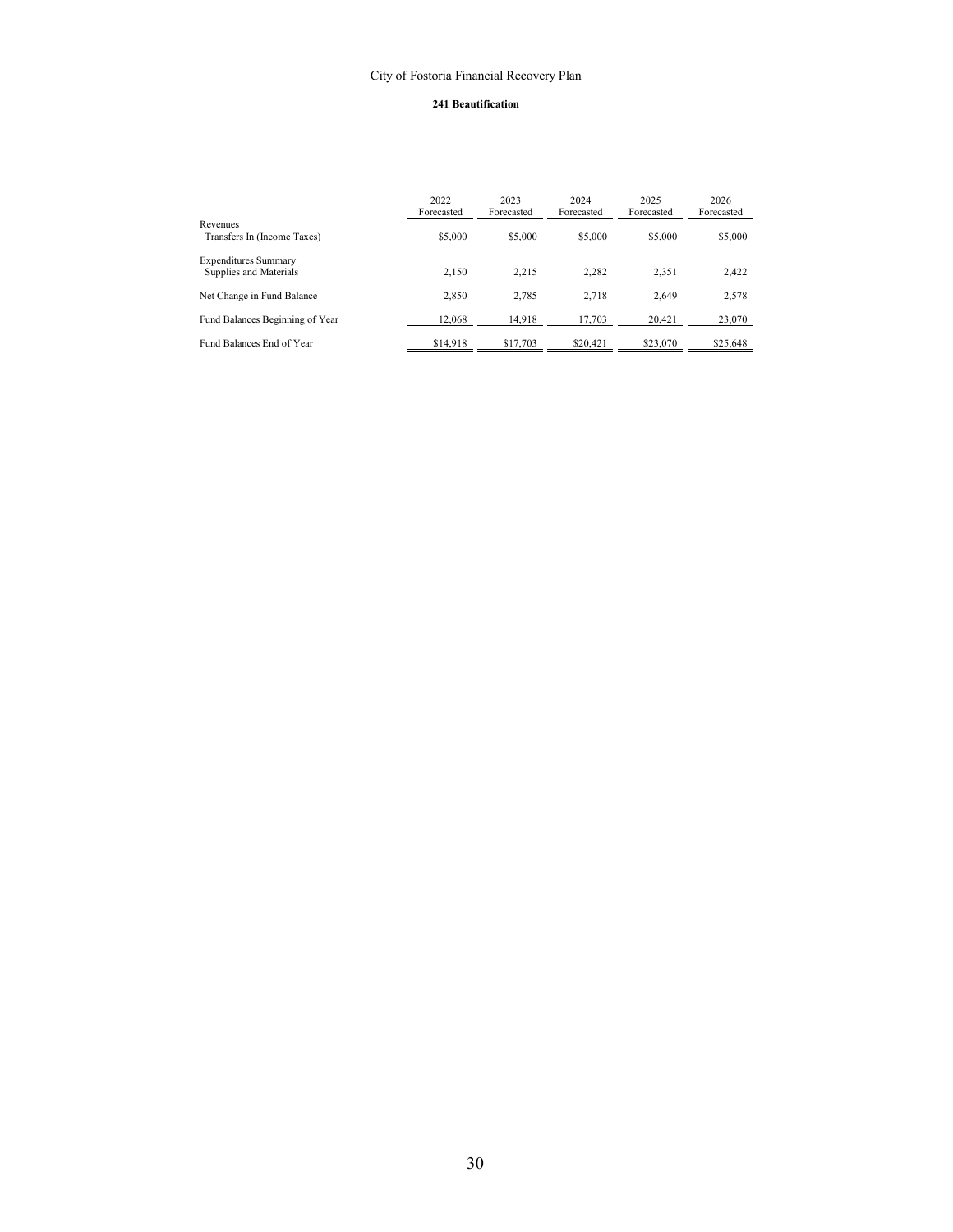#### **246 CHIP 2021**

|                                                     | 2022<br>Forecasted   | 2023<br>Forecasted | 2024<br>Forecasted | 2025<br>Forecasted | 2026<br>Forecasted |
|-----------------------------------------------------|----------------------|--------------------|--------------------|--------------------|--------------------|
| Revenues<br>Intergovernmental<br>Other Revenue      | \$860,785<br>135,080 |                    |                    |                    |                    |
| <b>Total Revenues</b>                               | 995,865              | $\mathbf{0}$       | $\Omega$           | $\mathbf{0}$       | $\mathbf{0}$       |
| <b>Expenditures Summary</b><br>Contractual Services | 1,003,744            |                    |                    |                    |                    |
| Excess of Revenues Under Expenditures               | (7, 879)             | $\Omega$           | $\Omega$           | $\Omega$           | $\mathbf{0}$       |
| Other Financing Sources<br>Transfers In             | 7,879                |                    |                    |                    |                    |
| Net Change in Fund Balance                          | $\Omega$             | $\theta$           | $\Omega$           | $\Omega$           | $\mathbf{0}$       |
| Fund Balances Beginning of Year                     | $\mathbf{0}$         | $\mathbf{0}$       | 0                  | $\mathbf{0}$       | $\mathbf{0}$       |
| Fund Balances End of Year                           | \$0                  | \$0                | \$0                | \$0                | \$0                |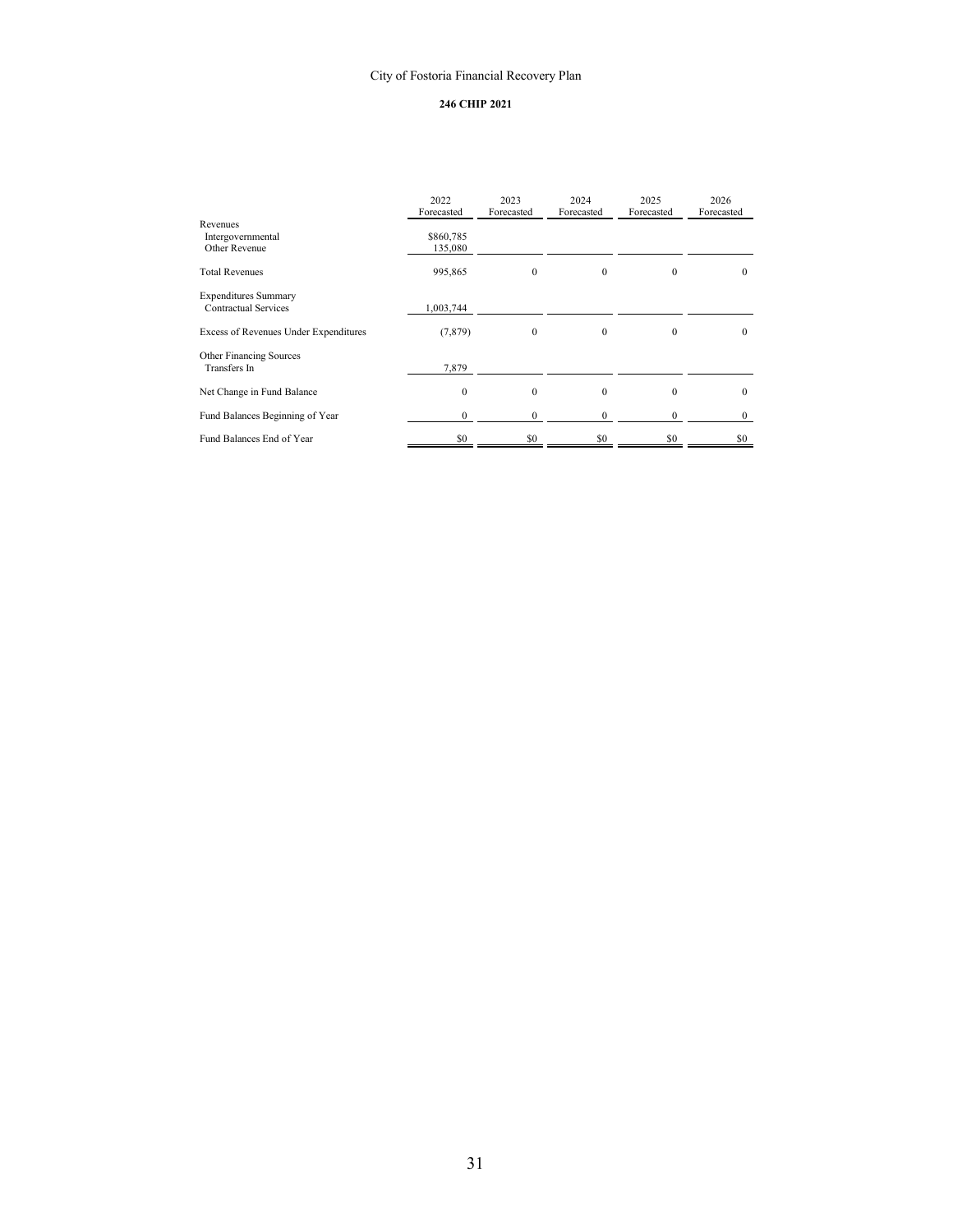#### **248 City Clean Up**

|                                              | 2022<br>Forecasted | 2023<br>Forecasted | 2024<br>Forecasted | 2025<br>Forecasted | 2026<br>Forecasted |
|----------------------------------------------|--------------------|--------------------|--------------------|--------------------|--------------------|
| Revenues                                     |                    |                    |                    |                    |                    |
| Transfers In (Income Taxes)                  | \$5,000            | \$5,000            | \$5,000            | \$5,000            | \$5,000            |
| Other Revenue                                | 110,000            | 110,000            | 110,000            | 110,000            | 110,000            |
| <b>Total Revenues</b>                        | 115,000            | 115,000            | 115,000            | 115,000            | 115,000            |
| <b>Expenditures Summary</b>                  |                    |                    |                    |                    |                    |
| Personal Services                            | 9,220              | 9,220              | 9,220              | 9,220              | 9,220              |
| Contractual Services                         | 40,000             | 40,000             | 40,000             | 40,000             | 40,000             |
| Other                                        | 110,000            | 110,000            | 110,000            | 110,000            | 110,000            |
| <b>Total Expenditures</b>                    | 159,220            | 159,220            | 159,220            | 159,220            | 159,220            |
| <b>Excess of Revenues Under Expenditures</b> | (44,220)           | (44,220)           | (44,220)           | (44, 220)          | (44,220)           |
|                                              |                    |                    |                    |                    |                    |
| Other Financing Sources<br>Transfers In      | $\mathbf{0}$       | $\mathbf{0}$       | $\mathbf{0}$       | 41,586             | 44,220             |
| Net Change in Fund Balance                   | (44,220)           | (44,220)           | (44,220)           | (2,634)            | $\mathbf{0}$       |
| Fund Balances Beginning of Year              | 135,294            | 91,074             | 46,854             | 2,634              | $\bf{0}$           |
| Fund Balances End of Year                    | \$91,074           | \$46,854           | \$2,634            | \$0                | \$0                |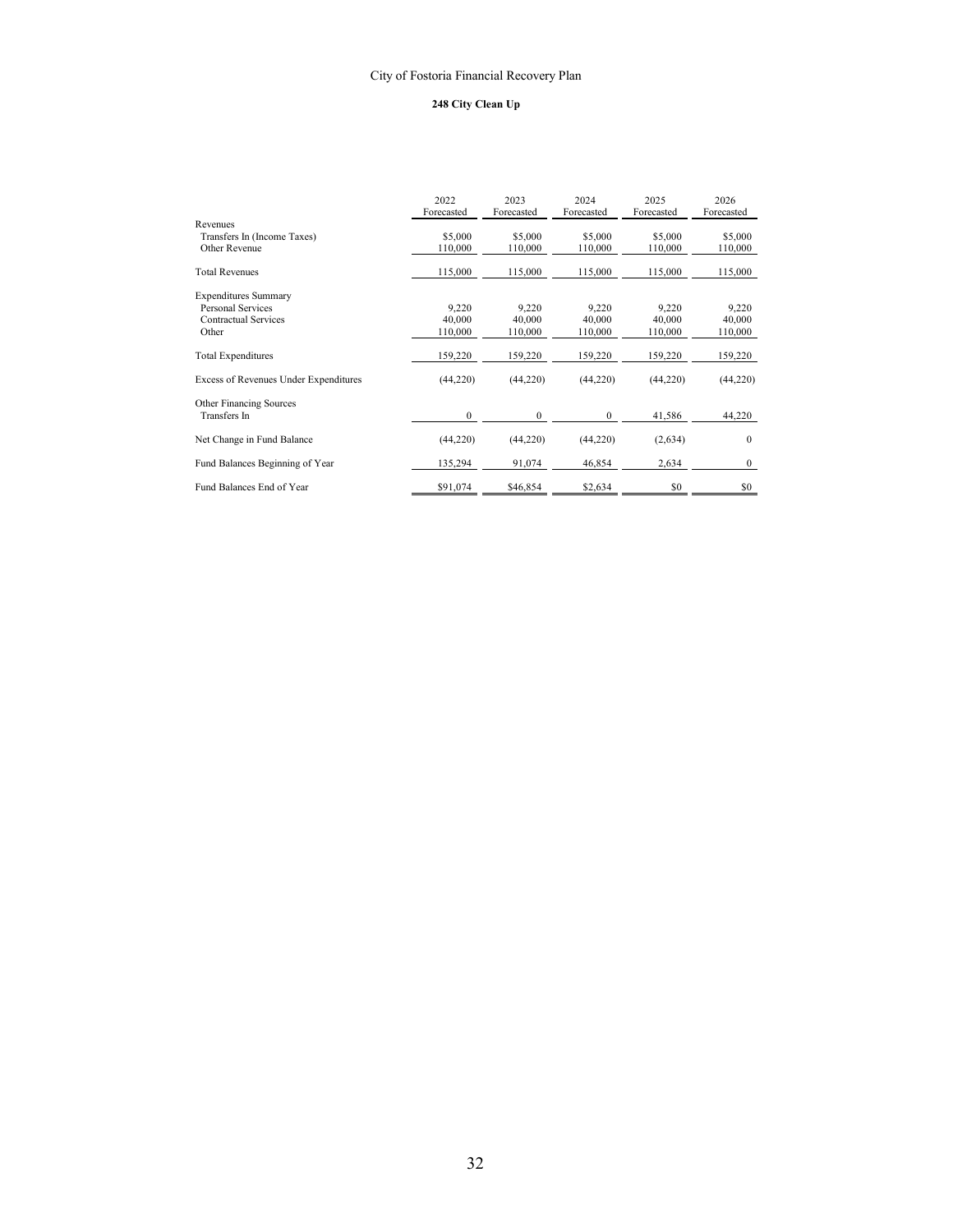# **249 TIF**

|                                                     | 2022<br>Forecasted | 2023<br>Forecasted | 2024<br>Forecasted | 2025<br>Forecasted | 2026<br>Forecasted |
|-----------------------------------------------------|--------------------|--------------------|--------------------|--------------------|--------------------|
| Revenues<br>Other Revenue                           | \$14,600           | \$14,600           | \$14,600           | \$14,600           | \$14,600           |
| <b>Expenditures Summary</b><br>Contractual Services | 14,600             | 14.600             | 14.600             | 14,600             | 14,600             |
| Net Change in Fund Balance                          | 0                  | $\theta$           | $\theta$           | $\Omega$           | $\theta$           |
| Fund Balances Beginning of Year                     | $\Omega$           | $\Omega$           |                    | $\Omega$           |                    |
| Fund Balances End of Year                           | \$0                | \$0                | \$0                | \$0                | \$0                |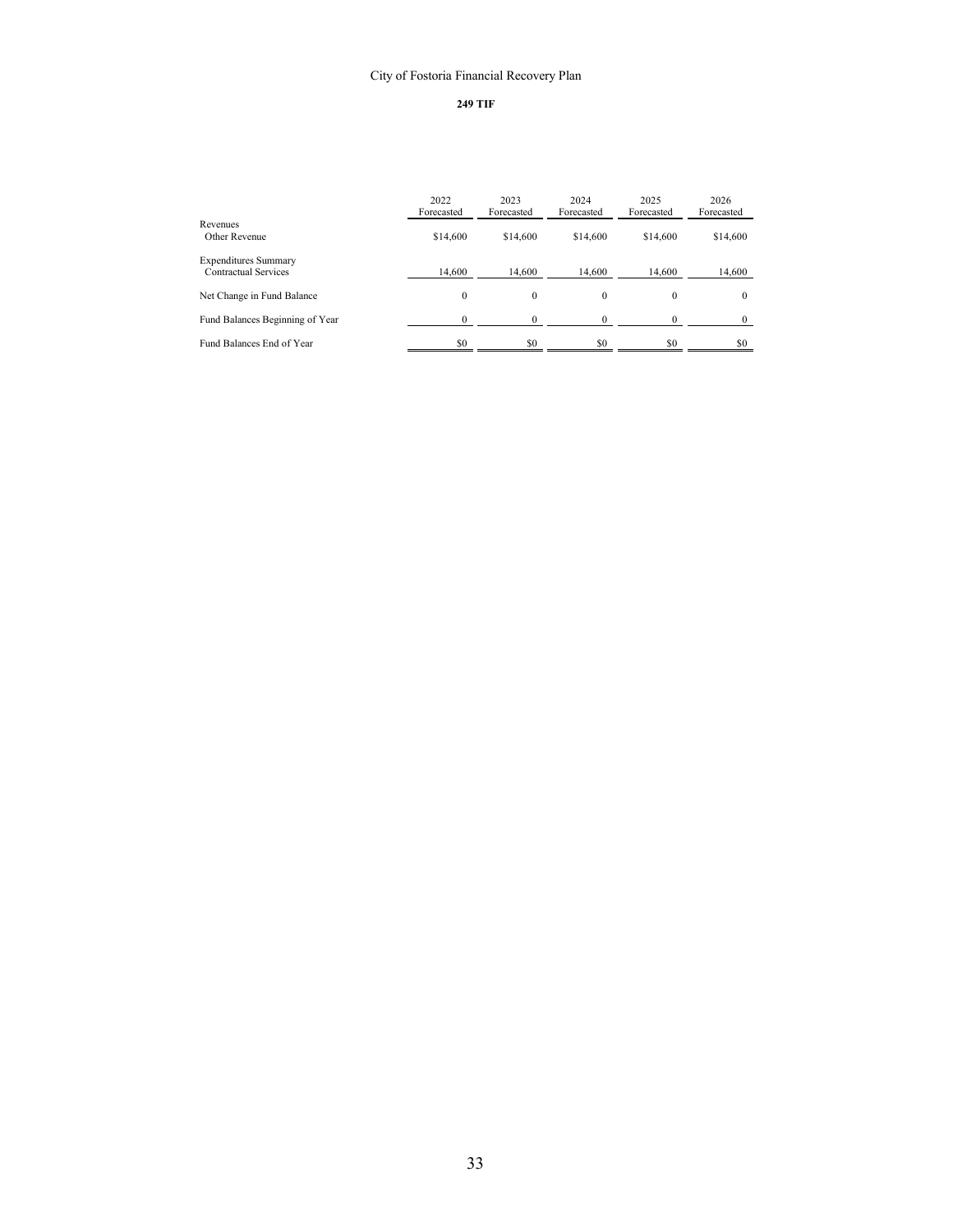# **250 Tax Incentive Review - POET**

|                                      | 2022<br>Forecasted | 2023<br>Forecasted | 2024<br>Forecasted | 2025<br>Forecasted | 2026<br>Forecasted |
|--------------------------------------|--------------------|--------------------|--------------------|--------------------|--------------------|
| Revenues<br>Other Revenue            | \$5,000            | \$5,000            | \$5,000            | \$5,000            | \$5,000            |
| <b>Expenditures Summary</b><br>Other | 5,000              | 5.000              | 5.000              | 5,000              | 5,000              |
| Net Change in Fund Balance           | 0                  | $\theta$           | $\Omega$           | $\mathbf{0}$       | $\theta$           |
| Fund Balances Beginning of Year      | 10,322             | 10,322             | 10,322             | 10,322             | 10,322             |
| Fund Balances End of Year            | \$10,322           | \$10,322           | \$10,322           | \$10,322           | \$10,322           |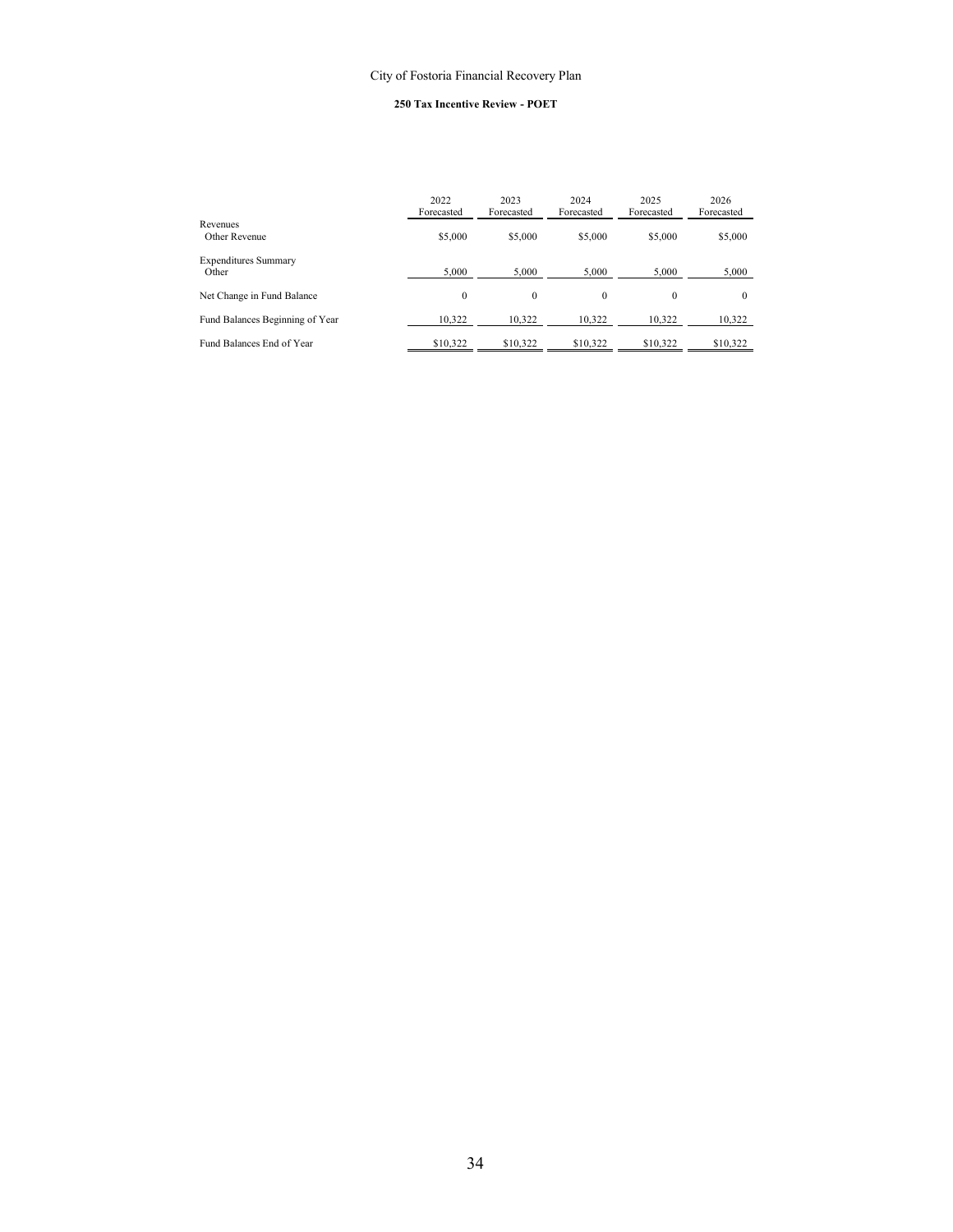#### **251 Charter Government**

|                                                     | 2022<br>Forecasted | 2023<br>Forecasted | 2024<br>Forecasted | 2025<br>Forecasted | 2026<br>Forecasted |
|-----------------------------------------------------|--------------------|--------------------|--------------------|--------------------|--------------------|
| Revenues                                            | \$0                | \$0                | \$0                | \$0                | \$0                |
| <b>Expenditures Summary</b><br>Contractual Services | $\theta$           |                    |                    |                    | $\Omega$           |
| Net Change in Fund Balance                          | $\theta$           | $\Omega$           | $\Omega$           | $\Omega$           | $\mathbf{0}$       |
| Fund Balances Beginning of Year                     | 79                 | 79                 | 79                 | 79                 | 79                 |
| Fund Balances End of Year                           | \$79               | \$79               | \$79               | \$79               | \$79               |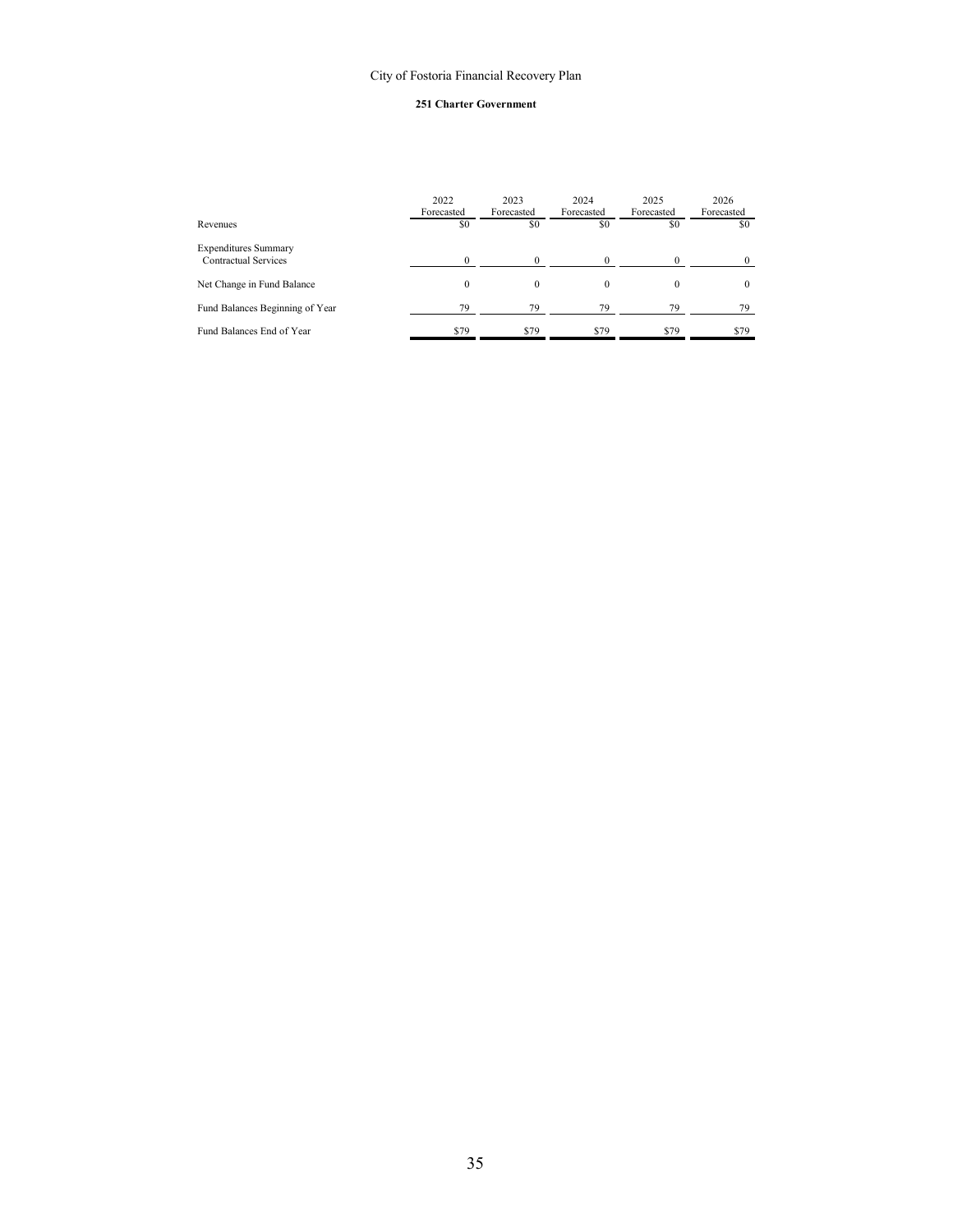### **254 Tree Donation**

|                                      | 2022<br>Forecasted | 2023<br>Forecasted | 2024<br>Forecasted | 2025<br>Forecasted | 2026<br>Forecasted |
|--------------------------------------|--------------------|--------------------|--------------------|--------------------|--------------------|
| Revenues                             | \$0                | \$0                | \$0                | \$0                | \$0                |
| <b>Expenditures Summary</b><br>Other | 50,000             | $\Omega$           |                    |                    | $\theta$           |
|                                      |                    |                    |                    |                    |                    |
| Net Change in Fund Balance           | (50,000)           | $\Omega$           | $\Omega$           | $\theta$           | $\theta$           |
| Fund Balances Beginning of Year      | 133,475            | 83,475             | 83,475             | 83,475             | 83,475             |
| Fund Balances End of Year            | \$83,475           | \$83,475           | \$83,475           | \$83,475           | \$83,475           |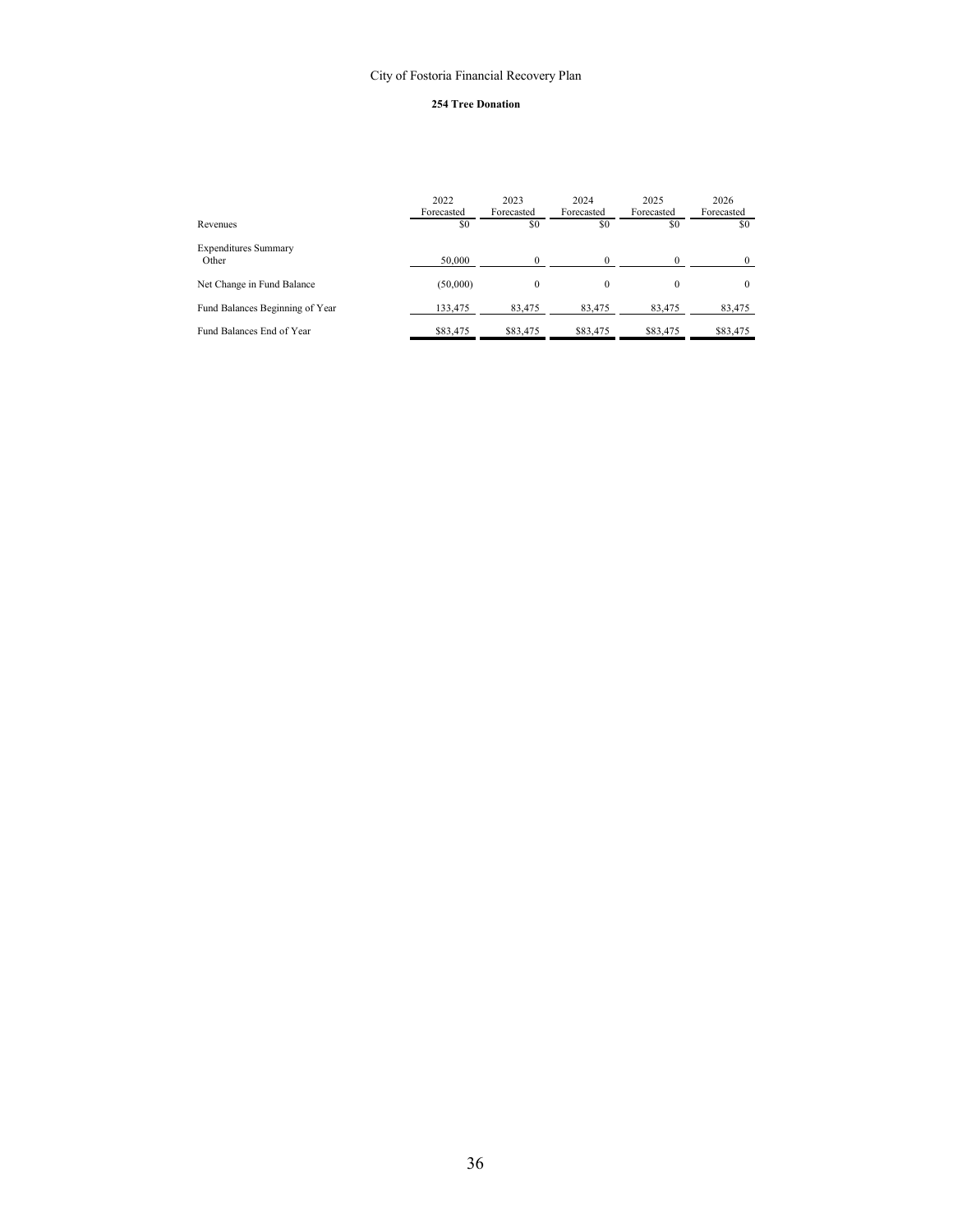### **255 Local Fiscal Recovery (ARP)**

|                                      | 2022<br>Forecasted | 2023<br>Forecasted | 2024<br>Forecasted | 2025<br>Forecasted | 2026<br>Forecasted |
|--------------------------------------|--------------------|--------------------|--------------------|--------------------|--------------------|
| Revenues<br>Intergovernmental        | \$693,000          | \$0                | \$0                | \$0                | S0                 |
| <b>Expenditures Summary</b><br>Other | 800,000            | 586,000            |                    |                    | $\Omega$           |
| Net Change in Fund Balance           | (107,000)          | (586,000)          | $\Omega$           | 0                  | $\theta$           |
| Fund Balances Beginning of Year      | 693,000            | 586,000            |                    |                    | $\Omega$           |
| Fund Balances End of Year            | \$586,000          | \$0                | \$0                | \$0                | \$0                |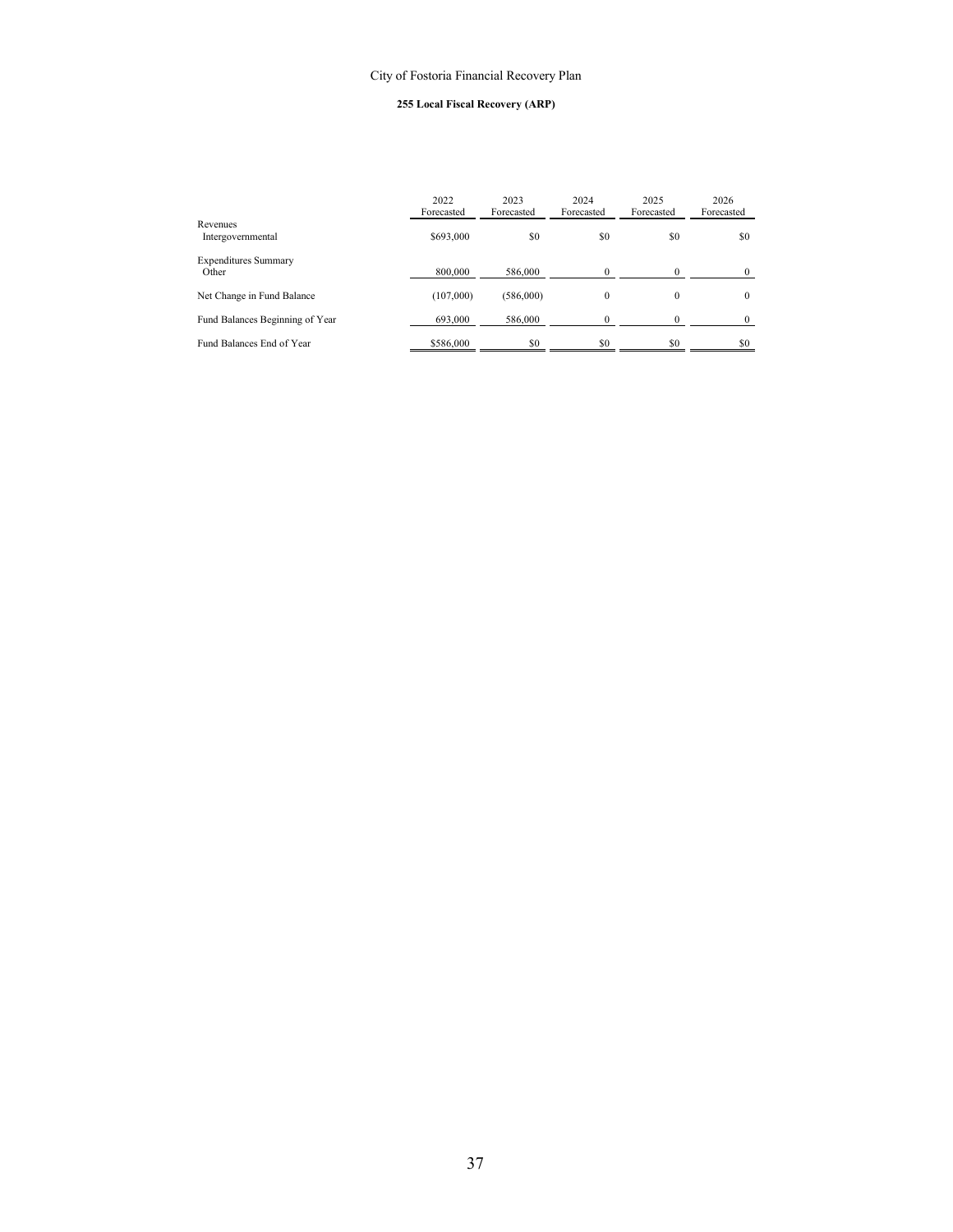### **260 Iron Triangle Rail Park**

|                                                       | 2022<br>Forecasted | 2023<br>Forecasted | 2024<br>Forecasted | 2025<br>Forecasted | 2026<br>Forecasted |
|-------------------------------------------------------|--------------------|--------------------|--------------------|--------------------|--------------------|
| Revenues                                              | \$0                | \$0                | \$0                | \$0                | \$0                |
| <b>Expenditures Summary</b><br>Supplies and Materials | 9,400              | 780                |                    |                    | $\theta$           |
| Net Change in Fund Balance                            | (9,400)            | (780)              | $\theta$           | 0                  | $\theta$           |
| Fund Balances Beginning of Year                       | 10,180             | 780                |                    |                    | 0                  |
| Fund Balances End of Year                             | \$780              | \$0                | \$0                | \$0                | \$0                |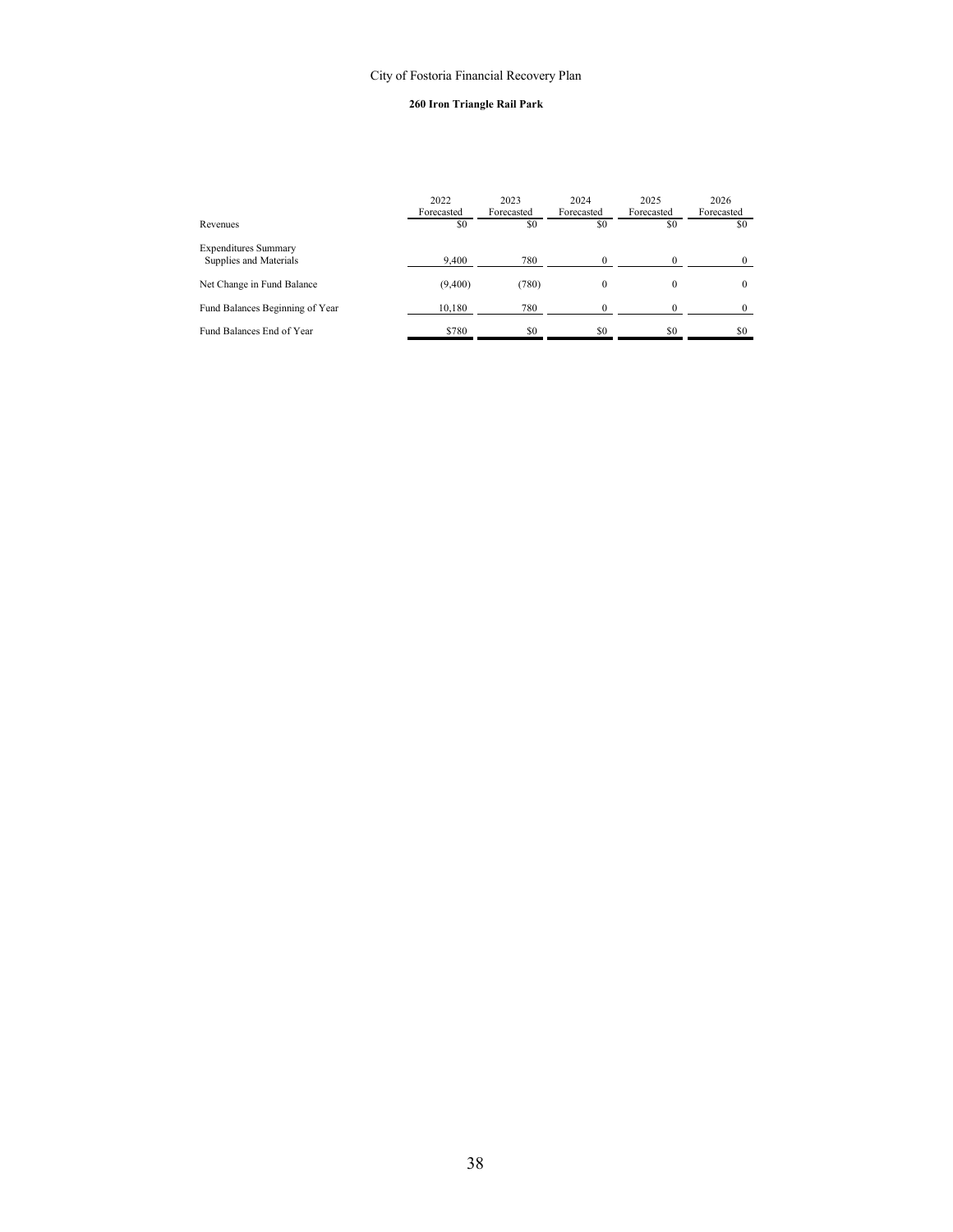### **275 Prosecutor County Contribution**

|                                                  | 2022<br>Forecasted | 2023<br>Forecasted | 2024<br>Forecasted | 2025<br>Forecasted | 2026<br>Forecasted |
|--------------------------------------------------|--------------------|--------------------|--------------------|--------------------|--------------------|
| Revenues<br>Other Revenue                        | \$48,500           | \$53,270           | \$54,750           | \$56,140           | \$57,620           |
| <b>Expenditures Summary</b><br>Personal Services | 51,800             | 53,270             | 54,750             | 56,140             | 57,620             |
| Net Change in Fund Balance                       | (3,300)            | $\mathbf{0}$       | $\mathbf{0}$       | $\mathbf{0}$       | $\Omega$           |
| Fund Balances Beginning of Year                  | 3,337              | 37                 | 37                 | 37                 | 37                 |
| Fund Balances End of Year                        | \$37               | \$37               | \$37               | \$37               | \$37               |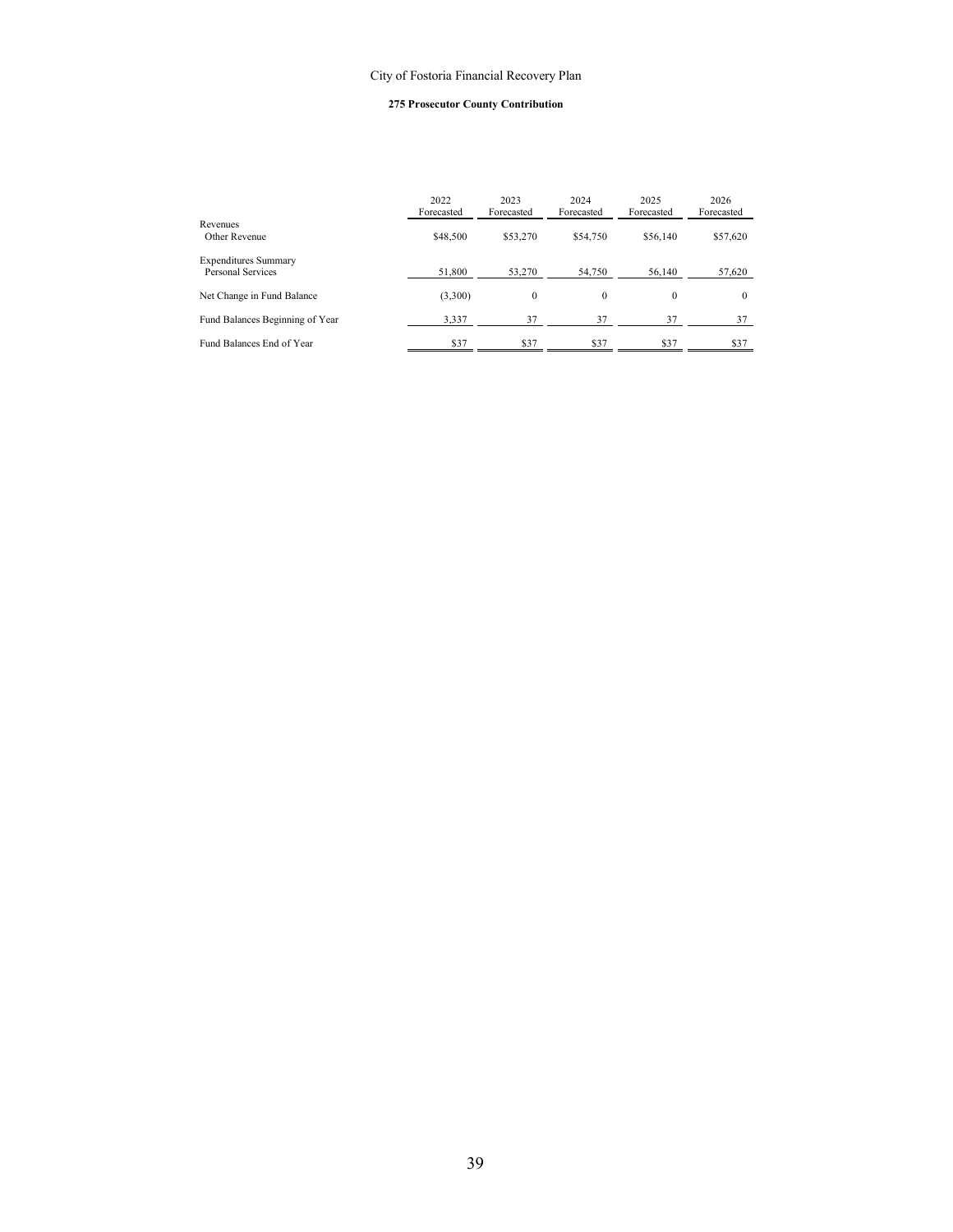### **280 Job Creation Grant**

|                                                     | 2022<br>Forecasted | 2023<br>Forecasted | 2024<br>Forecasted | 2025<br>Forecasted | 2026<br>Forecasted |
|-----------------------------------------------------|--------------------|--------------------|--------------------|--------------------|--------------------|
| Revenues                                            | \$0                | \$0                | \$0                | \$0                | \$0                |
| <b>Expenditures Summary</b><br>Contractual Services | 100,000            |                    |                    |                    | 0                  |
| Net Change in Fund Balance                          | (100,000)          | $\Omega$           |                    | 0                  | $\theta$           |
| Fund Balances Beginning of Year                     | 100,000            | $\Omega$           |                    |                    | $\theta$           |
| Fund Balances End of Year                           | \$0                | \$0                | \$0                | \$0                | \$0                |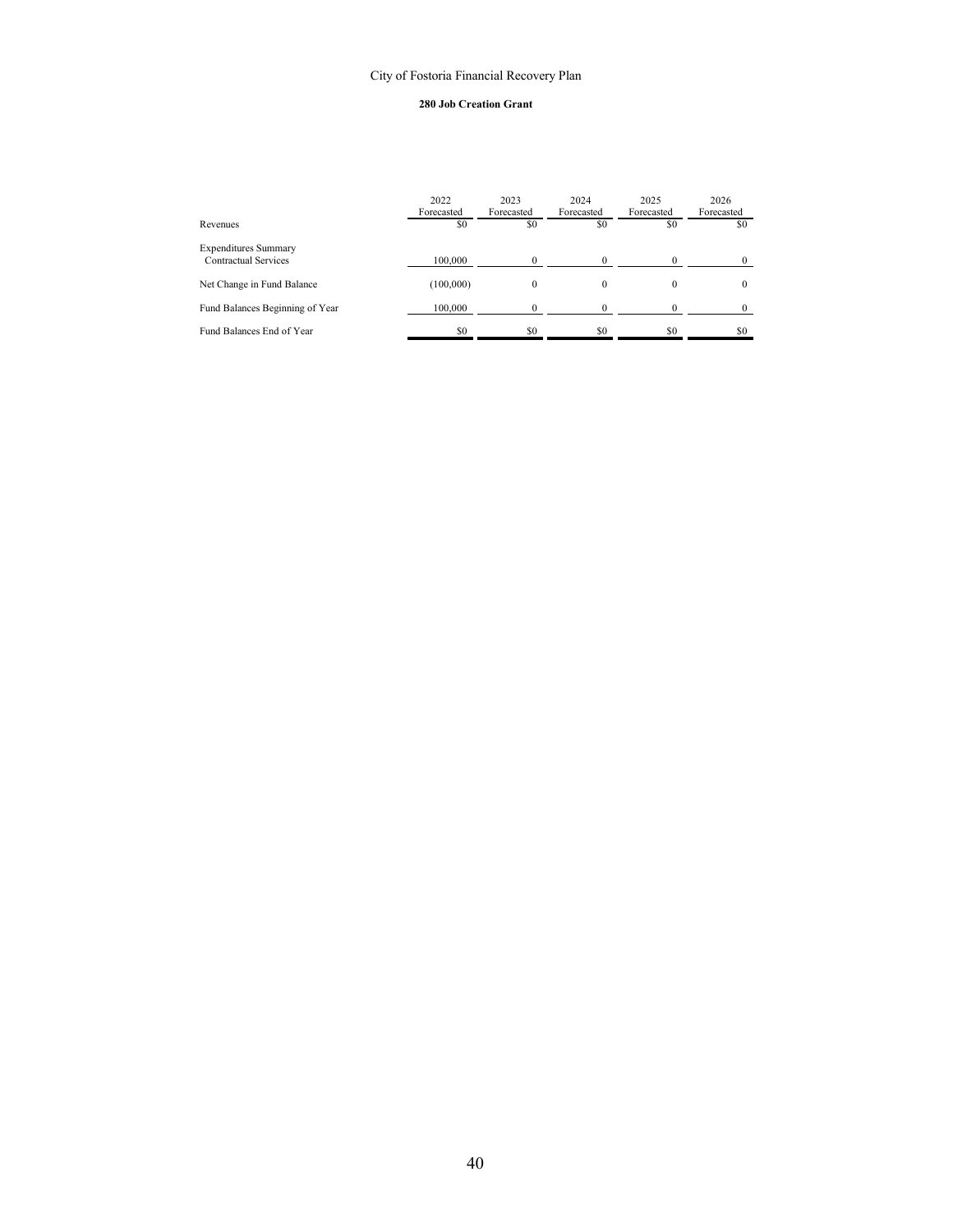### **299 Pension**

|                                         | 2022<br>Forecasted | 2023<br>Forecasted | 2024<br>Forecasted | 2025<br>Forecasted | 2026<br>Forecasted |
|-----------------------------------------|--------------------|--------------------|--------------------|--------------------|--------------------|
| Revenues                                |                    |                    |                    |                    |                    |
| <b>Property Taxes</b>                   | \$88,600           | \$88,600           | \$88,600           | \$88,600           | \$88,600           |
| State Levied Shared Taxes               | 11,500             | 11,500             | 11,500             | 11,500             | 11,500             |
| <b>Total Revenues</b>                   | 100,100            | 100,100            | 100,100            | 100,100            | 100,100            |
| <b>Expenditures Summary</b>             |                    |                    |                    |                    |                    |
| Personal Services                       | 669,500            | 690.200            | 714,800            | 735,300            | 756,300            |
| Excess of Revenues Under Expenditures   | (569, 400)         | (590, 100)         | (614,700)          | (635,200)          | (656, 200)         |
| Other Financing Sources<br>Transfers In | 569,400            | 590,100            | 614,700            | 635,200            | 656,200            |
|                                         |                    |                    |                    |                    |                    |
| Net Change in Fund Balance              | $\theta$           | $\theta$           | $\mathbf{0}$       | $\Omega$           | $\Omega$           |
| Fund Balances Beginning of Year         | $\mathbf{0}$       | $\Omega$           | $\mathbf{0}$       | $\mathbf{0}$       | $\mathbf{0}$       |
| Fund Balances End of Year               | \$0                | \$0                | \$0                | \$0                | \$0                |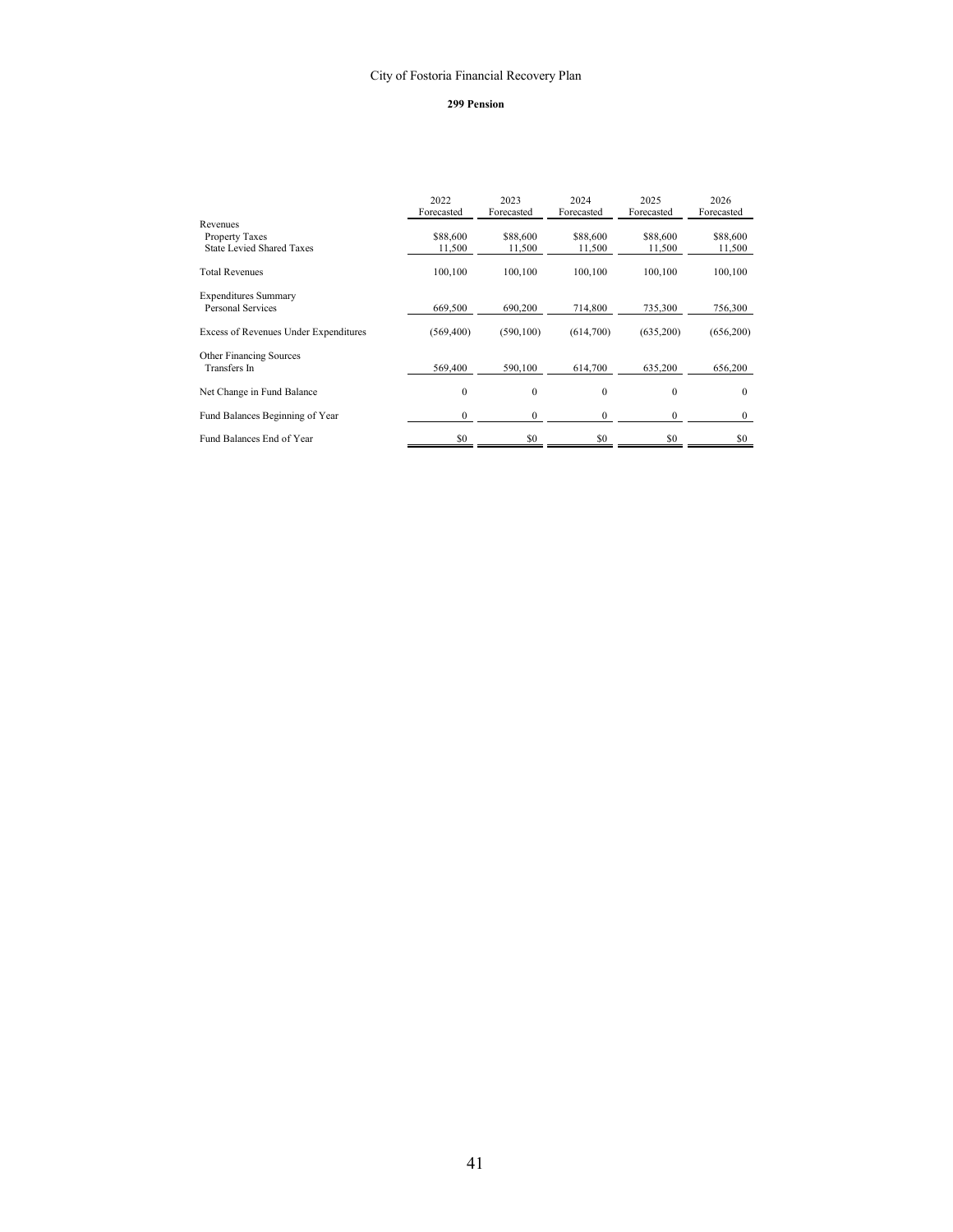### **401 General Capital**

|                                         | 2022<br>Forecasted | 2023<br>Forecasted | 2024<br>Forecasted | 2025<br>Forecasted | 2026<br>Forecasted |
|-----------------------------------------|--------------------|--------------------|--------------------|--------------------|--------------------|
| Revenues<br>Transfers In (Income Taxes) | \$200,000          | \$200,000          | \$200,000          | \$200,000          | \$200,000          |
| <b>Expenditures Summary</b>             |                    |                    |                    |                    |                    |
| Capital Outlav                          | 148,500            | 55,000             | 56,000             | 56,000             | 56,000             |
| Debt Service                            | 88,700             | 88,700             | 88,700             | 88,700             | 67,100             |
| Total Expenditures                      | 237,200            | 143.700            | 144,700            | 144,700            | 123,100            |
| Net Change in Fund Balance              | (37,200)           | 56,300             | 55,300             | 55,300             | 76,900             |
| Fund Balances Beginning of Year         | 92,258             | 55,058             | 111.358            | 166,658            | 221,958            |
| Fund Balances End of Year               | \$55,058           | \$111,358          | \$166,658          | \$221.958          | \$298,858          |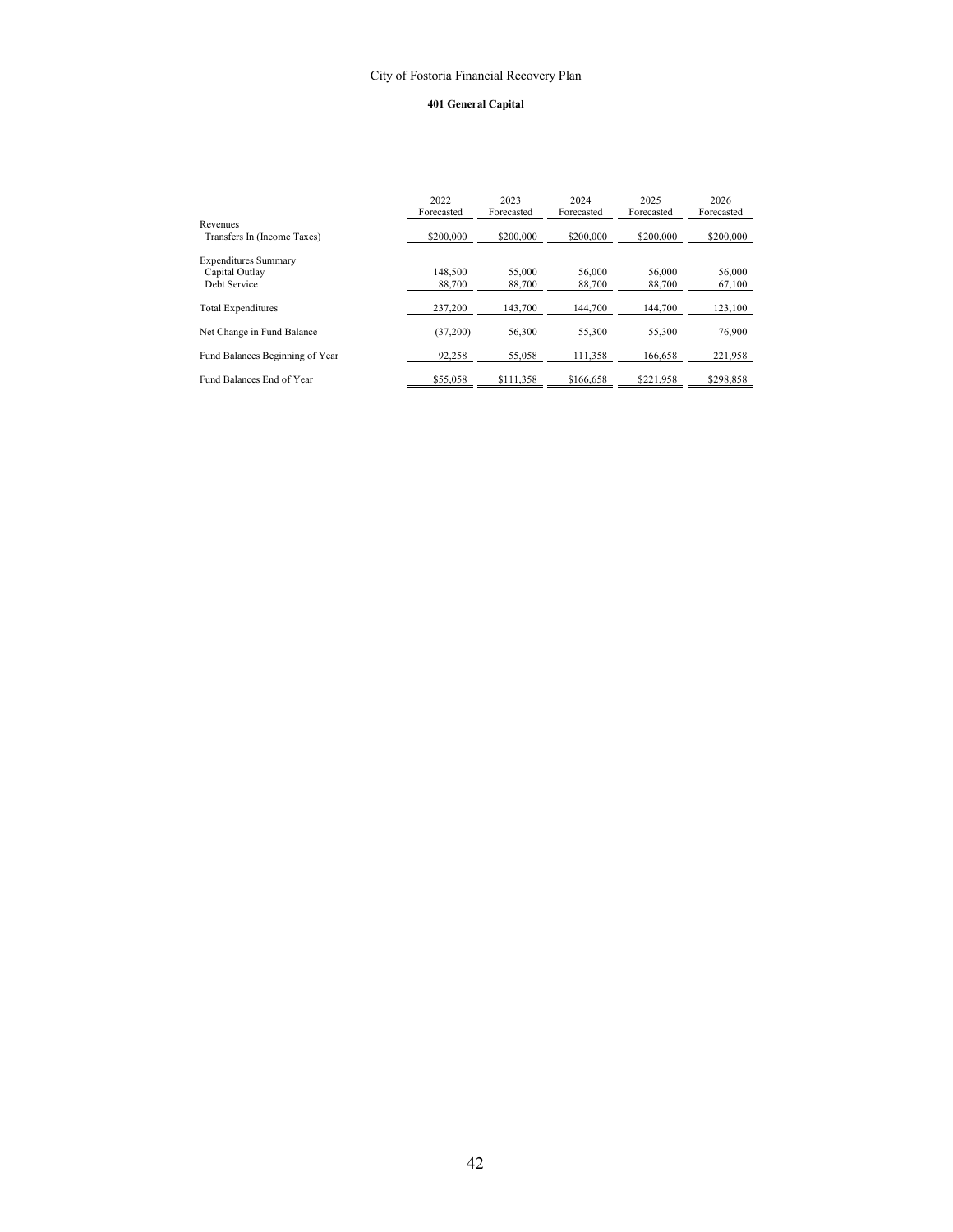### **410 Veteran Memorial Chapel**

|                                 | 2022<br>Forecasted | 2023<br>Forecasted | 2024<br>Forecasted | 2025<br>Forecasted | 2026<br>Forecasted |
|---------------------------------|--------------------|--------------------|--------------------|--------------------|--------------------|
| Revenues                        | \$0                | \$0                | \$0                | \$0                | \$0                |
| <b>Expenditures Summary</b>     | $\Omega$           |                    |                    |                    | $\Omega$           |
| Net Change in Fund Balance      | $\Omega$           | $\Omega$           | 0                  | $\Omega$           | $\theta$           |
| Fund Balances Beginning of Year | 50                 | 50                 | 50                 | 50                 | 50                 |
| Fund Balances End of Year       | \$50               | \$50               | \$50               | \$50               | \$50               |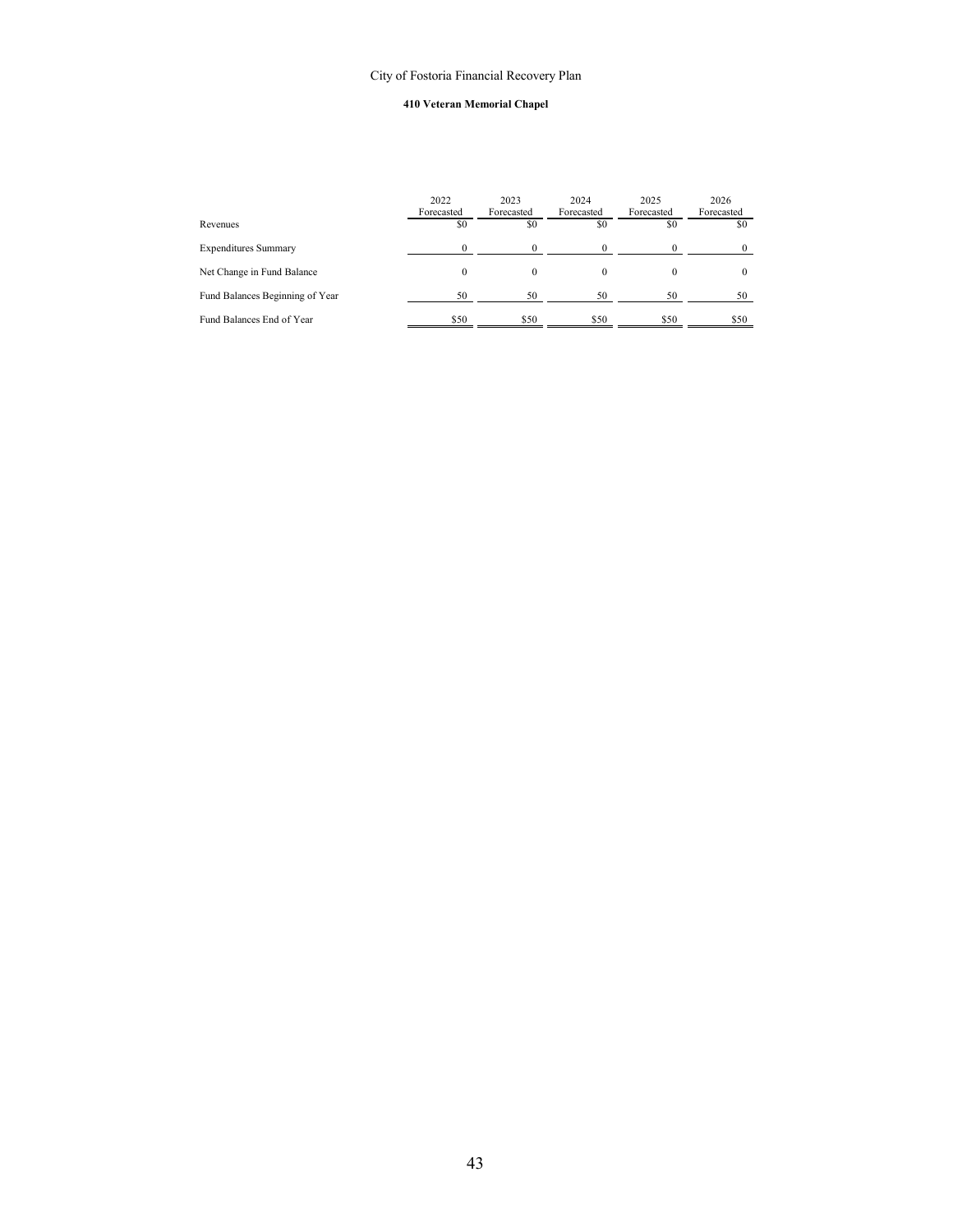### **421 Street Capital**

|                                               | 2022<br>Forecasted | 2023<br>Forecasted | 2024<br>Forecasted | 2025<br>Forecasted | 2026<br>Forecasted |
|-----------------------------------------------|--------------------|--------------------|--------------------|--------------------|--------------------|
| Revenues<br>Transfers In (Income Taxes)       | \$200,000          | \$200,000          | \$200,000          | \$200,000          | \$200,000          |
| <b>Expenditures Summary</b><br>Capital Outlay | 200,000            | 200,000            | 200,000            | 200,000            | 200,000            |
| Net Change in Fund Balance                    | $\mathbf{0}$       | $\Omega$           | $\Omega$           | $\theta$           | $\Omega$           |
| Fund Balances Beginning of Year               | 57,967             | 57,967             | 57,967             | 57,967             | 57,967             |
| Fund Balances End of Year                     | \$57,967           | \$57,967           | \$57,967           | \$57,967           | \$57,967           |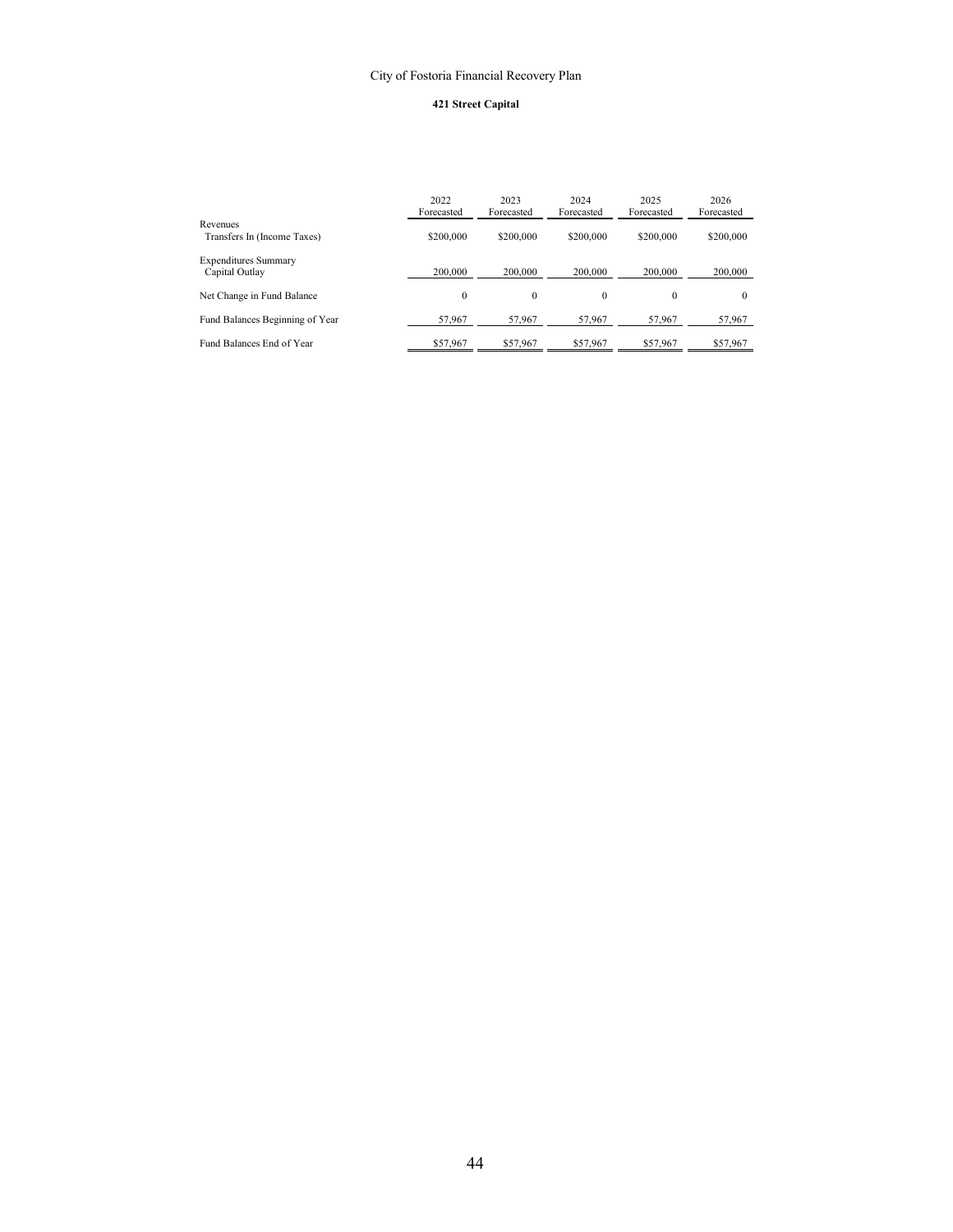### **431 Infrastructure Capital Improvement**

|                                         | 2022<br>Forecasted | 2023<br>Forecasted | 2024<br>Forecasted | 2025<br>Forecasted | 2026<br>Forecasted |
|-----------------------------------------|--------------------|--------------------|--------------------|--------------------|--------------------|
| Revenues<br>Transfers In (Income Taxes) | \$100,000          | \$100,000          | \$100,000          | \$100,000          | \$100,000          |
| <b>Expenditures Summary</b>             |                    |                    |                    |                    |                    |
| Capital Outlay                          | $\mathbf{0}$       | 455,000            | $\Omega$           | $\Omega$           | $\Omega$           |
| Debt Service                            | 17,000             | 17,000             | 17,000             | 17,000             | 17,000             |
| Total Expenditures                      | 17,000             | 472,000            | 17.000             | 17.000             | 17,000             |
| Net Change in Fund Balance              | 83,000             | (372,000)          | 83,000             | 83,000             | 83,000             |
| Fund Balances Beginning of Year         | 292,848            | 375,848            | 3.848              | 86.848             | 169,848            |
| Fund Balances End of Year               | \$375,848          | \$3,848            | \$86,848           | \$169,848          | \$252,848          |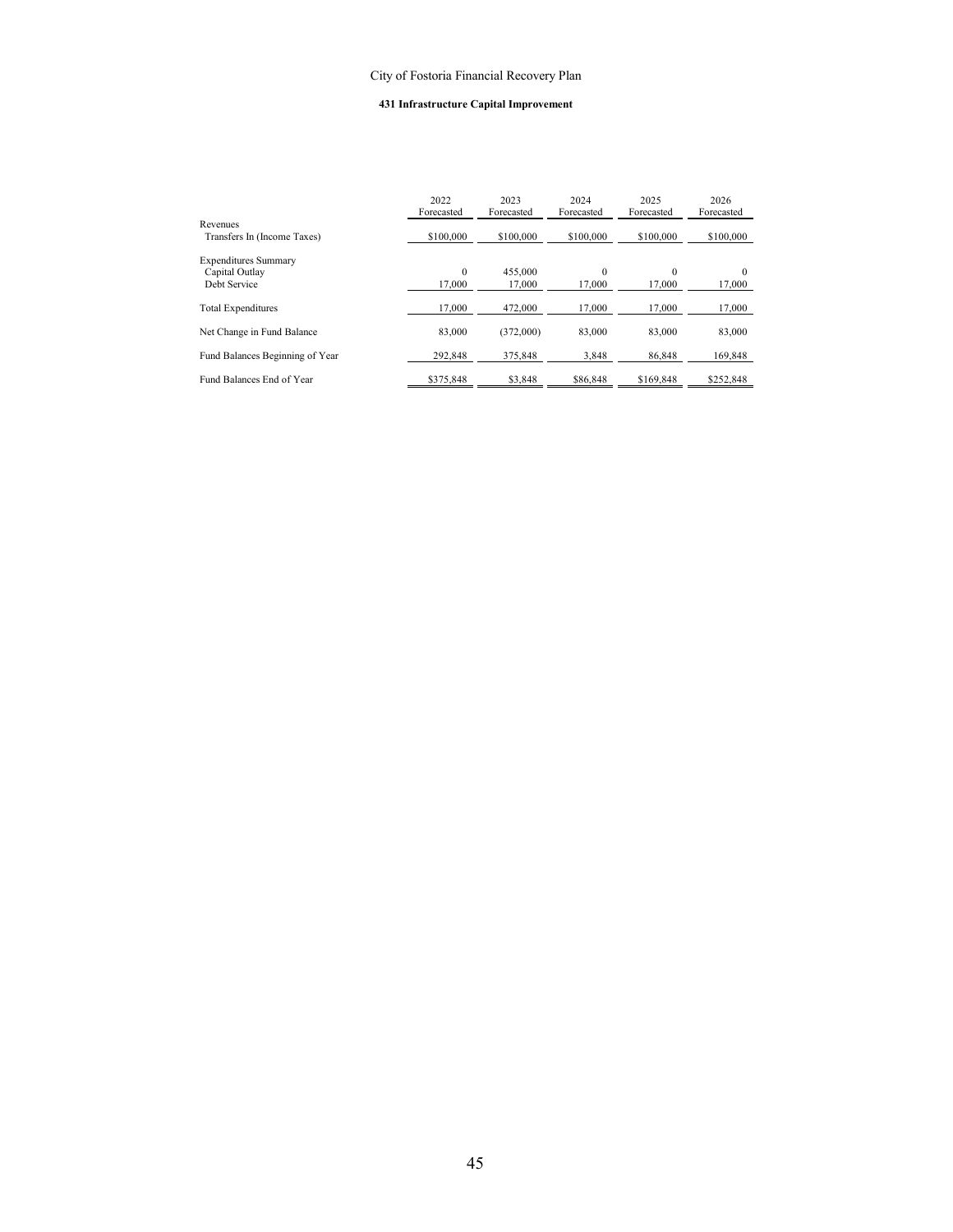### **501 Water Fund**

|                                              | 2022<br>Forecasted | 2023<br>Forecasted | 2024<br>Forecasted | 2025<br>Forecasted | 2026<br>Forecasted |
|----------------------------------------------|--------------------|--------------------|--------------------|--------------------|--------------------|
| Revenues                                     |                    |                    |                    |                    |                    |
| Intergovernmental                            | \$225,110          | \$0                | \$0                | \$0                | \$0                |
| Charges for Services                         | 3.358.300          | 3,358,300          | 3,358,300          | 3,358,300          | 3,358,300          |
| Other                                        | 800,000            | 586,000            | $\mathbf{0}$       | 0                  | $\theta$           |
| <b>Total Revenues</b>                        | 4,383,410          | 3,944,300          | 3,358,300          | 3,358,300          | 3,358,300          |
| <b>Expenditures Summary</b>                  |                    |                    |                    |                    |                    |
| Personal Services                            | 1,437,200          | 1,489,500          | 1,555,900          | 1,625,000          | 1,695,100          |
| Contractual Services                         | 505,300            | 526,662            | 549,096            | 572,662            | 597,432            |
| Supplies and Materials                       | 1,231,300          | 1,192,369          | 1,301,089          | 1,277,689          | 1,392,054          |
| Capital Outlay                               | 1,572,100          | 766,000            | 280,000            | 105,000            | 169,000            |
| Other                                        | 10.600             | 10.912             | 11,233             | 11,564             | 11,905             |
| Debt Service                                 | 77,300             | 64,700             | 75,900             | 75,900             | 74,100             |
| <b>Total Expenditures</b>                    | 4,833,800          | 4,050,143          | 3,773,218          | 3,667,815          | 3,939,591          |
| <b>Excess of Revenues Under Expenditures</b> | (450, 390)         | (105, 843)         | (414,918)          | (309, 515)         | (581,291)          |
| Other Financing Uses                         |                    |                    |                    |                    |                    |
| Proceeds of OPWC Loan                        | 225,110            | $\theta$           | $\Omega$           | $\mathbf{0}$       | $\theta$           |
| Net Change in Fund Balance                   | (225, 280)         | (105, 843)         | (414,918)          | (309, 515)         | (581,291)          |
| Revenue from Charges for Services-New        | 142,600            | 292,295            | 449,475            | 614,514            | 787,805            |
| Fund Balances Beginning of Year              | 208,521            | 125,841            | 312,293            | 346,850            | 651,849            |
| Fund Balances End of Year                    | \$125,841          | \$312,293          | \$346,850          | \$651,849          | \$858,363          |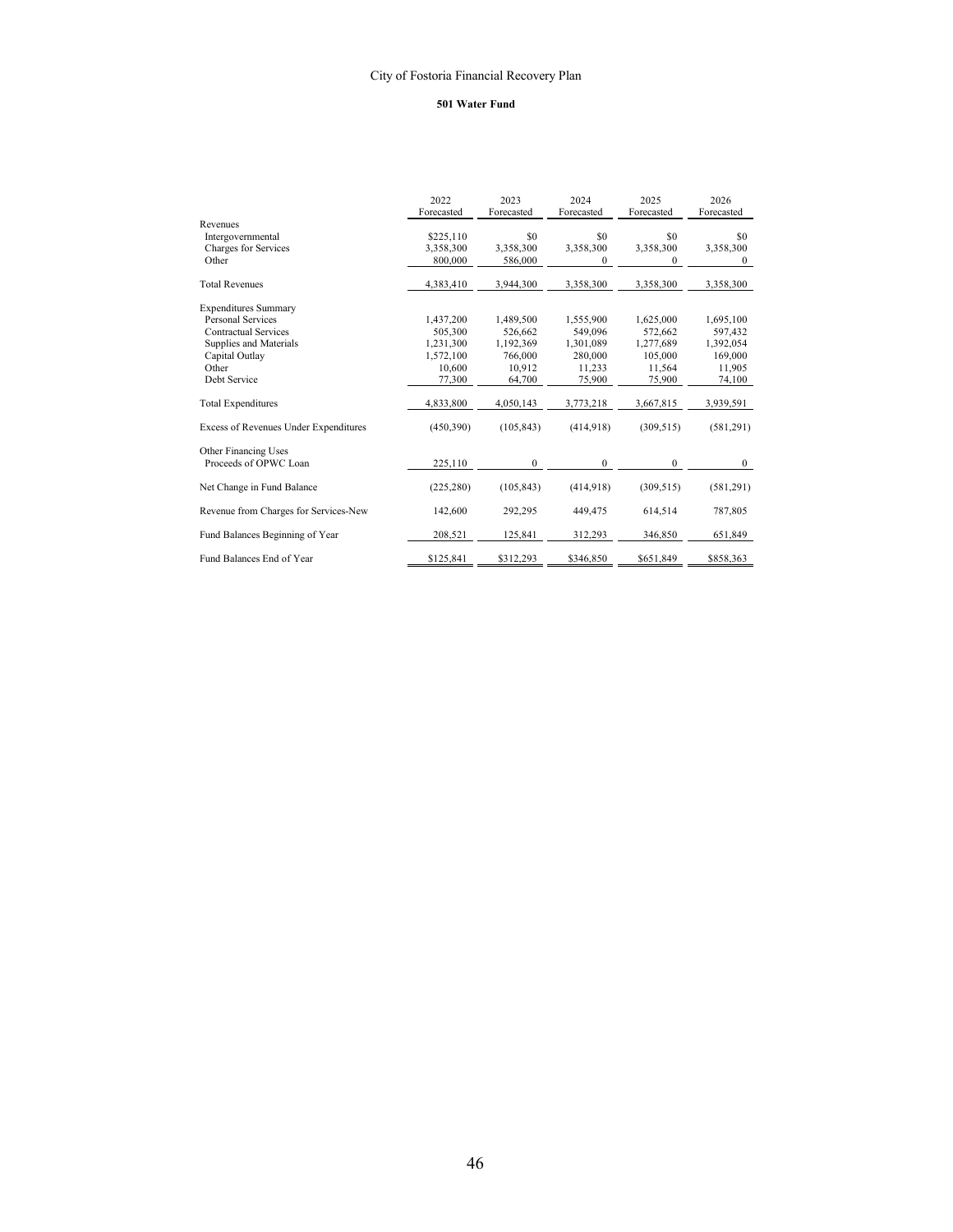### **520 Sewer Fund**

|                                       | 2022<br>Forecasted | 2023<br>Forecasted | 2024<br>Forecasted | 2025<br>Forecasted | 2026<br>Forecasted |
|---------------------------------------|--------------------|--------------------|--------------------|--------------------|--------------------|
| Revenues                              |                    |                    |                    |                    |                    |
| Intergovernmental                     | \$152,980          | \$0                | \$0                | \$0                | \$0                |
| Charges for Services                  | 2,645,707          | 2,645,707          | 2,645,707          | 2,645,707          | 2,645,707          |
| <b>Total Revenues</b>                 | 2,798,687          | 2,645,707          | 2,645,707          | 2,645,707          | 2,645,707          |
| <b>Expenditures Summary</b>           |                    |                    |                    |                    |                    |
| Personal Services                     | 1,205,900          | 1,346,500          | 1,401,200          | 1,461,000          | 1,521,200          |
| Contractual Services                  | 1.009.100          | 1,041,420          | 1,075,079          | 1,110,142          | 1,146,679          |
| Supplies and Materials                | 484,600            | 499,138            | 514,112            | 529,535            | 545,422            |
| Capital Outlav                        | 1,569,010          | 300,000            | 340,000            | 175,000            | 125,000            |
| Debt Service                          | 290,600            | 293,500            | 301,100            | 301,100            | 301,100            |
| <b>Total Expenditures</b>             | 4,559,210          | 3,480,558          | 3,631,491          | 3,576,777          | 3,639,401          |
| Excess of Revenues Under Expenditures | (1,760,523)        | (834, 851)         | (985, 784)         | (931,070)          | (993, 694)         |
| Other Financing Uses                  |                    |                    |                    |                    |                    |
| Proceeds of OPWC Loan                 | 152.980            | $\Omega$           | $\theta$           | $\bf{0}$           | $\mathbf{0}$       |
| Net Change in Fund Balance            | (1,607,543)        | (834, 851)         | (985, 784)         | (931,070)          | (993, 694)         |
| Revenue from Charges for Services-New | 274,593            | 415,851            | 565,584            | 724,301            | 892,541            |
| Fund Balances Beginning of Year       | 2,545,610          | 1,212,660          | 793,660            | 373,460            | 166,691            |
| Fund Balances End of Year             | \$1,212,660        | \$793,660          | \$373,460          | \$166,691          | \$65,538           |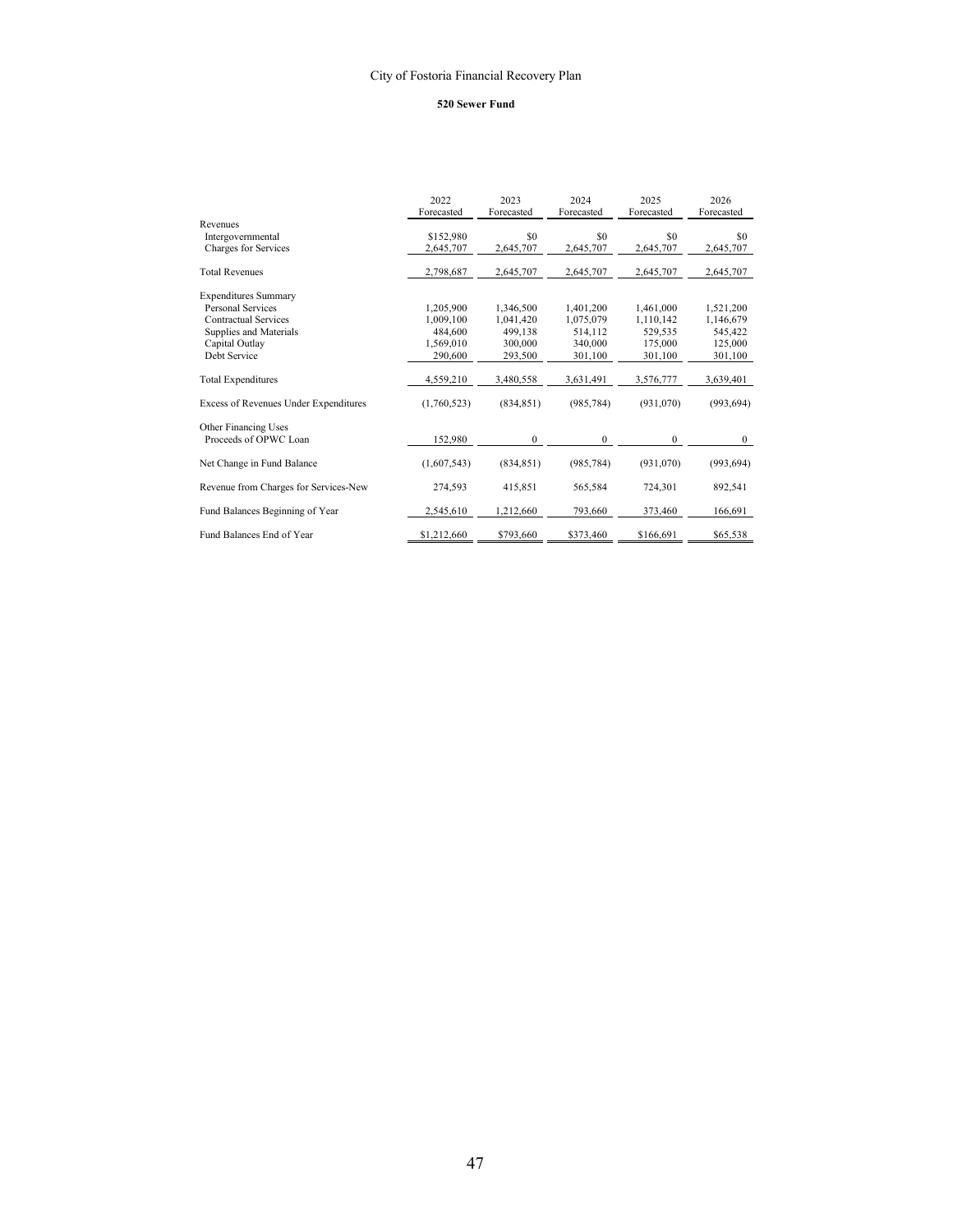### **521 Storm Water**

|                                           | 2022<br>Forecasted | 2023<br>Forecasted | 2024<br>Forecasted | 2025<br>Forecasted | 2026<br>Forecasted |
|-------------------------------------------|--------------------|--------------------|--------------------|--------------------|--------------------|
| Revenues                                  |                    |                    |                    |                    |                    |
| Intergovernmental                         | \$242,000          | \$0                | \$0                | \$0                | \$0                |
| Charges for Services                      | 565,000            | 565,000            | 565,000            | 565,000            | 565,000            |
| <b>Total Revenues</b>                     | 807,000            | 565,000            | 565,000            | 565,000            | 565,000            |
| <b>Expenditures Summary</b>               |                    |                    |                    |                    |                    |
| Personal Services                         | 71,000             | 74,550             | 78,500             | 82,750             | 88,510             |
| <b>Contractual Services</b>               | 5.000              | 5.150              | 5,305              | 5,464              | 5,628              |
| Supplies and Materials                    | 2,500              | 2,575              | 2,652              | 2,732              | 2,814              |
| Capital Outlay                            | 100,000            | $\Omega$           | $\Omega$           | $\theta$           | $\theta$           |
| Other                                     | 300                | 300                | 300                | 300                | 300                |
| Debt Service                              | 640,200            | 652,300            | 664,400            | 664,400            | 664,400            |
| <b>Total Expenditures</b>                 | 819,000            | 734,875            | 751,157            | 755,646            | 761,652            |
| Excess of Revenues Under Expenditures     | (12,000)           | (169, 875)         | (186, 157)         | (190, 646)         | (196, 652)         |
| Other Financing Sources                   |                    |                    |                    |                    |                    |
| Proceeds of OPWC Loan                     | 242,000            | $\mathbf{0}$       | $\theta$           | $\mathbf{0}$       | $\theta$           |
| Proceeds of OWDA Loan                     | 2,985,100          | $\Omega$           | $\Omega$           | $\theta$           | $\theta$           |
| <b>Total Other Financing Sources</b>      | 3,227,100          | $\mathbf{0}$       | $\mathbf{0}$       | $\mathbf{0}$       | $\theta$           |
| Net Change in Fund Balance                | 3,215,100          | (169, 875)         | (186, 157)         | (190, 646)         | (196, 652)         |
| Fund Balances (Deficit) Beginning of Year | (2, 148, 781)      | 1,066,319          | 896,444            | 710,287            | 519,641            |
| Fund Balances End of Year                 | \$1,066,319        | \$896,444          | \$710,287          | \$519,641          | \$322,989          |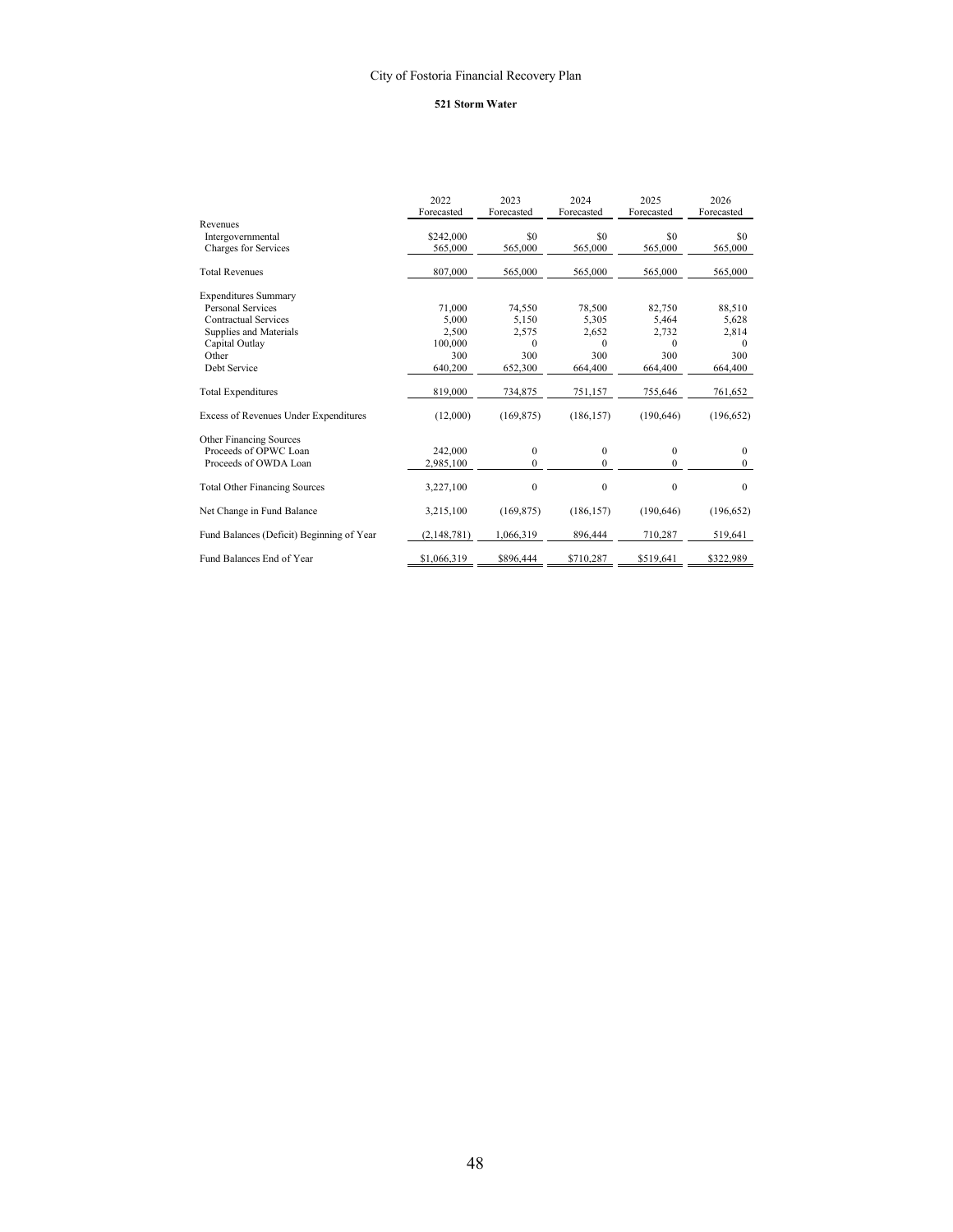### **650 Health Insurance**

|                                                     | 2022<br>Forecasted | 2023<br>Forecasted | 2024<br>Forecasted | 2025<br>Forecasted | 2026<br>Forecasted |
|-----------------------------------------------------|--------------------|--------------------|--------------------|--------------------|--------------------|
| Revenues<br>Other Revenue                           | \$250,000          | \$250,000          | \$250,000          | \$250,000          | \$250,000          |
| <b>Expenditures Summary</b><br>Contractual Services | 250,000            | 250,000            | 250,000            | 250,000            | 250,000            |
| Net Change in Fund Balance                          | 0                  | $\Omega$           | $\theta$           | 0                  | $\Omega$           |
| Fund Balances Beginning of Year                     | 40,198             | 40,198             | 40,198             | 40,198             | 40,198             |
| Fund Balances End of Year                           | \$40,198           | \$40,198           | \$40,198           | \$40,198           | \$40,198           |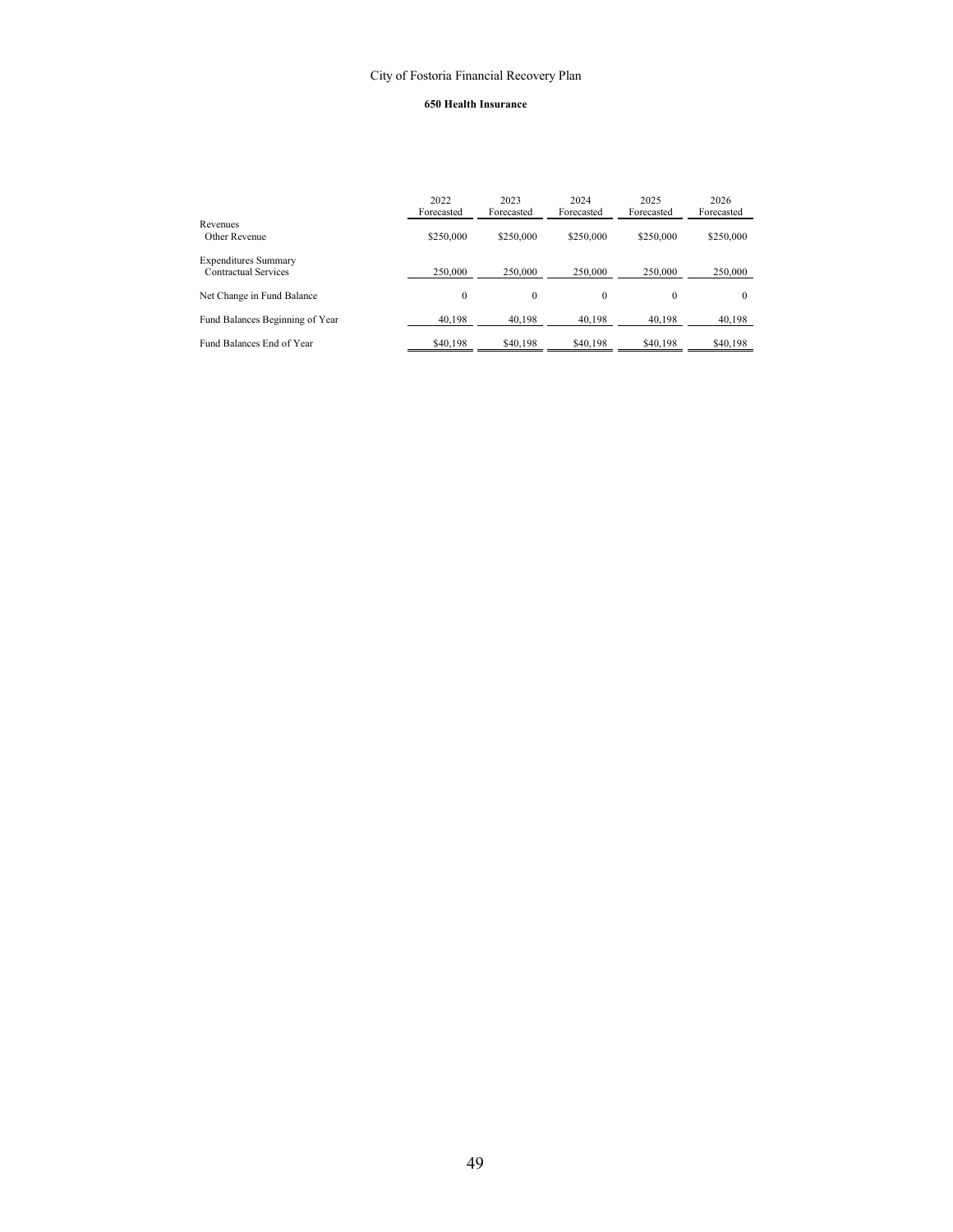### **703 Trust and Agent Pill**

|                                 | 2022<br>Forecasted | 2023<br>Forecasted | 2024<br>Forecasted | 2025<br>Forecasted | 2026<br>Forecasted |
|---------------------------------|--------------------|--------------------|--------------------|--------------------|--------------------|
| Revenues<br>Interest            | \$20               | \$10               | \$10               | \$10               | \$10               |
| <b>Expenditures Summary</b>     |                    |                    |                    |                    |                    |
| Contractual Services            | 1.000              | 1.000              | 1.000              | 1.000              | 1,000              |
| Supplies and Materials          | 2.500              | 1.000              | 1.000              | 1,000              | 1,000              |
| Total Expenditures              | 3.500              | 2.000              | 2.000              | 2.000              | 2,000              |
| Net Change in Fund Balance      | (3,480)            | (1,990)            | (1,990)            | (1,990)            | (1,990)            |
| Fund Balances Beginning of Year | 19,749             | 16.269             | 14.279             | 12.289             | 10,299             |
| Fund Balances End of Year       | \$16,269           | \$14,279           | \$12.289           | \$10,299           | \$8,309            |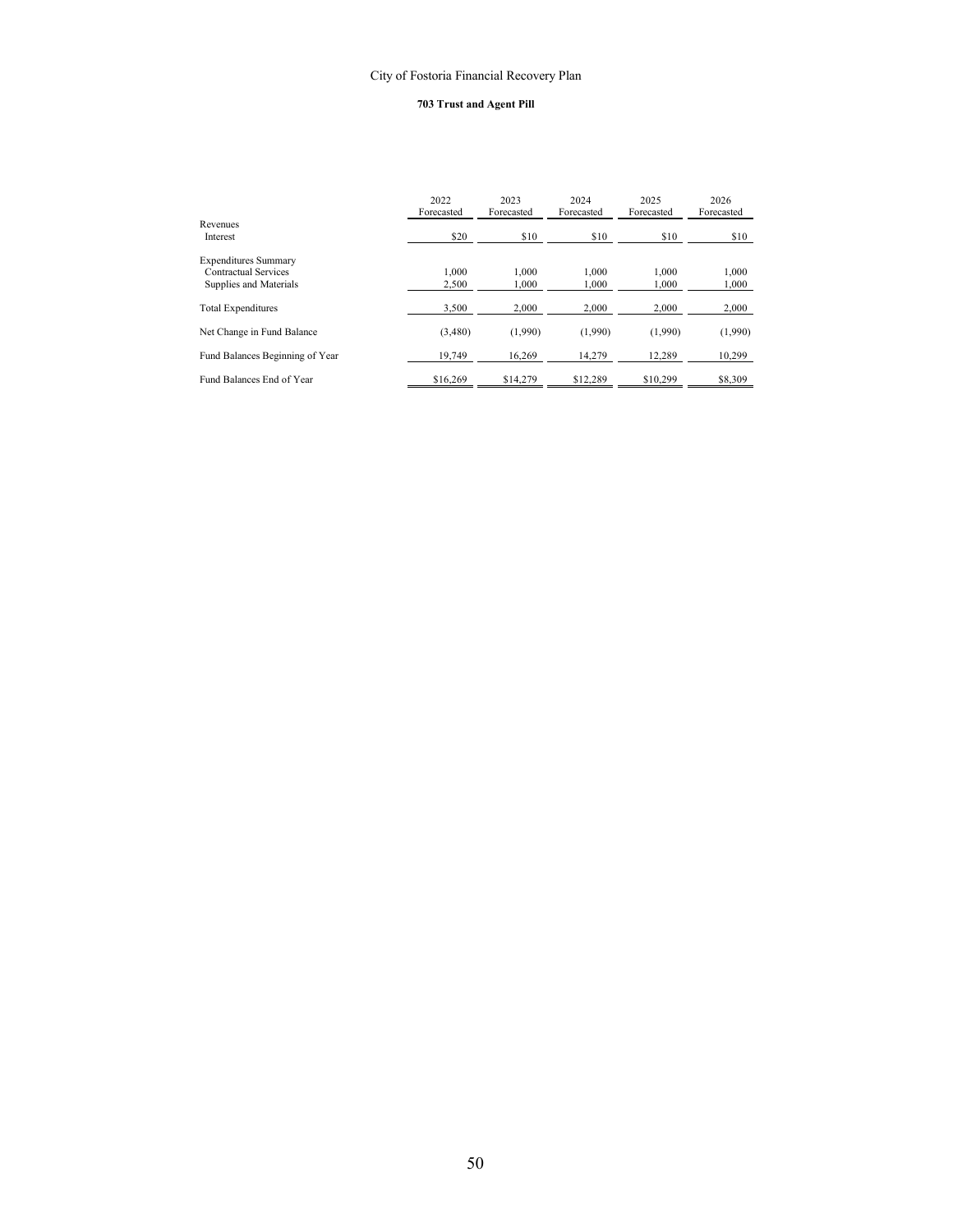### **705 Brubaker Trust**

|                                 | 2022<br>Forecasted | 2023<br>Forecasted | 2024<br>Forecasted | 2025<br>Forecasted | 2026<br>Forecasted |
|---------------------------------|--------------------|--------------------|--------------------|--------------------|--------------------|
| Revenues                        | \$0                | \$0                | \$0                | \$0                | \$0                |
| <b>Expenditures Summary</b>     |                    |                    |                    |                    |                    |
| Net Change in Fund Balance      | 0                  | $\Omega$           | $\theta$           |                    |                    |
| Fund Balances Beginning of Year | 1.000              | 1.000              | 1.000              | 1.000              | 1,000              |
| Fund Balances End of Year       | \$1,000            | \$1,000            | \$1,000            | \$1,000            | \$1,000            |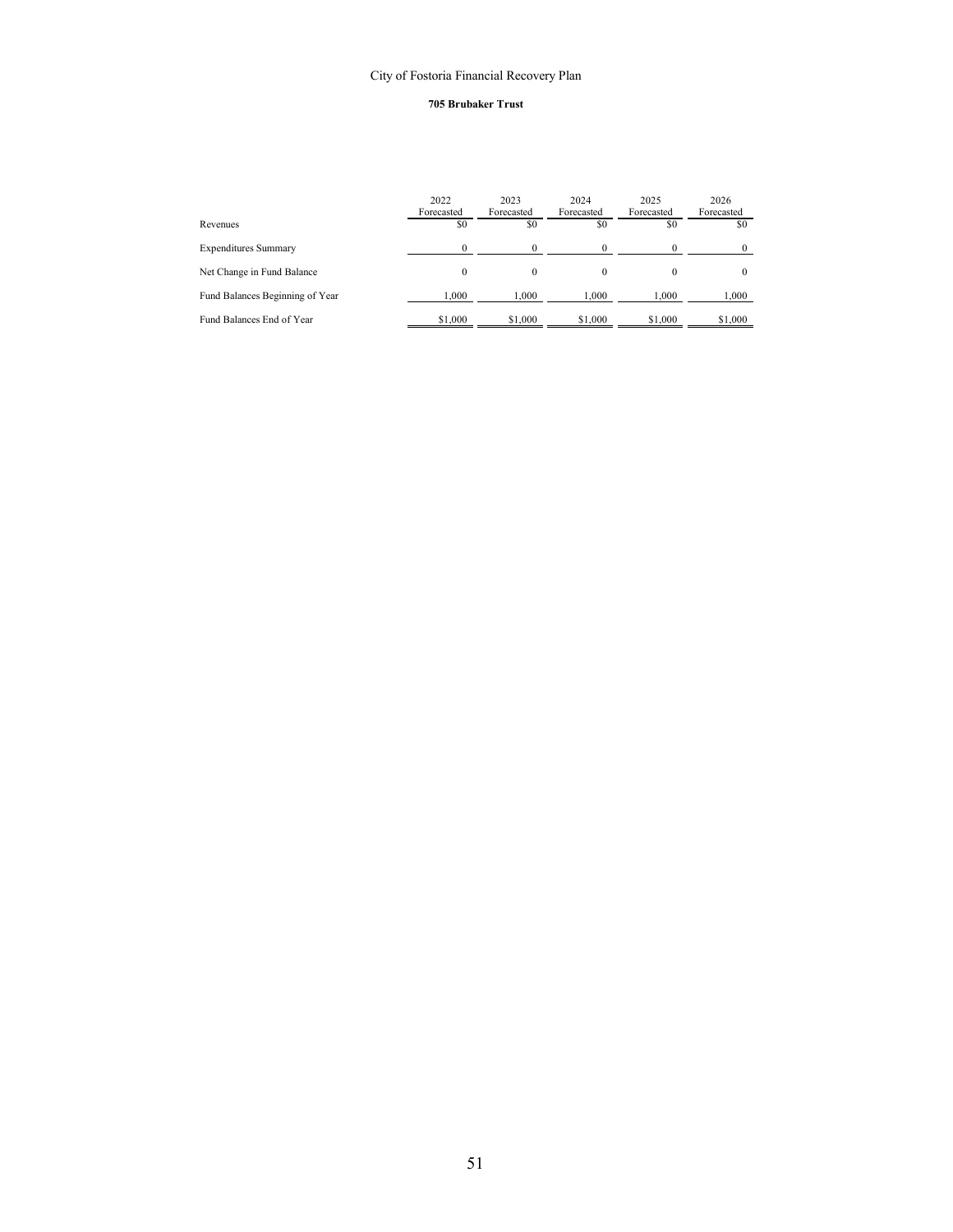### **707 Cemetery Trust**

|                                                     | 2022<br>Forecasted | 2023<br>Forecasted | 2024<br>Forecasted | 2025<br>Forecasted | 2026<br>Forecasted |
|-----------------------------------------------------|--------------------|--------------------|--------------------|--------------------|--------------------|
| Revenues<br>Charges for Services                    | \$4,000            | \$4,000            | \$4,000            | \$4,000            | \$4,000            |
| <b>Expenditures Summary</b><br>Contractual Services | 20,000             |                    |                    |                    |                    |
| Net Change in Fund Balance                          | (16,000)           | 4.000              | 4.000              | 4,000              | 4,000              |
| Fund Balances Beginning of Year                     | 56,109             | 40,109             | 44,109             | 48,109             | 52,109             |
| Fund Balances End of Year                           | \$40,109           | \$44,109           | \$48,109           | \$52,109           | \$56,109           |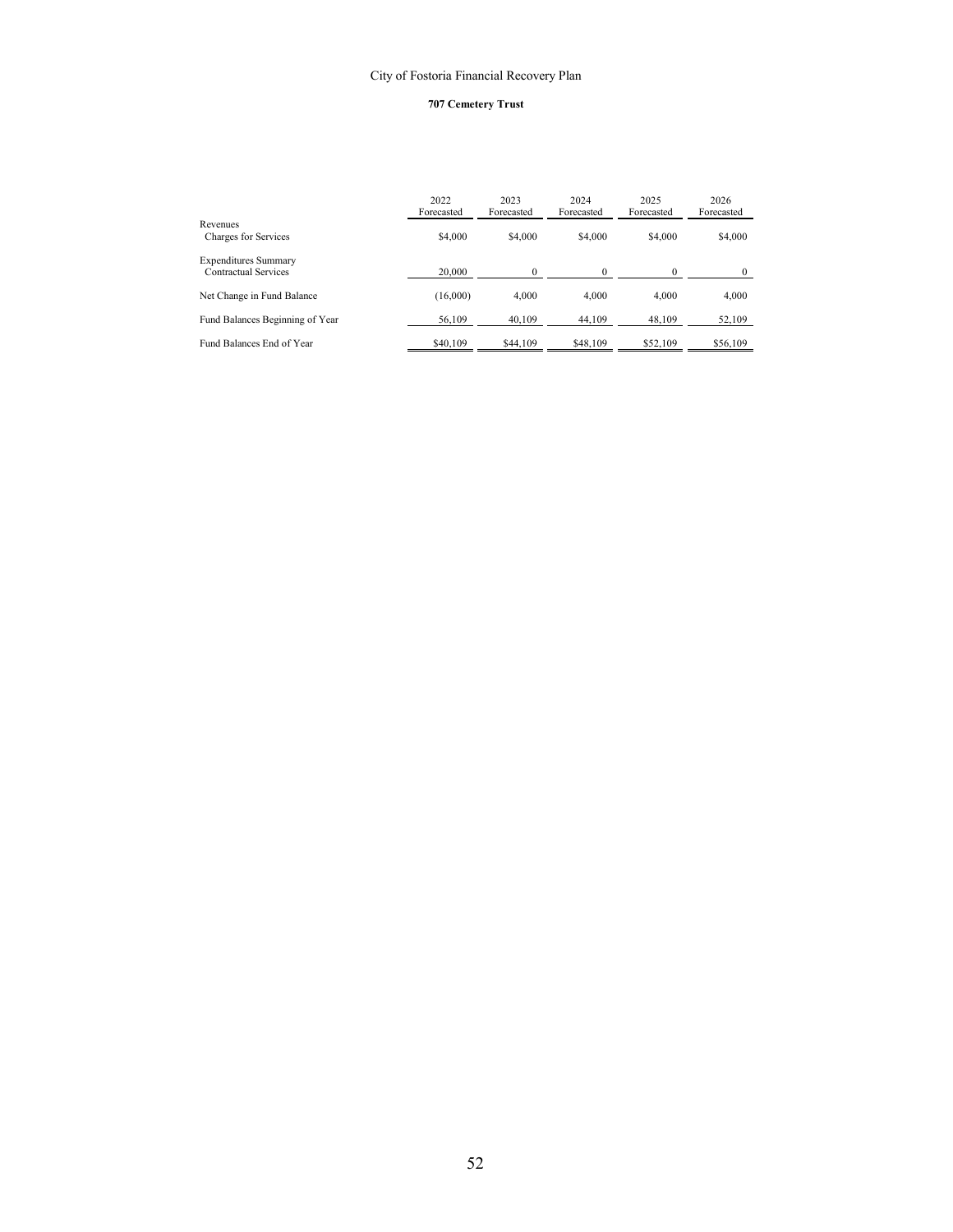### **708 Fire Insurance Trust**

|                                      | 2022<br>Forecasted | 2023<br>Forecasted | 2024<br>Forecasted | 2025<br>Forecasted | 2026<br>Forecasted |
|--------------------------------------|--------------------|--------------------|--------------------|--------------------|--------------------|
| Revenues<br>Other Revenue            | \$75,000           | \$75,000           | \$75,000           | \$75,000           | \$75,000           |
| <b>Expenditures Summary</b><br>Other | 75,000             | 75,000             | 75,000             | 75,000             | 75,000             |
| Net Change in Fund Balance           | $\Omega$           | $\theta$           | 0                  | $\Omega$           | $\Omega$           |
| Fund Balances Beginning of Year      | 35,657             | 35,657             | 35,657             | 35,657             | 35,657             |
| Fund Balances End of Year            | \$35,657           | \$35,657           | \$35,657           | \$35,657           | \$35,657           |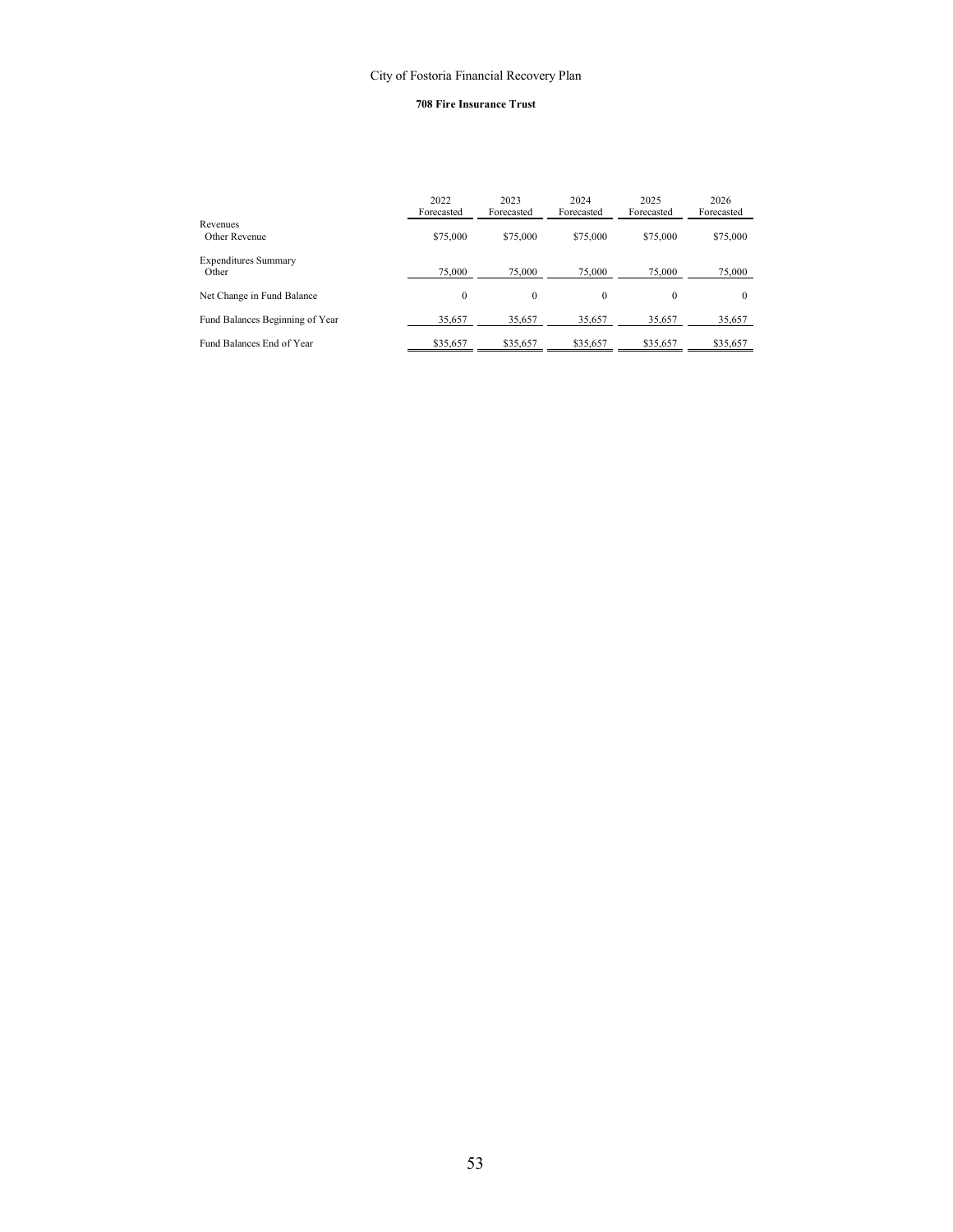### **709 Henry H. Geary Jr. Trust**

|                                                     | 2022<br>Forecasted | 2023<br>Forecasted | 2024<br>Forecasted | 2025<br>Forecasted | 2025<br>Forecasted |
|-----------------------------------------------------|--------------------|--------------------|--------------------|--------------------|--------------------|
| Revenues                                            | \$0                | \$0                | \$0                | \$0                | \$0                |
| <b>Expenditures Summary</b><br>Contractual Services |                    |                    | $\Omega$           |                    |                    |
|                                                     | 1.000              | $\Omega$           |                    | $\Omega$           | $\theta$           |
| Net Change in Fund Balance                          | (1,000)            | $\Omega$           | $\theta$           | $\theta$           | $\theta$           |
| Fund Balances Beginning of Year                     | 7,300              | 6,300              | 6,300              | 6,300              | 6,300              |
| Fund Balances End of Year                           | \$6,300            | \$6,300            | \$6,300            | \$6,300            | \$6,300            |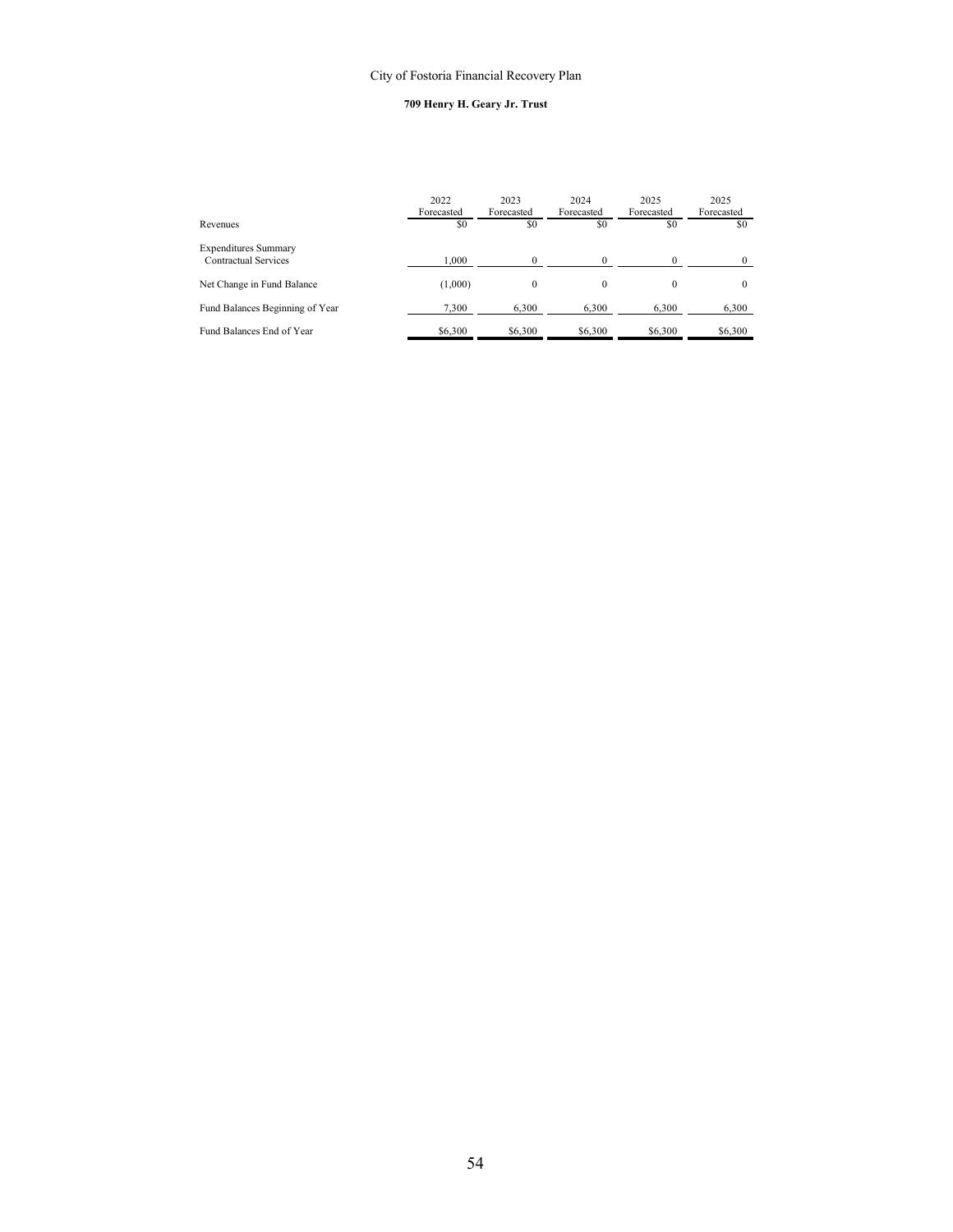### **710 Laverne May Trust**

|                                                     | 2022<br>Forecasted | 2023<br>Forecasted | 2024<br>Forecasted | 2025<br>Forecasted | 2026<br>Forecasted |
|-----------------------------------------------------|--------------------|--------------------|--------------------|--------------------|--------------------|
| Revenues<br>Interest                                | \$5                | \$5                | \$5                | \$5                | \$5                |
| <b>Expenditures Summary</b><br>Contractual Services | 500                | 0                  |                    |                    |                    |
| Net Change in Fund Balance                          | (495)              | 5                  | 5                  |                    |                    |
| Fund Balances Beginning of Year                     | 2.040              | 1,545              | 1,550              | 1,555              | 1,560              |
| Fund Balances End of Year                           | \$1,545            | \$1,550            | \$1,555            | \$1,560            | \$1,565            |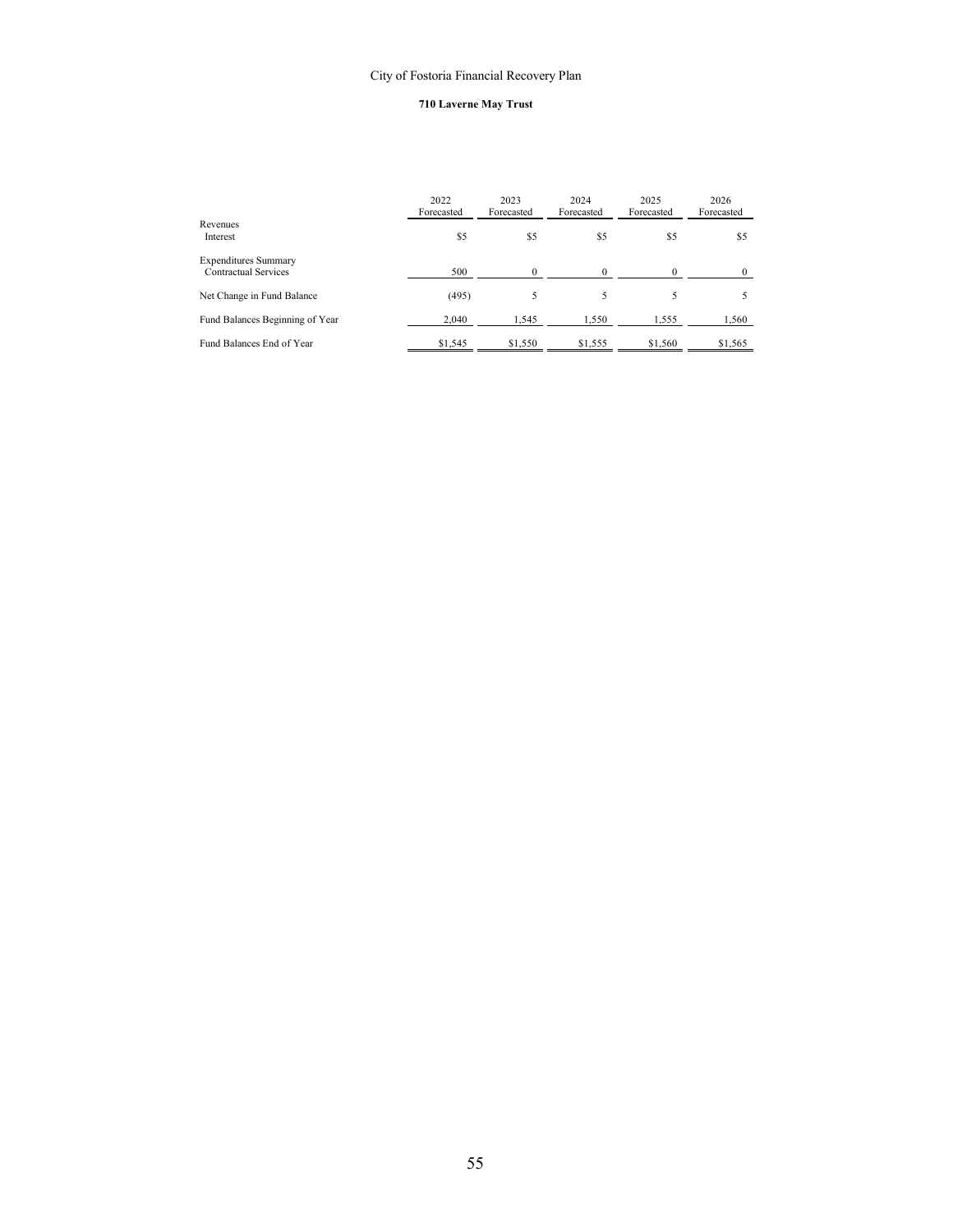### **725 Fostoria Community Trust**

|                                 | 2022<br>Forecasted | 2023<br>Forecasted | 2024<br>Forecasted | 2025<br>Forecasted | 2026<br>Forecasted |
|---------------------------------|--------------------|--------------------|--------------------|--------------------|--------------------|
| Revenues<br>Interest            | \$5                | \$5                | \$5                | \$5                | \$5                |
| <b>Expenditures Summary</b>     | 0                  |                    | $\Omega$           | $\Omega$           | 0                  |
| Net Change in Fund Balance      | 5                  |                    |                    |                    |                    |
| Fund Balances Beginning of Year | 2.724              | 2,729              | 2,734              | 2,739              | 2,744              |
| Fund Balances End of Year       | \$2,729            | \$2,734            | \$2,739            | \$2,744            | \$2,749            |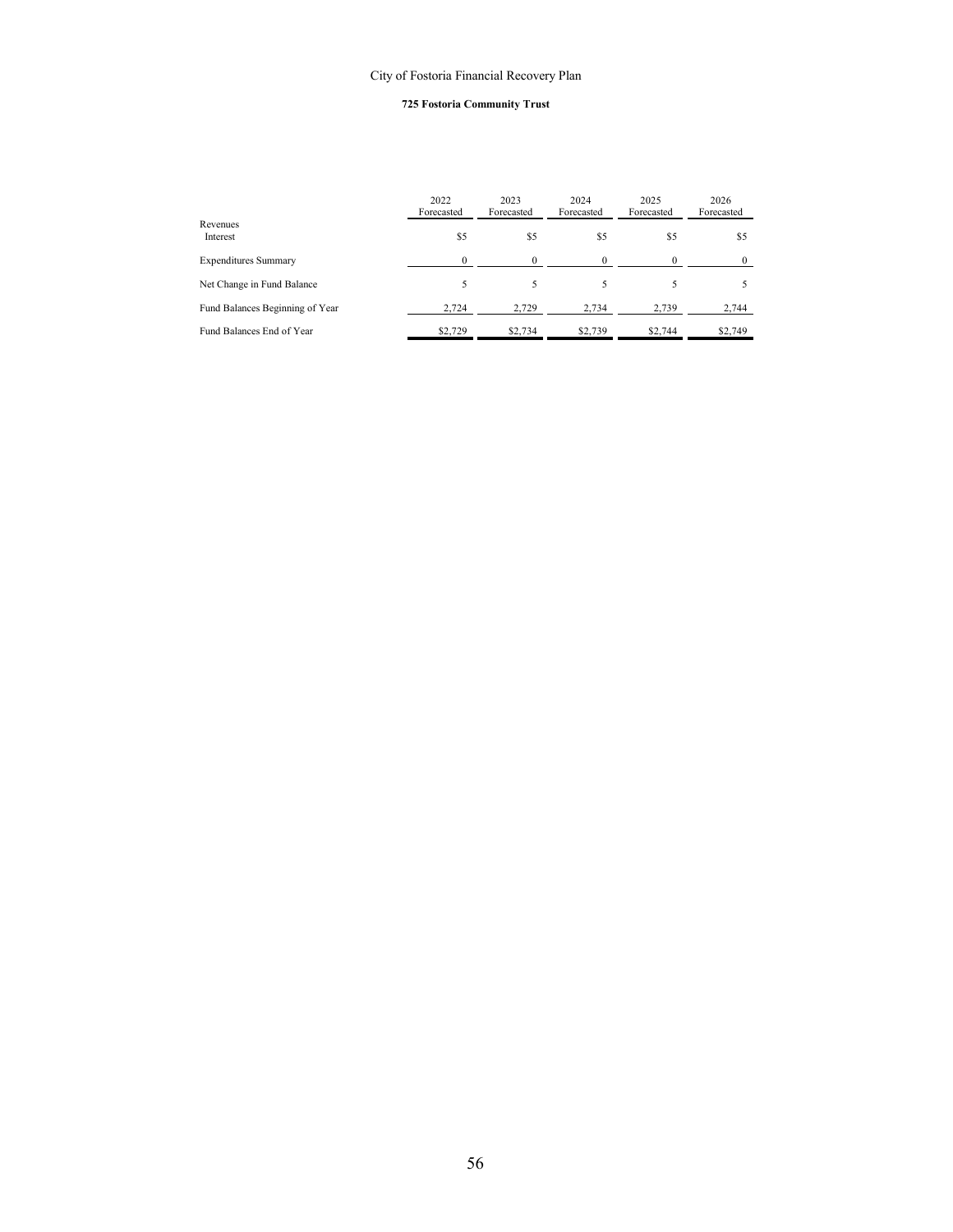### **900 Bed Tax**

|                                      | 2022<br>Forecasted | 2023<br>Forecasted | 2024<br>Forecasted | 2025<br>Forecasted | 2026<br>Forecasted |
|--------------------------------------|--------------------|--------------------|--------------------|--------------------|--------------------|
| Revenues<br>Other Local Taxes        | \$12,500           | \$12,500           | \$12,500           | \$12,500           | \$12,500           |
| <b>Expenditures Summary</b><br>Other | 12,500             | 12,500             | 12.500             | 12.500             | 12,500             |
| Net Change in Fund Balance           | $\Omega$           | $\theta$           | $\Omega$           | $\mathbf{0}$       | $\theta$           |
| Fund Balances Beginning of Year      | $\Omega$           | $\Omega$           |                    | $\Omega$           | $\Omega$           |
| Fund Balances End of Year            | \$0                | \$0                | \$0                | \$0                | SO.                |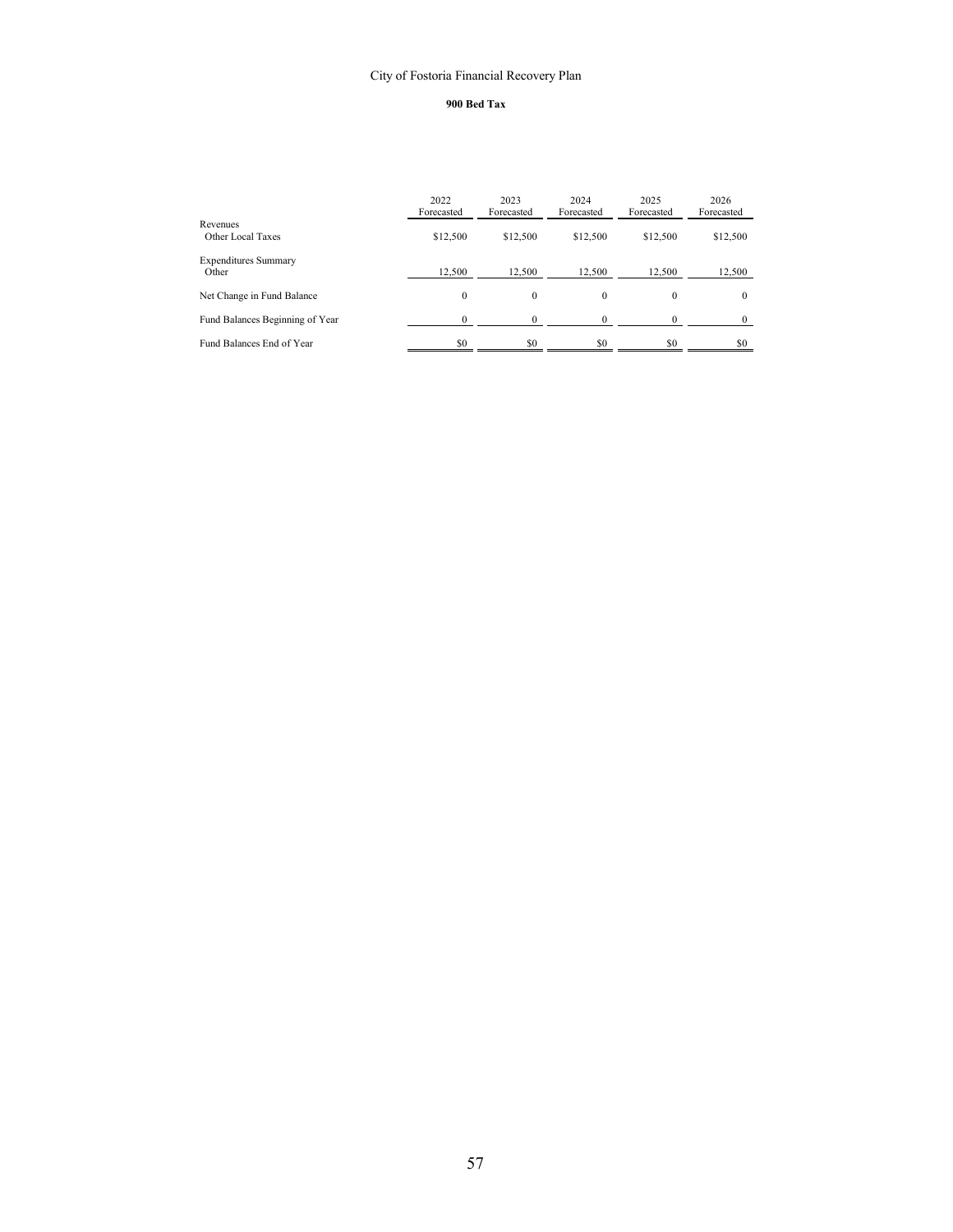# **Forecasted Capital Needs**

| Dept              | Description                                                                  | 2022               | 2023             | 2024             | 2025                   | 2026                   |
|-------------------|------------------------------------------------------------------------------|--------------------|------------------|------------------|------------------------|------------------------|
| Police            | Patrol Bullet Proof Vests                                                    | \$16,900           | \$2,600          | \$2,600          | $\overline{$}2,600$    | \$2,600                |
| Police            | Computers                                                                    | 2,000              | 1,400            | 1,400            | 1,500                  | 1,500                  |
| Police            | Radio's (portable)                                                           | 1,500              | 1,500            | 1,500            | 1,500                  | 1,500                  |
| Police            | K9 and Training                                                              | 8,000              | $\mathbf{0}$     | $\Omega$         | $\mathbf{0}$           | $\mathbf{0}$           |
| Police            | Rifles and Shotguns                                                          | 69,249             | $\theta$         | $\theta$         | $\theta$               | $\mathbf{0}$           |
| Police            | Body Cameras - grant                                                         | 18,000             | $\theta$         | $\theta$         | $\theta$               | $\mathbf{0}$           |
| Police            | Thermal Camera                                                               | 24,000             | $\mathbf{0}$     | $\mathbf{0}$     | $\mathbf{0}$           | $\mathbf{0}$           |
|                   | <b>Total Police</b>                                                          | 139,649            | 5,500            | 5,500            | 5,600                  | 5,600                  |
| Fire              | Fire Hose                                                                    | $\mathbf{0}$       | 5,000            | $\mathbf{0}$     | 5,000                  | $\mathbf 0$            |
|                   |                                                                              | 20,000             | 25,000           | 25,000           |                        |                        |
| Fire<br>Fire      | <b>SCBA</b> - Breathing Apparatus                                            | $\Omega$           | 60,000           |                  | 25,000<br>$\mathbf{0}$ | 25,000<br>$\mathbf{0}$ |
|                   | Vehicle                                                                      |                    |                  |                  |                        |                        |
| Fire              | Station Renovation - tuck point hose tower, security fencing, exterior paint | 10,000             | 15,000           | 15,000           | $\mathbf{0}$           | $\bf{0}$               |
| Fire              | Base station radio console                                                   | 23,000             | $\mathbf{0}$     | $\mathbf{0}$     | $\Omega$               | $\boldsymbol{0}$       |
| Fire              | <b>Extrication</b> tools                                                     | 40,000             | $\theta$         | $\theta$         | $\Omega$               | $\Omega$               |
| Fire              | Air Lift Bags                                                                | 12,000             | $\mathbf{0}$     | $\mathbf{0}$     | $\mathbf{0}$           | $\mathbf{0}$           |
|                   | <b>Total Fire</b>                                                            | 105,000            | 105,000          | 40,000           | 30,000                 | 25,000                 |
| Traffic           | Traffic Signals Upgrade                                                      | 180,000            | $\boldsymbol{0}$ | 25,000           | 25,000                 | 25,000                 |
|                   | <b>Total Traffic</b>                                                         | 180,000            | $\overline{0}$   | 25,000           | 25,000                 | 25,000                 |
| Cemetery          | Mower 48 inches                                                              | $\boldsymbol{0}$   | 5.000            | $\mathbf{0}$     | $\boldsymbol{0}$       | $\boldsymbol{0}$       |
|                   | <b>Total Cemetery</b>                                                        | $\overline{0}$     | 5,000            | $\overline{0}$   | $\overline{0}$         | $\overline{0}$         |
| Auditor           |                                                                              |                    | $\boldsymbol{0}$ | $\boldsymbol{0}$ | $\boldsymbol{0}$       | $\boldsymbol{0}$       |
|                   | CMI Finance, Payroll, Fxed Asset Software                                    | 8,500              |                  |                  |                        |                        |
|                   | <b>Total Auditor</b>                                                         | 8,500              | $\overline{0}$   | $\overline{0}$   | $\overline{0}$         | $\overline{0}$         |
| Income Tax        | CMI Income Tax Software                                                      | 60,000             | $\mathbf{0}$     | $\mathbf{0}$     | $\mathbf{0}$           | $\boldsymbol{0}$       |
|                   | Total Income Tax                                                             | 60,000             | $\mathbf{0}$     | $\mathbf{0}$     | $\mathbf{0}$           | $\mathbf{0}$           |
| Lands & Buildings | Windows in Building                                                          | 100,000            | 100,000          |                  |                        |                        |
|                   | Total Lands & Buildings                                                      | 100,000            | 100,000          | $\overline{0}$   | $\overline{0}$         | $\overline{0}$         |
|                   | <b>Total General Fund</b>                                                    | \$593,149          | \$215,500        | \$70,500         | \$60,600               | \$55,600               |
| Permissive        | International Dump Truck with plow and salt spreader                         | \$0                | \$140,000        | \$0              | \$0                    | \$0                    |
| Permissive        | Hancock Co PMVL-streets                                                      | 70,000             | $\mathbf{0}$     | $\mathbf{0}$     | $\mathbf{0}$           | $\bf{0}$               |
| Permissive        | Streets - per Mayor                                                          | $\mathbf{0}$       | 100,000          | $\mathbf{0}$     | $\overline{0}$         | $\mathbf{0}$           |
| Permissive        | <b>Street Program</b>                                                        | $\mathbf{0}$       | 45,000           | $\Omega$         | $\theta$               | $\mathbf{0}$           |
| Permissive        | Case Loader                                                                  | 0                  | $\mathbf{0}$     | 80,000           | $\mathbf{0}$           | $\bf{0}$               |
|                   | <b>Total Permissive</b>                                                      | \$70,000           | \$285,000        | \$80,000         | \$0                    | \$0                    |
| Park              | 4x4 F-250 Truck                                                              | \$40,000           | \$0              | \$0              | \$0                    | \$0                    |
| General Capital   | Patrol Vehicles                                                              | \$55,000           | \$55,000         | \$56,000         | \$56,000               | \$56,000               |
| General Capital   | K9 Cruiser                                                                   | 60,000             | $\mathbf{0}$     | $\mathbf{0}$     | $\mathbf{0}$           | $\bf{0}$               |
| General Capital   | 2 Zero Turn Mower                                                            | 25,000             | $\mathbf{0}$     | $\theta$         | $\theta$               | $\mathbf{0}$           |
|                   | <b>Utility Trailer</b>                                                       |                    | $\mathbf{0}$     | $\Omega$         | 0                      | $\mathbf{0}$           |
| General Capital   | Total General Capital                                                        | 8,500<br>\$148,500 | \$55,000         | \$56,000         | \$56,000               | \$56,000               |
| Capital Street    | Annual Street Program                                                        | \$200,000          | \$200,000        | \$200,000        | \$200,000              | \$200,000              |
|                   |                                                                              |                    |                  |                  |                        |                        |
| Capital Infrast   | <b>Street Program</b>                                                        | \$0                | \$455,000        | \$0              | \$0                    | \$0                    |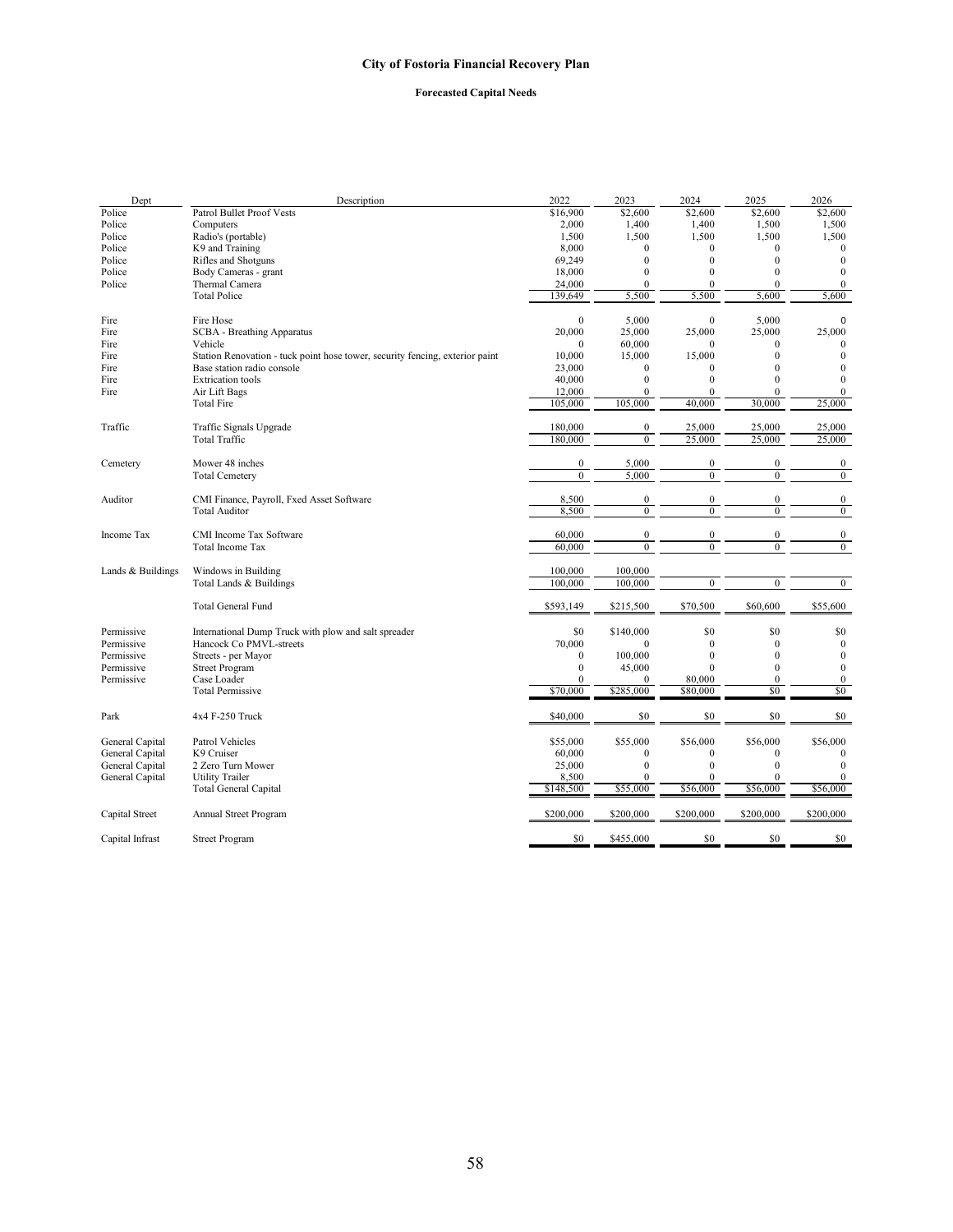# **Forecasted Capital Needs**

| Dept                      | Description                                                                                                       | 2022           | 2023             | 2024         | 2025         | 2026             |
|---------------------------|-------------------------------------------------------------------------------------------------------------------|----------------|------------------|--------------|--------------|------------------|
| <b>Water Plant</b>        | <b>SCADA</b> Upgrades                                                                                             | \$20,000       | \$20,000         | \$20,000     | \$20,000     | \$20,000         |
| Water Plant               | Lime Sludge Equipment (Press)                                                                                     | $\Omega$       | 0                | 50,000       | $\Omega$     | $\Omega$         |
| <b>Water Plant</b>        | RAW Waterline Improvement Study                                                                                   | 60,000         | $\theta$         | $\theta$     | $\mathbf{0}$ | $\mathbf{0}$     |
| <b>Water Plant</b>        | Sodium Hypochlorite Chlorine Feed Upgrade                                                                         | $\mathbf{0}$   | 100,000          | $\mathbf{0}$ | $\theta$     | $\mathbf{0}$     |
| <b>Water Plant</b>        | Pump Replacement                                                                                                  | $\theta$       | $\mathbf{0}$     | $\mathbf{0}$ | 50,000       | $\mathbf{0}$     |
| Water Plant               | Chemical Feed Upgrade                                                                                             | 10,000         | 10,000           | 10,000       | 10,000       | 12,000           |
| <b>Water Plant</b>        | PAC Feed - use ARP Funds                                                                                          | 800,000        | 586,000          | $\Omega$     | 0            | $\Omega$         |
| <b>Water Plant</b>        | CO2 Tank Replacement                                                                                              | 150,000        | $\mathbf{0}$     | 150,000      | $\theta$     | $\mathbf{0}$     |
| <b>Water Plant</b>        | Additional Source Water Development Study                                                                         | 30,000         | $\mathbf{0}$     | $\theta$     | $\theta$     | $\Omega$         |
| Water Plant               | Reservoir Repairs and Improvements                                                                                | 50,000         | $\mathbf{0}$     | $\mathbf{0}$ | $\mathbf{0}$ | 50,000           |
| Water Plant               | Filter Piping study, repairs, and replacement                                                                     | $\Omega$       | 50,000           | 50,000       | $\theta$     |                  |
| <b>Water Plant</b>        | Clearwell Cleaning and Inspection                                                                                 | $\theta$       | $\Omega$         | $\Omega$     | $\mathbf{0}$ | 7,000            |
| <b>Water Plant</b>        | Flow Meter Replacement                                                                                            | $\Omega$       | $\theta$         | $\theta$     | $\theta$     | 80,000           |
| <b>Water Plant</b>        | Rebuild High Service Pum #2 (20 more years of service)                                                            | $\theta$       | $\theta$         | $\theta$     | 25,000       | $\mathbf{0}$     |
|                           | <b>Total Water Plant</b>                                                                                          | 1.120.000      | 766,000          | 280,000      | 105,000      | 169,000          |
|                           |                                                                                                                   |                |                  |              |              |                  |
| <b>Water Distribution</b> | Tap Machine                                                                                                       | 50,000         | $\mathbf{0}$     | $\mathbf{0}$ | $\mathbf{0}$ | $\boldsymbol{0}$ |
| <b>Water Distribution</b> | Flatbed Truck                                                                                                     | 50,000         | $\mathbf{0}$     | $\mathbf{0}$ | $\theta$     | $\boldsymbol{0}$ |
| Water Distribution        | Building Additions - split 50/50                                                                                  | 320,000        | $\theta$         | $\Omega$     | $\Omega$     | $\mathbf{0}$     |
| Water Distribution        | Utility Software - split 50/50                                                                                    | 32,100         | $\boldsymbol{0}$ | $\mathbf{0}$ | $\bf{0}$     | $\bf{0}$         |
|                           | <b>Total Water Distribution</b>                                                                                   | 452,100        | $\boldsymbol{0}$ | $\mathbf{0}$ | $\mathbf{0}$ | $\boldsymbol{0}$ |
|                           | <b>Total Water</b>                                                                                                | \$1,572,100    | \$766,000        | \$280,000    | \$105,000    | \$169,000        |
|                           |                                                                                                                   |                |                  |              |              |                  |
| <b>WWTP - 520</b>         | Annual Improvements                                                                                               | \$100,000      | \$100,000        | \$100,000    | \$100,000    | \$100,000        |
| <b>WWTP - 520</b>         | WWTP Phase 2 Improvement Engineering Study<br>Aeration & Extended Air Tank/Primary Clarifiers/Sludge Holding Tank | $\mathbf{0}$   | 100,000          | $\mathbf{0}$ | $\mathbf{0}$ | $\mathbf{0}$     |
| <b>WWTP - 520</b>         | <b>Structural Evaluation</b>                                                                                      | $\overline{0}$ | 50,000           | $\mathbf{0}$ | $\mathbf{0}$ | $\boldsymbol{0}$ |
| <b>WWTP - 520</b>         | Dog Pound Building / Locker room Building Roofs                                                                   | $\Omega$       | 25,000           | $\Omega$     | $\theta$     | $\boldsymbol{0}$ |
| <b>WWTP - 520</b>         | 3 Primary Sludge Valves and New Piping / Manual Valves                                                            | $\Omega$       | $\Omega$         | 60,000       | $\theta$     | $\mathbf{0}$     |
| <b>WWTP - 520</b>         | <b>Electrical Building Improvements</b>                                                                           | $\theta$       | $\mathbf{0}$     | 30,000       | $\mathbf{0}$ | $\mathbf{0}$     |
| WWTP - 520                | Sludge Storage Building Improvements                                                                              | $\Omega$       | $\theta$         | 50,000       | $\theta$     | $\boldsymbol{0}$ |
| <b>WWTP - 520</b>         | Securtity Gate/Access Control/Cameras                                                                             | $\Omega$       | $\theta$         | 25,000       | $\mathbf{0}$ | $\mathbf{0}$     |
| <b>WWTP - 520</b>         | Dump Truck                                                                                                        | 130,000        | $\Omega$         | $\Omega$     | $\theta$     | $\mathbf{0}$     |
| <b>WWTP - 520</b>         | RAS Building Improvement-Valves/Piping                                                                            | 150,000        | $\theta$         | $\theta$     | $\mathbf{0}$ | $\mathbf{0}$     |
|                           | <b>Total WWTP</b>                                                                                                 | 380,000        | 275,000          | 265,000      | 100,000      | 100,000          |
|                           |                                                                                                                   |                |                  |              |              |                  |
| WW Maint - 525            | Sanitary Sewer Spots Repair                                                                                       | 25,000         | 25,000           | 25,000       | 25,000       | 25,000           |
| WW Maint - 525            | 5 Lift Stations upgraded to Multi                                                                                 | 50,000         | $\mathbf{0}$     | 50,000       | 50,000       | $\mathbf{0}$     |
| WW Maint - 525            | Dump Truck                                                                                                        | 150,000        | $\Omega$         | $\Omega$     | $\theta$     | $\mathbf{0}$     |
| WW Maint - 525            | Building Additions - split 50/50                                                                                  | 320,000        | $\Omega$         | $\theta$     | $\Omega$     | $\mathbf{0}$     |
| WW Maint - 525            | Utility Software - split 50/50                                                                                    | 32,100         | $\Omega$         | $\Omega$     | $\theta$     | $\boldsymbol{0}$ |
| WW Maint - 525            | North Main Street Phase III - Sewer OPWC Grant                                                                    | 152,980        | $\Omega$         | $\mathbf{0}$ | $\theta$     | $\mathbf{0}$     |
| WW Maint - 525            | North Main Street Phase III - Sewer OPWC Loan                                                                     | 152,980        | $\Omega$         | $\theta$     | $\theta$     | $\mathbf{0}$     |
| WW Maint - 525            | North Main Street Phase III - Sewer City Portion                                                                  | 305,950        | $\theta$         | $\Omega$     | $\theta$     | $\mathbf{0}$     |
| WW Maint - 525            | Total WW Maintenance                                                                                              | 1,189,010      | 25,000           | 75,000       | 75,000       | 25,000           |
|                           |                                                                                                                   |                |                  |              |              |                  |
|                           | <b>Total Sewer Fund</b>                                                                                           | \$1,569,010    | \$300,000        | \$340,000    | \$175,000    | \$125,000        |
| Storm Water               | CSO No 2 and No 3 Construction - FINANCE OWDA                                                                     | \$100,000      | \$0              | \$0          | \$0          | \$0              |
|                           | <b>Total All Funds</b>                                                                                            | \$4,292,759    | \$2,276,500      | \$1,026,500  | \$596,600    | \$605,600        |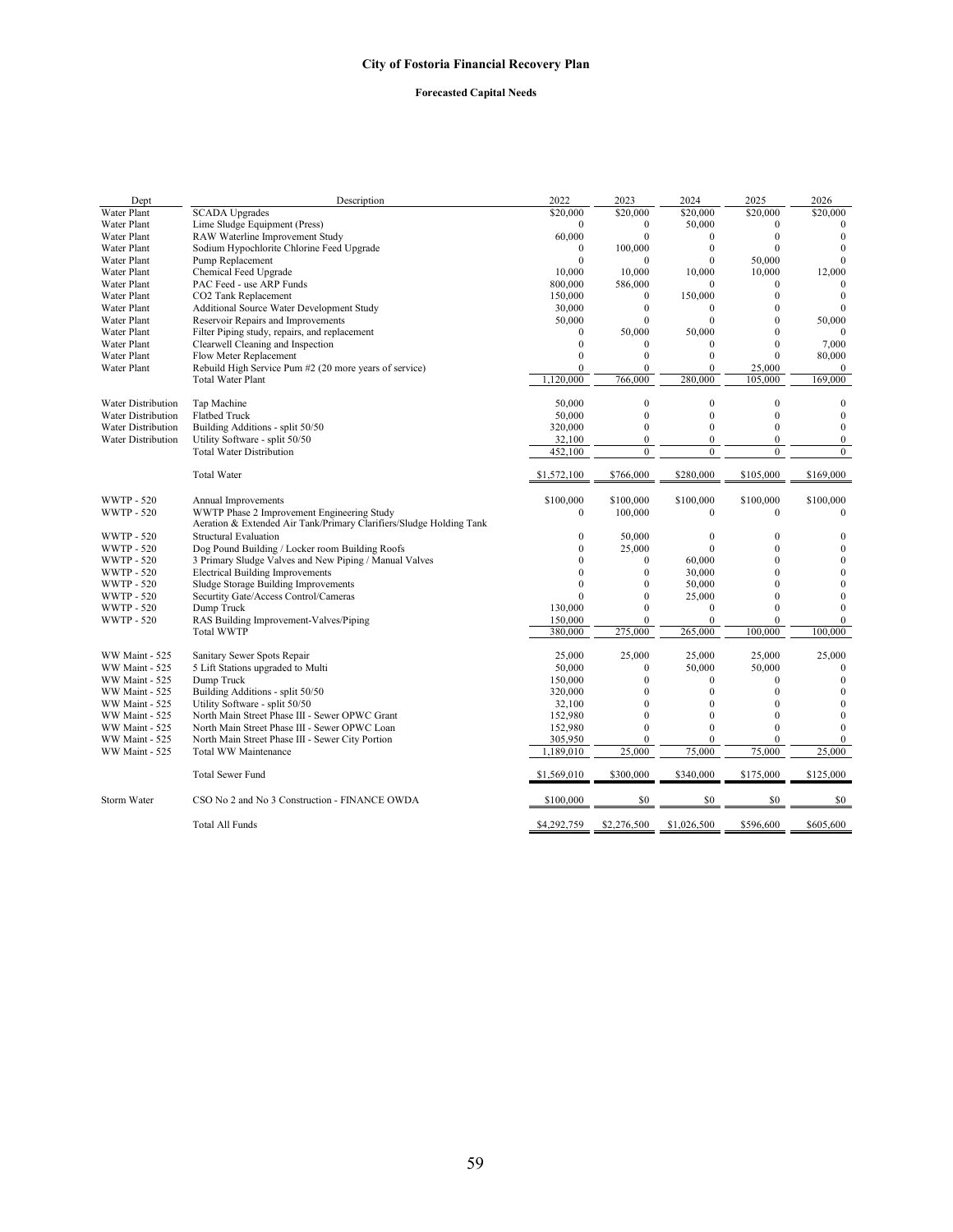### **Report on Accounting Methods**

|                            |                                        | <b>Status</b> | Report<br>Ref. |                                                  |
|----------------------------|----------------------------------------|---------------|----------------|--------------------------------------------------|
| Budgetary                  | Deficit balances                       | In process    | Pg. 12         | Will be in process until termination             |
|                            | Appropriations vs. estimated resources | In process    | Pg. 12         | Will be in process until termination             |
|                            | Expenditures exceed appropriations     | In process    | Pg. 12         | Will be in process until termination             |
| Chart of Accounts          | Account code structure                 | Done          | Pg. $14$       |                                                  |
| Journals/Ledgers           | Timely reconciling/closing             | In process    | Pg. $16$       |                                                  |
| Receipts                   | Timely deposits-same day               | Done          | Pg. 27         | Ordinance passed by Council                      |
|                            | Security of deposits-departments       | In process    | Pg. 28         |                                                  |
|                            | Timely recording of receipts           | In process    | Pg. 28         |                                                  |
|                            | EMS billing vs. receipting review      | In process    | Pg. 28         |                                                  |
|                            | Reconcile OAG account                  | Not started   | Pg. 28         |                                                  |
| Purchasing                 | Blanket PO ordinance                   | Done          | Pg. 32         | Ordinance passed by Council                      |
|                            | Purchase req approval vs. approp       | In process    | Pg. 32         | Will be in process until termination             |
|                            | Purchase orders                        | In process    | Pg. 32         | Will be in process until termination             |
|                            | Then and now                           | In process    | Pg. $32$       | Will be in process until termination             |
|                            | Finding for recovery data base         | Not started   | Pg. 33         | City working on                                  |
|                            | Bidding - delinquent taxes             | Not started   | Pg. 33         | City working on                                  |
| <b>Disbursements</b>       | Securing blank checks                  | Done          | Pg. 35         |                                                  |
| Mgt and Investing          | Petty cash ordinance                   | Done          | Pg. 47         | Ordinance passed by Council                      |
|                            | Security of petty cash                 | In process    | Pg. 47         | City working on                                  |
|                            | Submission of investment policy to AOS | In process    | Pg. 47         | Ordinance passed by Council not submitted to AOS |
| <b>Financial Reporting</b> | Timely AFR                             | In process    | Pg. 49         | Will be in process until termination             |
|                            |                                        |               |                |                                                  |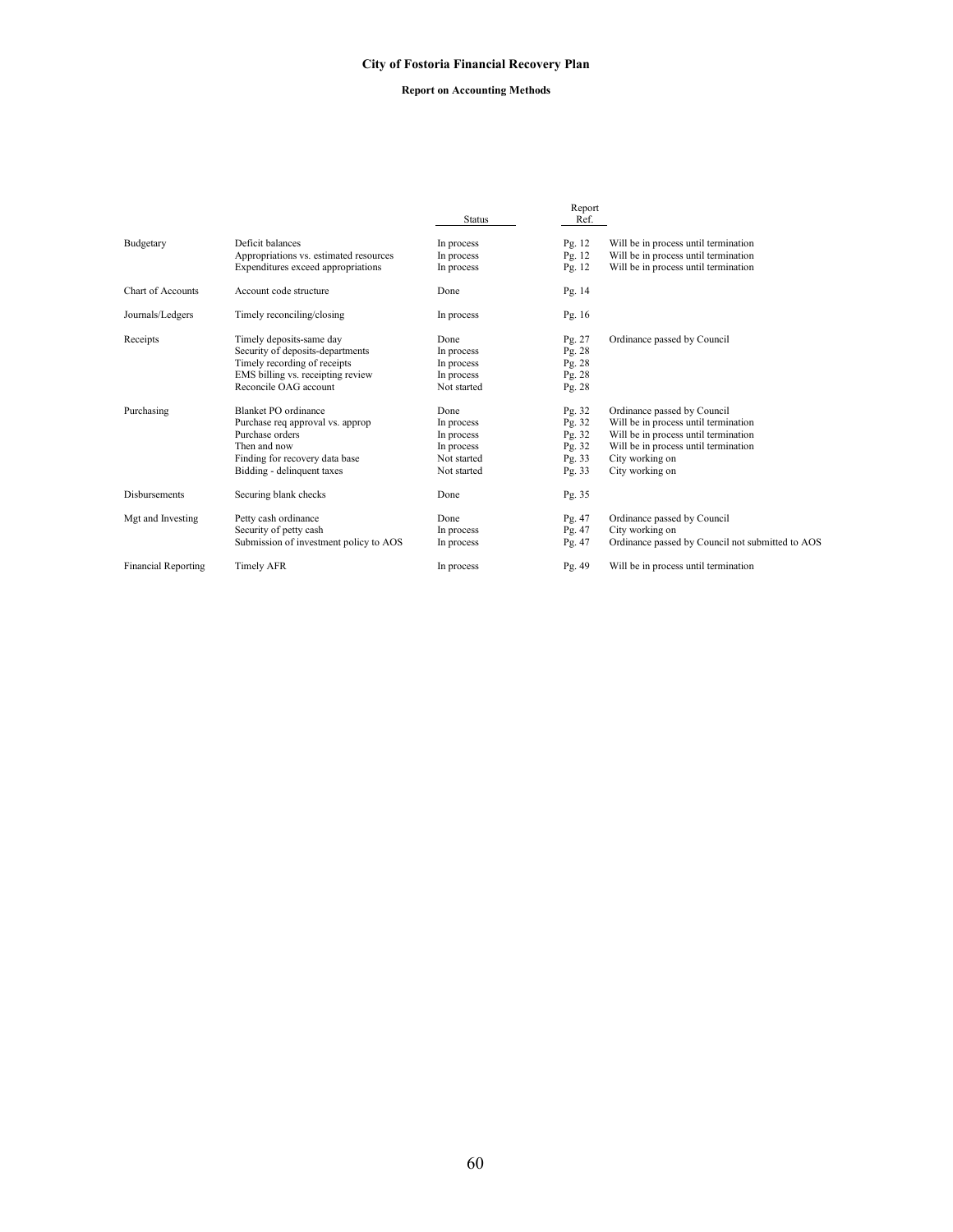# **Forecasted Total Debt Service by Year**

|                                 | Type of     |      | Payment       | Final |              |                |                |                |                |
|---------------------------------|-------------|------|---------------|-------|--------------|----------------|----------------|----------------|----------------|
| Debt Issue                      | Debt        | Fund | Schedule      | Year  | 2022         | 2023           | 2024           | 2025           | 2026           |
| 2015 Vine St. and Arbor St Impr | <b>OPWC</b> | 431  | January 1     | 2027  | \$2,402.07   | \$2,402.07     | \$2,402.07     | \$2,402.07     | \$2,402.07     |
|                                 |             |      | July 1        |       | 2,402.07     | 2,402.07       | 2,402.07       | 2,402.07       | 2,402.07       |
| 2016 Central Ave. and Arbor St. | OPWC        | 431  | January 1     | 2028  | 2,752.91     | 2,752.91       | 2,752.91       | 2,752.91       | 2,752.91       |
| Impr                            |             |      | July 1        |       | 2,752.91     | 2,752.91       | 2,752.91       | 2,752.91       | 2,752.91       |
| 2017 Ebersole Blvd & Arbor St.  | OPWC        |      | 431 January 1 | 2029  | 3.311.72     | 3.311.72       | 3.311.72       | 3.311.72       | 3.311.72       |
| Phase 3                         |             |      | July 1        |       | 3,311.72     | 3,311.72       | 3,311.72       | 3,311.72       | 3,311.72       |
| 2019 Ambulance                  | Loan        | 401  | Quarterly     | 2025  | 28,710.48    | 28,710.48      | 28,710.48      | 28,710.48      | 7,177.62       |
| 2021 Fire Truck - Estimated     | Loan        | 401  | Annual        | 2028  | 59,859.92    | 59,859.92      | 59,859.92      | 59,859.92      | 59,859.92      |
| 2009 Lime Sludge Press          | <b>OWDA</b> | 501  | January 1     | 2031  | 24,821.42    | 24,821.42      | 24,821.42      | 24,821.42      | 24,821.42      |
|                                 |             |      | July 1        |       | 24,821.42    | 24,821.42      | 24,821.42      | 24,821.42      | 24,821.42      |
| 2012 Zeller Road South Water    | <b>OPWC</b> | 501  | January 1     | 2022  | 9.837.13     | 0.00           | 0.00           | 0.00           | 0.00           |
| Tower Clean and Paint           |             |      | July 1        |       | 9,837.03     | 0.00           | 0.00           | 0.00           | 0.00           |
| 2012 Spruce St Waterline        | OPWC        | 501  | January 1     | 2022  | 749.78       | 0.00           | 0.00           | 0.00           | 0.00           |
| Improvement                     |             |      | July 1        |       | 749.87       | 0.00           | 0.00           | 0.00           | 0.00           |
| 2012 North Poplar St Sanitary   | <b>OPWC</b> | 501  | January 1     | 2022  | 3,738.51     | 0.00           | 0.00           | 0.00           | 0.00           |
| Sewer and Water Line            |             |      | July 1        |       | 3,738.48     | 0.00           | 0.00           | 0.00           | 0.00           |
| 2015 Jackson St Waterline       | OPWC        | 501  | January 1     | 2026  | 1.865.46     | 1.865.46       | 1,865.46       | 1.865.46       | 1,865.38       |
| Improvement                     |             |      | July 1        |       | 1,865.46     | 1,865.46       | 1,865.46       | 1,865.46       | 0.00           |
| 2021 North Main Street          | <b>OPWC</b> | 501  | January 1     | 2032  | 0.00         | 11,255.50      | 11,255.50      | 11,255.50      | 11,255.50      |
| Improvement Phase 1 - Estimated |             |      | July 1        |       | 11,255.50    | 11,255.50      | 11,255.50      | 11,255.50      | 11,255.50      |
| 2009 Columbus Ave Sanitary      | <b>OPWC</b> | 520  | January 1     | 2039  | 1.555.13     | 1,555.13       | 1,555.13       | 1,555.13       | 1,555.13       |
| Sewer Pump Station              |             |      | July 1        |       | 1,555.13     | 1,555.13       | 1,555.13       | 1,555.13       | 1,555.13       |
| 2013 WWTP Final Clarifiers      | <b>OWDA</b> | 520  | January 1     | 2035  | 141,305.27   | 141,305.27     | 141,305.27     | 141,305.27     | 141,305.27     |
| Improvement                     |             |      | July 1        |       | 141,305.27   | 141,305.27     | 141,305.27     | 141,305.27     | 141,305.27     |
| 2020 North Main Street          | <b>OPWC</b> | 520  | January 1     | 2032  | 0.00         | 7.649.00       | 7,649.00       | 7,649.00       | 7,649.00       |
| Improvement Phase 3 - Estimated |             |      | July 1        |       | 7,649.00     | 7,649.00       | 7,649.00       | 7,649.00       | 7,649.00       |
| 2020 North Main Street          | <b>OPWC</b> | 521  | January 1     | 2032  | 0.00         | 12,100.00      | 12,100.00      | 12,100.00      | 12,100.00      |
| Improvement Phase 2 - Estimated |             |      | July 1        |       | 12,100.00    | 12,100.00      | 12,100.00      | 12,100.00      | 12,100.00      |
| 2010 LTCP Sewer Cleaning/       | <b>OWDA</b> | 521  | January 1     | 2030  | 50,574.42    | 50,574.42      | 50,574.42      | 50,574.42      | 50,574.42      |
| Televising                      |             |      | July 1        |       | 50.574.42    | 50,574.42      | 50,574.42      | 50.574.42      | 50,574.42      |
| 2020 CSO 2 & 3                  | <b>OWDA</b> | 521  | January 1     | 2051  | 0.00         | 269,480.31     | 269,480.31     | 269,480.31     | 269,480.31     |
| Construction - Estimated        |             |      | July 1        |       | 269,480.31   | 269,480.31     | 269,480.31     | 269,480.31     | 269,480.31     |
|                                 |             |      |               |       | \$857,949.41 | \$1,129,783.42 | \$1,129,783.42 | \$1,129,783.42 | \$1,106,385.02 |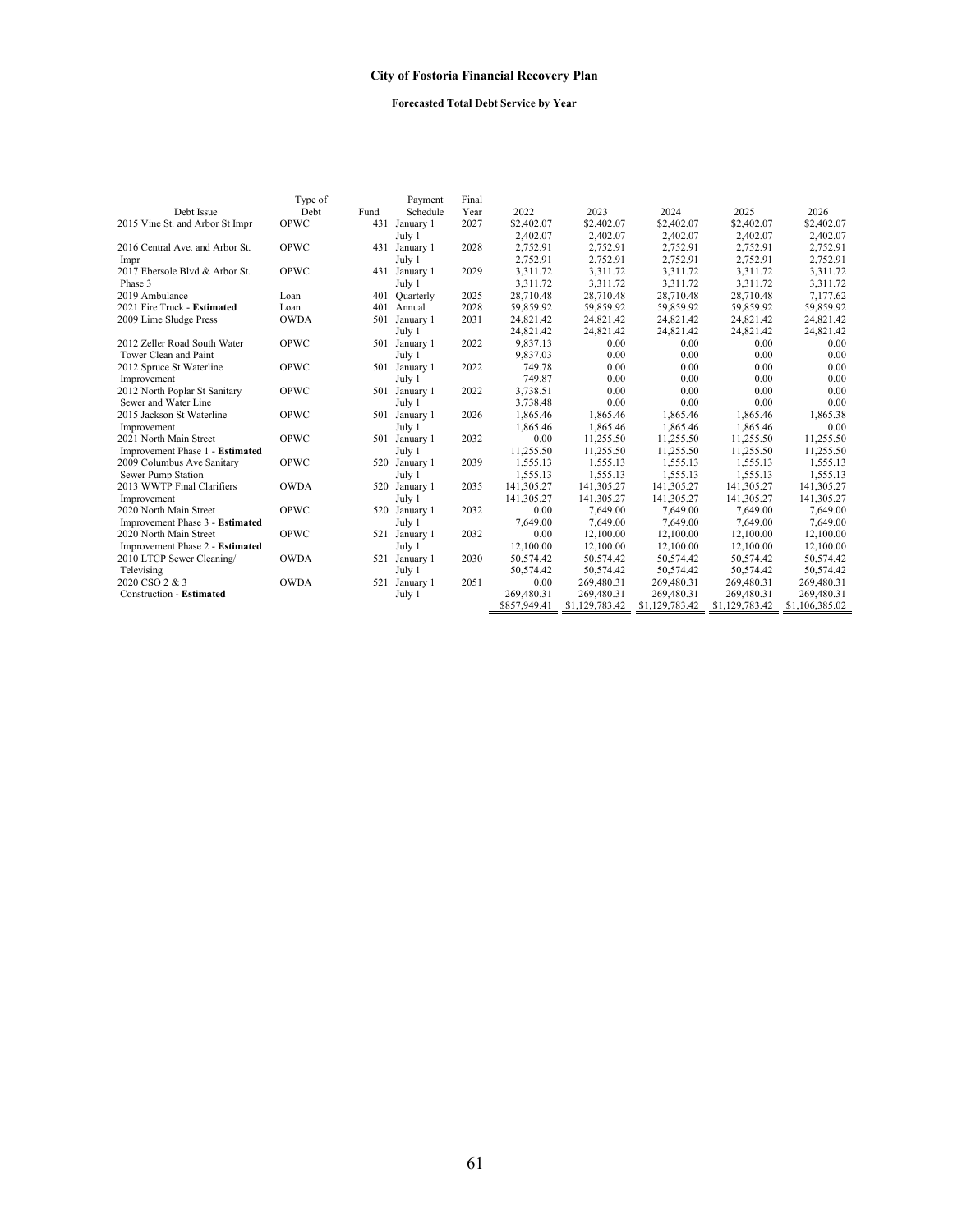# **2015 Vine Street and Arbor Street Improvement OPWC**

| <b>Interest Rate</b>                      | 0.00%      |
|-------------------------------------------|------------|
| Semi Annual Payment                       | \$2,402.07 |
| Paid from 431 Capital Infrastructure Fund |            |
| CP35S                                     |            |

| Payment  |             | Interest | Total<br>Principal and<br><b>Interest</b> | Principal<br>Balance |
|----------|-------------|----------|-------------------------------------------|----------------------|
| Due      | Principal   |          |                                           | \$26,422.82          |
| 1/1/2022 | \$2,402.07  | \$0.00   | \$2,402.07                                | 24,020.75            |
| 7/1/2022 | 2.402.07    | 0.00     | 2,402.07                                  | 21,618.68            |
| 1/1/2023 | 2.402.07    | 0.00     | 2.402.07                                  | 19.216.61            |
| 7/1/2023 | 2.402.07    | 0.00     | 2,402.07                                  | 16.814.54            |
| 1/1/2024 | 2.402.07    | 0.00     | 2,402.07                                  | 14,412.47            |
| 7/1/2024 | 2.402.07    | 0.00     | 2,402.07                                  | 12,010.40            |
| 1/1/2025 | 2.402.07    | 0.00     | 2.402.07                                  | 9.608.33             |
| 7/1/2025 | 2.402.07    | 0.00     | 2,402.07                                  | 7,206.26             |
| 1/1/2026 | 2.402.07    | 0.00     | 2,402.07                                  | 4,804.19             |
| 7/1/2026 | 2,402.07    | 0.00     | 2,402.07                                  | 2,402.12             |
| 1/1/2027 | 2.402.12    | 0.00     | 2.402.12                                  | 0.00                 |
|          | \$26,422.82 | \$0.00   | \$26,422.82                               |                      |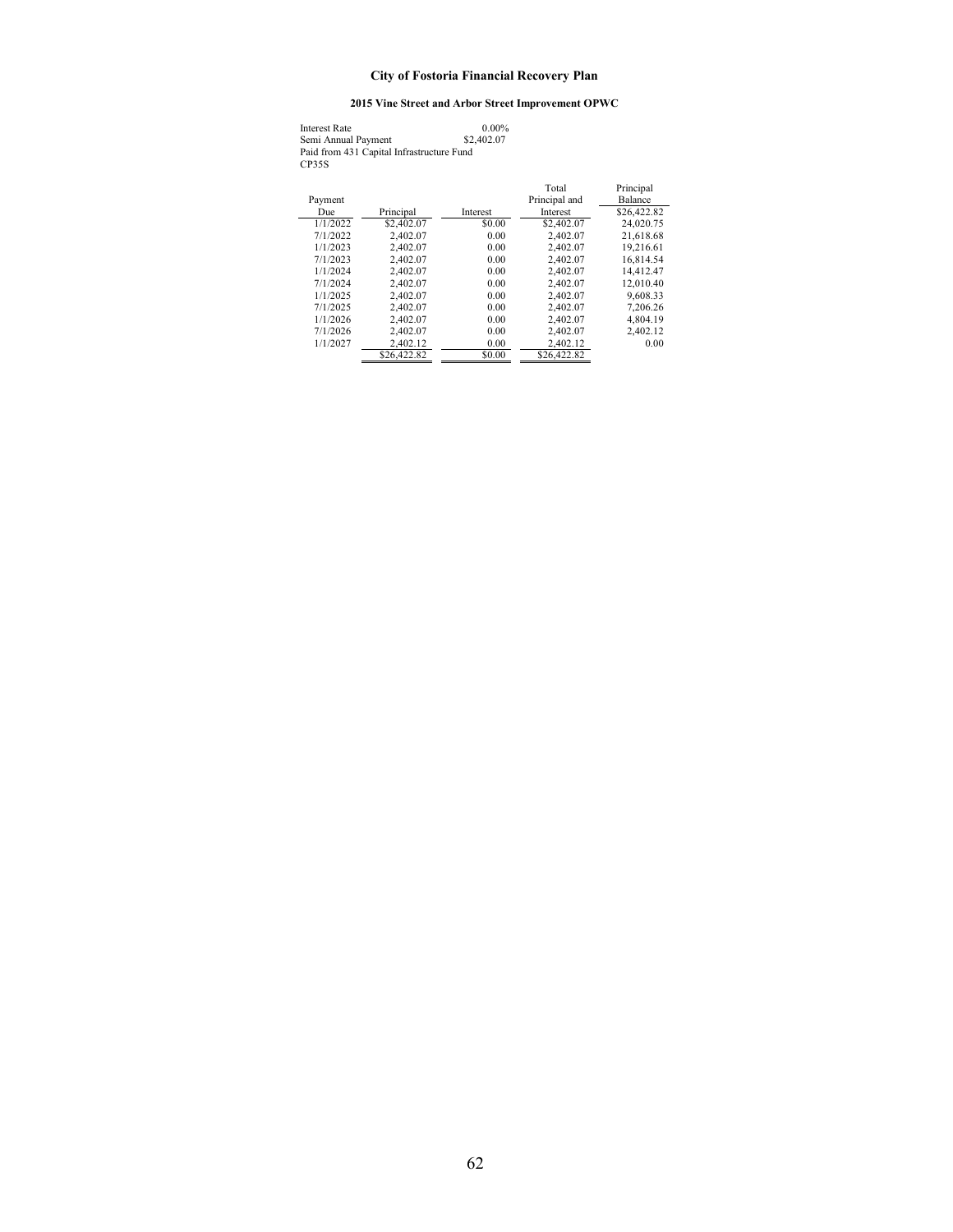### **2016 Central Avenue and Arbor Street Improvement OPWC**

| Interest Rate                                      | 0.00%      |
|----------------------------------------------------|------------|
| Semi Annual Payment                                | \$2,752.91 |
| Paid from 431 Capital Infrastructure Fund<br>CP35S |            |

| Payment<br>Due | Principal   | Interest | Total<br>Principal and<br>Interest | Principal<br><b>Balance</b><br>\$35,787.80 |
|----------------|-------------|----------|------------------------------------|--------------------------------------------|
| 1/1/2022       | \$2,752.91  | \$0.00   | \$2,752.91                         | 33,034.89                                  |
| 7/1/2022       | 2.752.91    | 0.00     | 2.752.91                           | 30.281.98                                  |
| 1/1/2023       | 2.752.91    | 0.00     | 2.752.91                           | 27.529.07                                  |
| 7/1/2023       | 2.752.91    | 0.00     | 2.752.91                           | 24,776.16                                  |
| 1/1/2024       | 2.752.91    | 0.00     | 2.752.91                           | 22,023.25                                  |
| 7/1/2024       | 2.752.91    | 0.00     | 2,752.91                           | 19,270.34                                  |
| 1/1/2025       | 2.752.91    | 0.00     | 2.752.91                           | 16.517.43                                  |
| 7/1/2025       | 2.752.91    | 0.00     | 2.752.91                           | 13.764.52                                  |
| 1/1/2026       | 2.752.91    | 0.00     | 2.752.91                           | 11,011.61                                  |
| 7/1/2026       | 2,752.91    | 0.00     | 2,752.91                           | 8,258.70                                   |
| 1/1/2027       | 2.752.91    | 0.00     | 2.752.91                           | 5.505.79                                   |
| 7/1/2027       | 2.752.91    | 0.00     | 2.752.91                           | 2,752.88                                   |
| 1/1/2028       | 2.752.88    | 0.00     | 2.752.88                           | 0.00                                       |
|                | \$35,787.80 | \$0.00   | \$35,787.80                        |                                            |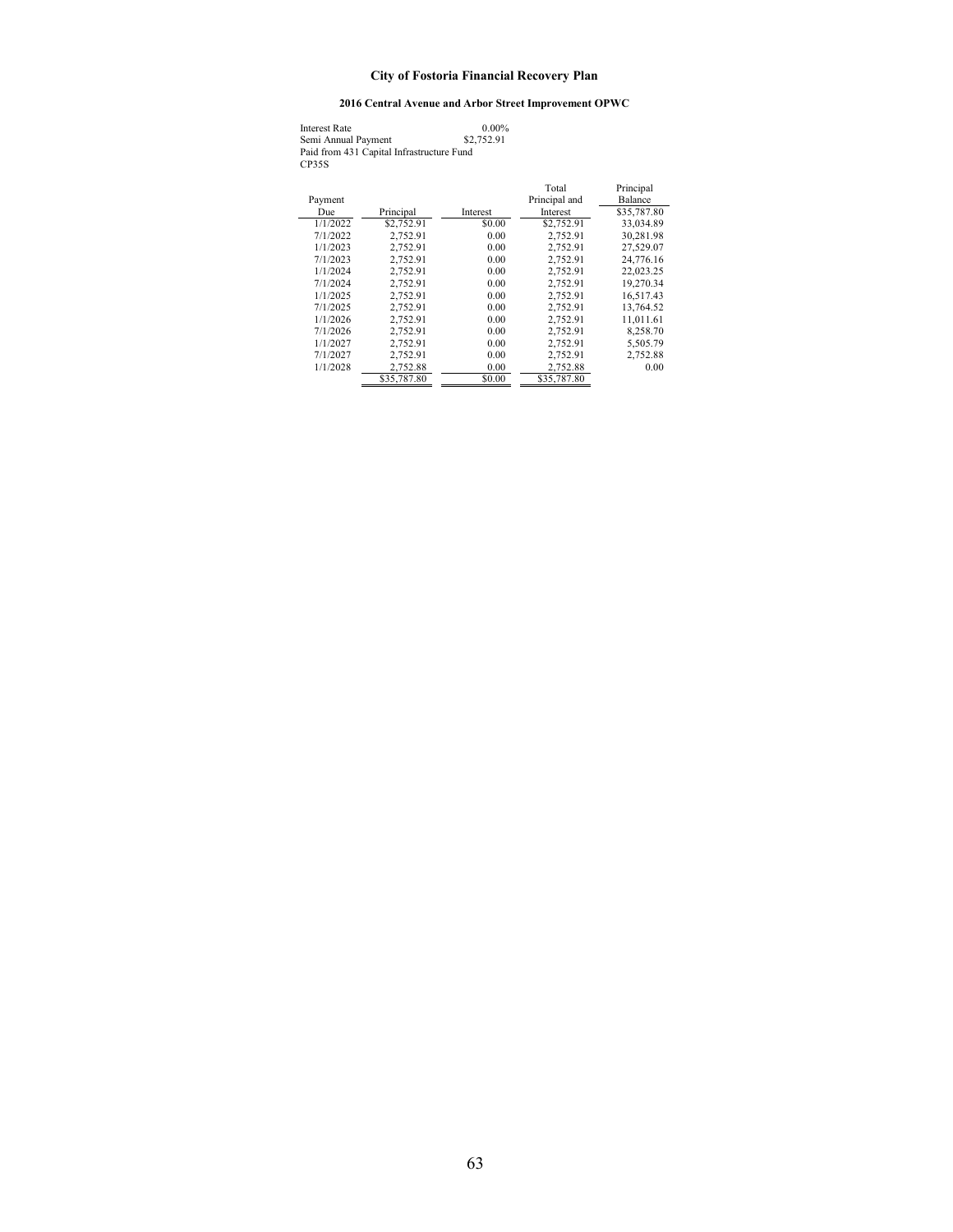### **2018 Ebersole Blvd & Arbor St Phase 3 OPWC Loan**

| <b>Interest Rate</b>                      | $0.00\%$   |
|-------------------------------------------|------------|
| Semi Annual Payment                       | \$3,311.72 |
| Paid from 431 Capital Infrastructure Fund |            |

| Payment  |             |          | Total<br>Principal and | Principal<br>Balance |
|----------|-------------|----------|------------------------|----------------------|
| Due      | Principal   | Interest | Interest               | \$49,675.83          |
| 1/1/2022 | \$3,311.72  | \$0.00   | \$3,311.72             | 46,364.11            |
| 7/1/2022 | 3.311.72    | 0.00     | 3.311.72               | 43,052.39            |
| 1/1/2023 | 3.311.72    | 0.00     | 3.311.72               | 39,740.67            |
| 7/1/2023 | 3.311.72    | 0.00     | 3.311.72               | 36,428.95            |
| 1/1/2024 | 3.311.72    | 0.00     | 3.311.72               | 33.117.23            |
| 7/1/2024 | 3,311.72    | 0.00     | 3,311.72               | 29,805.51            |
| 1/1/2025 | 3.311.72    | 0.00     | 3.311.72               | 26,493.79            |
| 7/1/2025 | 3,311.72    | 0.00     | 3,311.72               | 23,182.07            |
| 1/1/2026 | 3.311.72    | 0.00     | 3.311.72               | 19,870.35            |
| 7/1/2026 | 3.311.72    | 0.00     | 3.311.72               | 16,558.63            |
| 1/1/2027 | 3.311.72    | 0.00     | 3.311.72               | 13,246.91            |
| 7/1/2027 | 3,311.72    | 0.00     | 3,311.72               | 9,935.19             |
| 1/1/2028 | 3.311.72    | 0.00     | 3.311.72               | 6,623.47             |
| 7/1/2028 | 3.311.72    | 0.00     | 3,311.72               | 3.311.75             |
| 1/1/2029 | 3,311.75    | 0.00     | 3.311.75               | (0.00)               |
|          | \$49,675.83 | \$0.00   | \$49,675.83            |                      |
|          |             |          |                        |                      |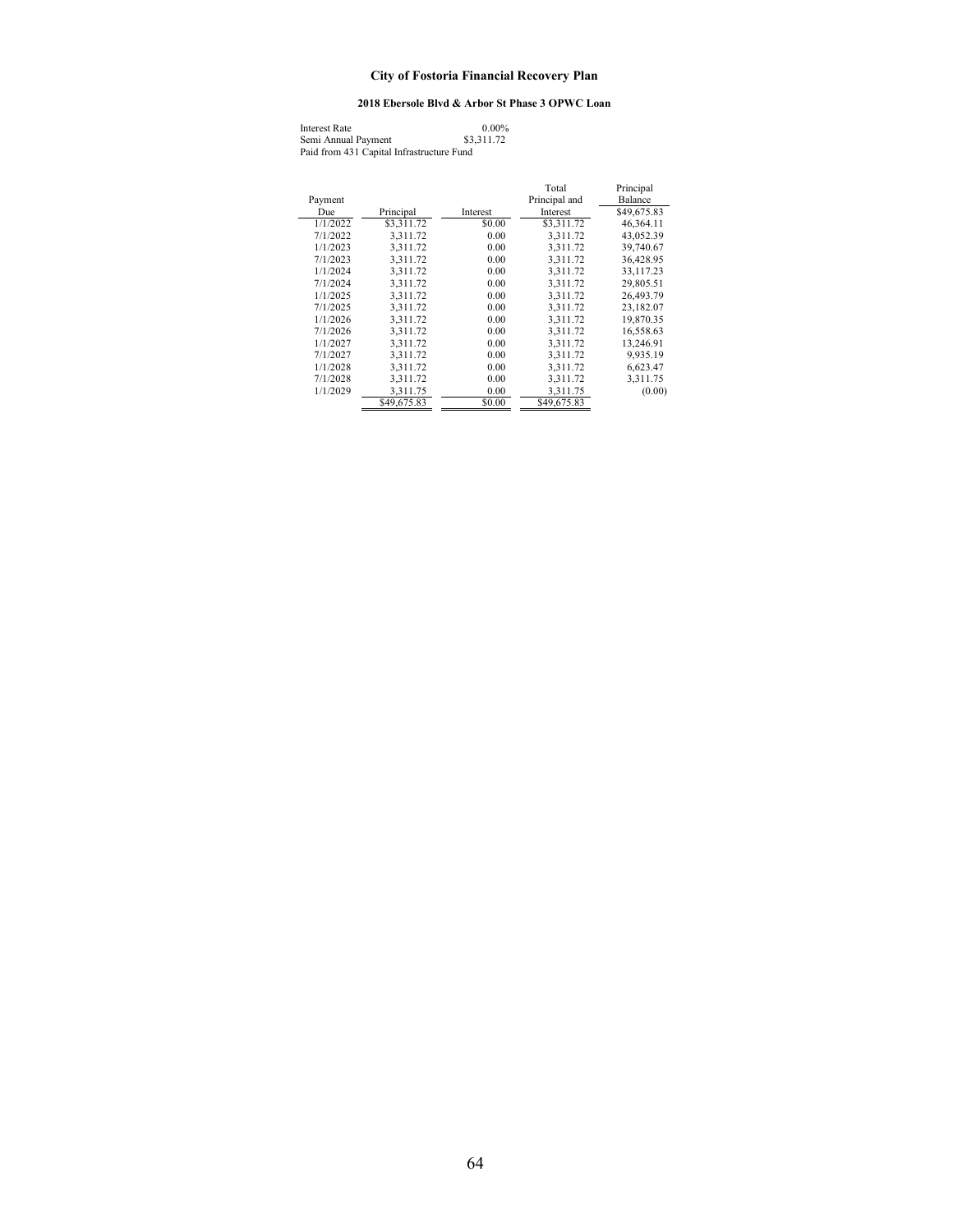#### **2019 Ambulance Lease**

| Interest Rate                      | 3.99%      |
|------------------------------------|------------|
| <b>Quarterly Payment</b>           | \$7,177.62 |
| Paid from 401 General Capital Fund |            |

|            |              |             | Total         | Principal      |
|------------|--------------|-------------|---------------|----------------|
| Payment    |              |             | Principal and | <b>Balance</b> |
| Due        | Principal    | Interest    | Interest      | \$111,724.12   |
| 1/22/2022  | \$6,063.17   | \$1,114.45  | \$7,177.62    | 105,660.95     |
| 4/22/2022  | 6,123.65     | 1,053.97    | 7,177.62      | 99,537.30      |
| 7/22/2022  | 6,184.73     | 992.89      | 7,177.62      | 93,352.57      |
| 10/22/2022 | 6,246.43     | 931.19      | 7,177.62      | 87,106.14      |
| 1/22/2023  | 6.308.74     | 868.88      | 7.177.62      | 80,797.40      |
| 4/22/2023  | 6,371.66     | 805.96      | 7,177.62      | 74,425.74      |
| 7/22/2023  | 6,435.22     | 742.40      | 7.177.62      | 67,990.52      |
| 10/22/2023 | 6,499.41     | 678.21      | 7,177.62      | 61,491.11      |
| 1/22/2024  | 6,564.25     | 613.37      | 7,177.62      | 54,926.86      |
| 4/22/2024  | 6,629.72     | 547.90      | 7,177.62      | 48,297.14      |
| 7/22/2024  | 6.695.85     | 481.77      | 7.177.62      | 41,601.29      |
| 10/22/2024 | 6,762.65     | 414.97      | 7,177.62      | 34,838.64      |
| 1/22/2025  | 6,830.10     | 347.52      | 7,177.62      | 28,008.54      |
| 4/22/2025  | 6,898.23     | 279.39      | 7,177.62      | 21,110.31      |
| 7/22/2025  | 6,967.04     | 210.58      | 7,177.62      | 14,143.27      |
| 10/22/2025 | 7,036.54     | 141.08      | 7,177.62      | 7,106.73       |
| 1/22/2026  | 7.106.73     | 70.89       | 7,177.62      | 0.00           |
|            | \$111,724.12 | \$10,295.42 | \$122,019.54  |                |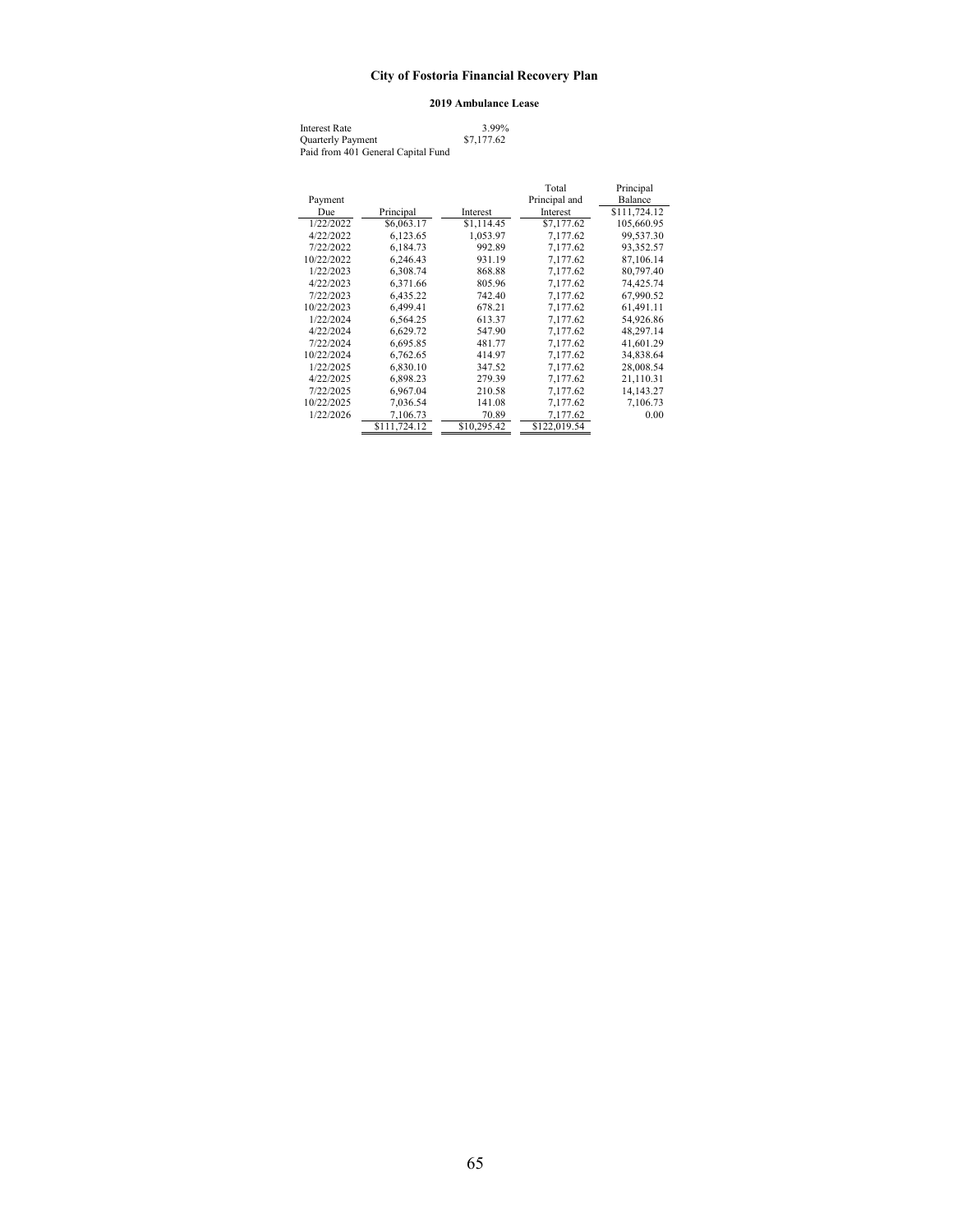#### **Estimated 2021 Fire Truck Lease/Loan**

| Interest Rate                      | 2.89%       |
|------------------------------------|-------------|
| Annual Payment                     | \$59,859.92 |
| Paid from 401 General Capital Fund |             |

|           |              |             | Total           | Principal      |
|-----------|--------------|-------------|-----------------|----------------|
| Payment   |              |             | Principal and   | <b>Balance</b> |
| Due       | Principal    | Interest    | <b>Interest</b> | \$374,500.00   |
| 10/1/2022 | \$49,037.63  | \$10,822.29 | \$59,859.92     | 325,462.37     |
| 10/1/2023 | 50,454.82    | 9,405.10    | 59,859.92       | 275,007.55     |
| 10/1/2024 | 51.912.96    | 7.946.96    | 59.859.92       | 223,094.59     |
| 10/1/2025 | 53.413.25    | 6,446.67    | 59,859.92       | 169,681.34     |
| 10/1/2026 | 54,956.89    | 4,903.03    | 59.859.92       | 114,724.45     |
| 10/1/2027 | 56,545.15    | 3.314.77    | 59,859.92       | 58,179.30      |
| 10/1/2028 | 58,179.30    | 1,680.62    | 59,859.92       | 0.00           |
|           | \$374,500.00 | \$44,519.44 | \$419,019.44    |                |
|           |              |             |                 |                |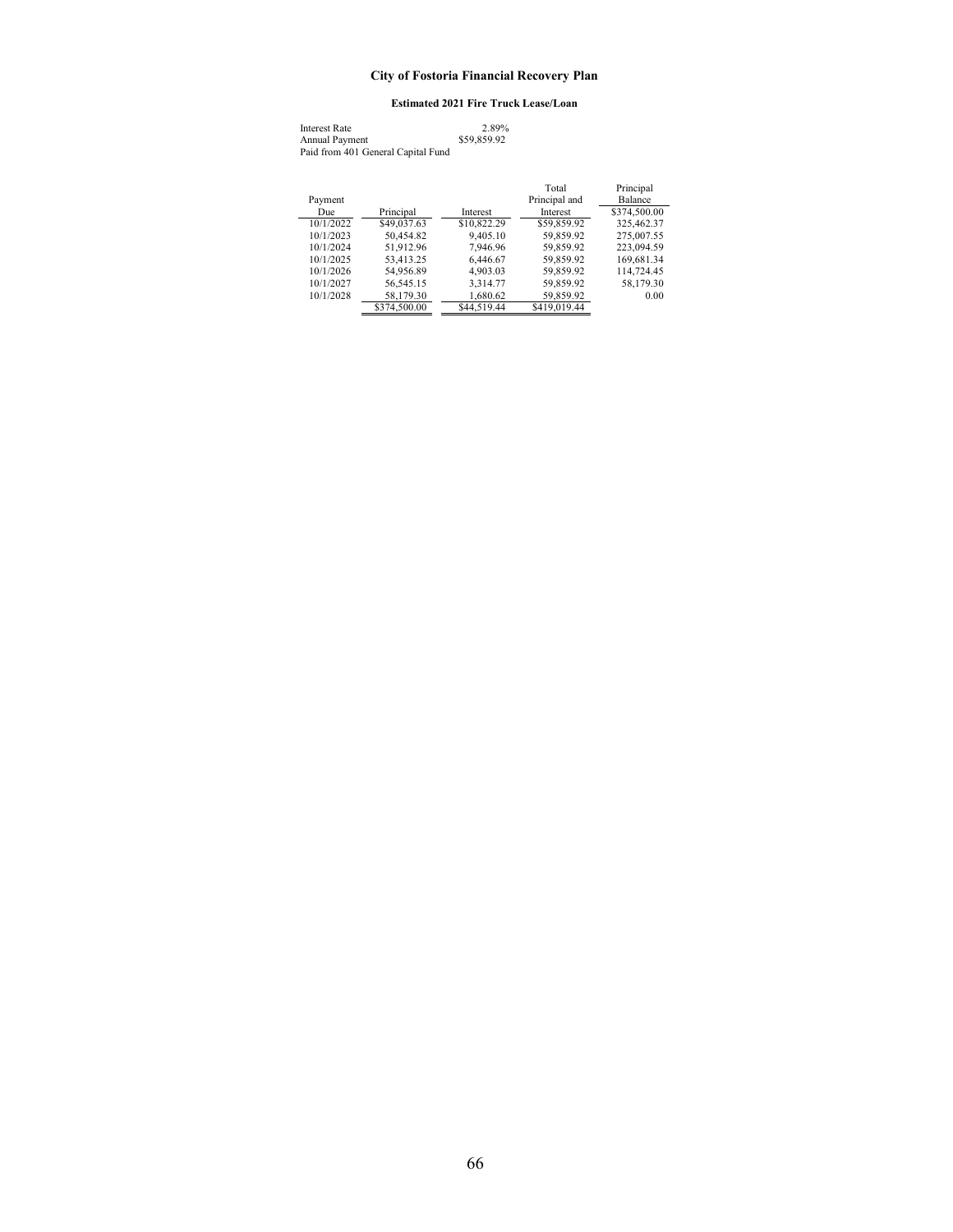### **2009 Lime Sludge Press OWDA**

Semi Annual Payment \$24,821.42 Paid from 501 Water fund Issued in 2009

|        |          |              |          | Total         | Principal    |
|--------|----------|--------------|----------|---------------|--------------|
| Loan   | Payment  |              |          | Principal and | Balance      |
| Number | Due      | Principal    | Interest | Interest      | \$471,606.99 |
| 5426   | 1/1/2022 | \$24,821.42  | \$0.00   | \$24,821.42   | 446,785.57   |
| 5426   | 7/1/2022 | 24,821.42    | 0.00     | 24,821.42     | 421,964.15   |
| 5426   | 1/1/2023 | 24,821.42    | 0.00     | 24,821.42     | 397.142.73   |
| 5426   | 7/1/2023 | 24,821.42    | 0.00     | 24,821.42     | 372,321.31   |
| 5426   | 1/1/2024 | 24,821.42    | 0.00     | 24,821.42     | 347,499.89   |
| 5426   | 7/1/2024 | 24,821.42    | 0.00     | 24,821.42     | 322,678.47   |
| 5426   | 1/1/2025 | 24,821.42    | 0.00     | 24,821.42     | 297,857.05   |
| 5426   | 7/1/2025 | 24,821.42    | 0.00     | 24,821.42     | 273,035.63   |
| 5426   | 1/1/2026 | 24,821.42    | 0.00     | 24,821.42     | 248.214.21   |
| 5426   | 7/1/2026 | 24,821.42    | 0.00     | 24,821.42     | 223,392.79   |
| 5426   | 1/1/2027 | 24,821.42    | 0.00     | 24,821.42     | 198,571.37   |
| 5426   | 7/1/2027 | 24,821.42    | 0.00     | 24,821.42     | 173,749.95   |
| 5426   | 1/1/2028 | 24,821.42    | 0.00     | 24,821.42     | 148,928.53   |
| 5426   | 7/1/2028 | 24,821.42    | 0.00     | 24,821.42     | 124, 107. 11 |
| 5426   | 1/1/2029 | 24,821.42    | 0.00     | 24,821.42     | 99,285.69    |
| 5426   | 7/1/2029 | 24,821.42    | 0.00     | 24,821.42     | 74,464.27    |
| 5426   | 1/1/2030 | 24,821.42    | 0.00     | 24,821.42     | 49,642.85    |
| 5426   | 7/1/2030 | 24,821.42    | 0.00     | 24,821.42     | 24,821.43    |
| 5426   | 1/1/2031 | 24,821.43    | 0.00     | 24,821.43     | 0.00         |
|        |          | \$471,606.99 | \$0.00   | \$471,606.99  |              |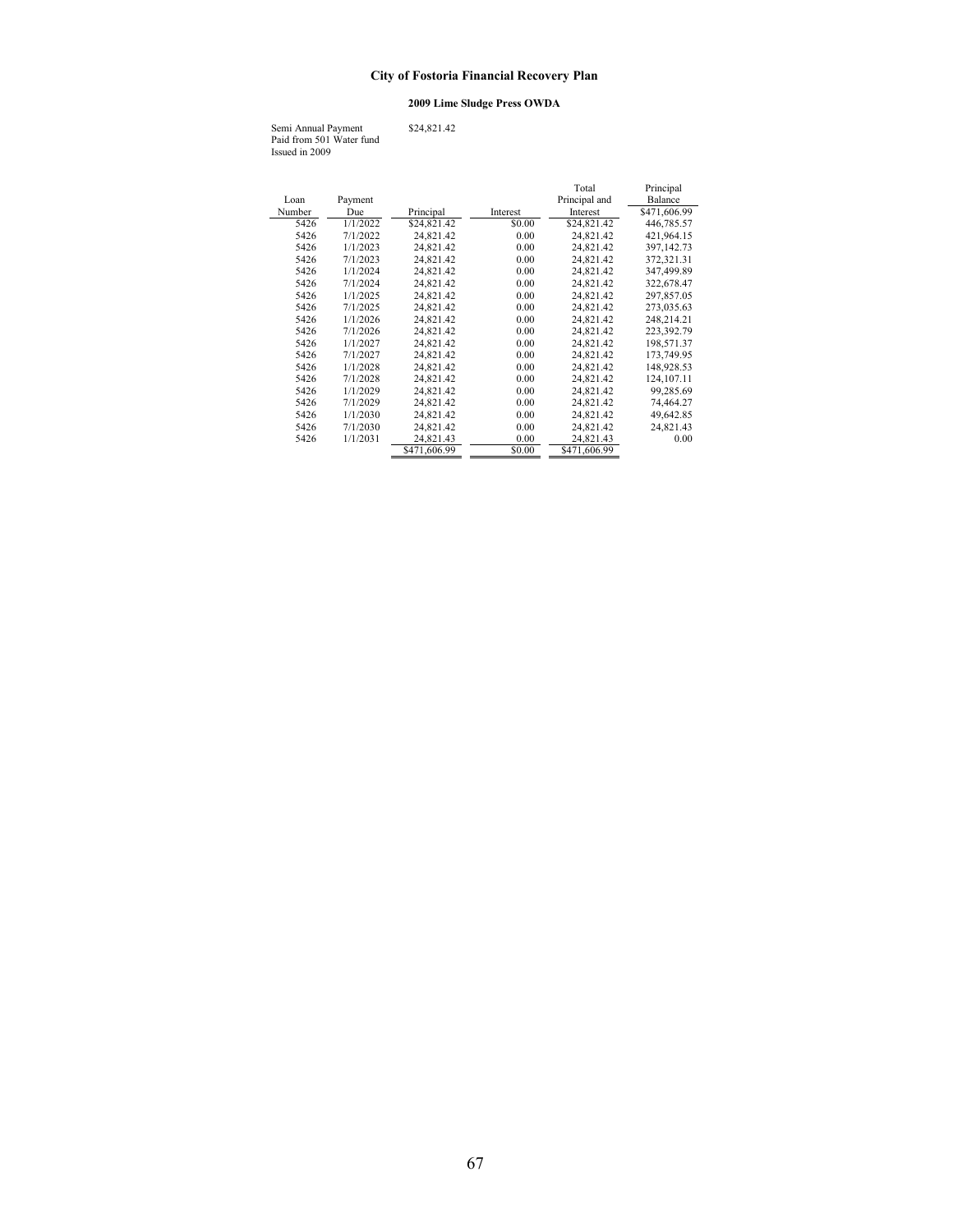### **2012 Zeller Road South Water Tower Clean and Paint OPWC**

| Principal   |
|-------------|
| Balance     |
| \$19,674.16 |
| 9,837.03    |
| 0.00        |
|             |
|             |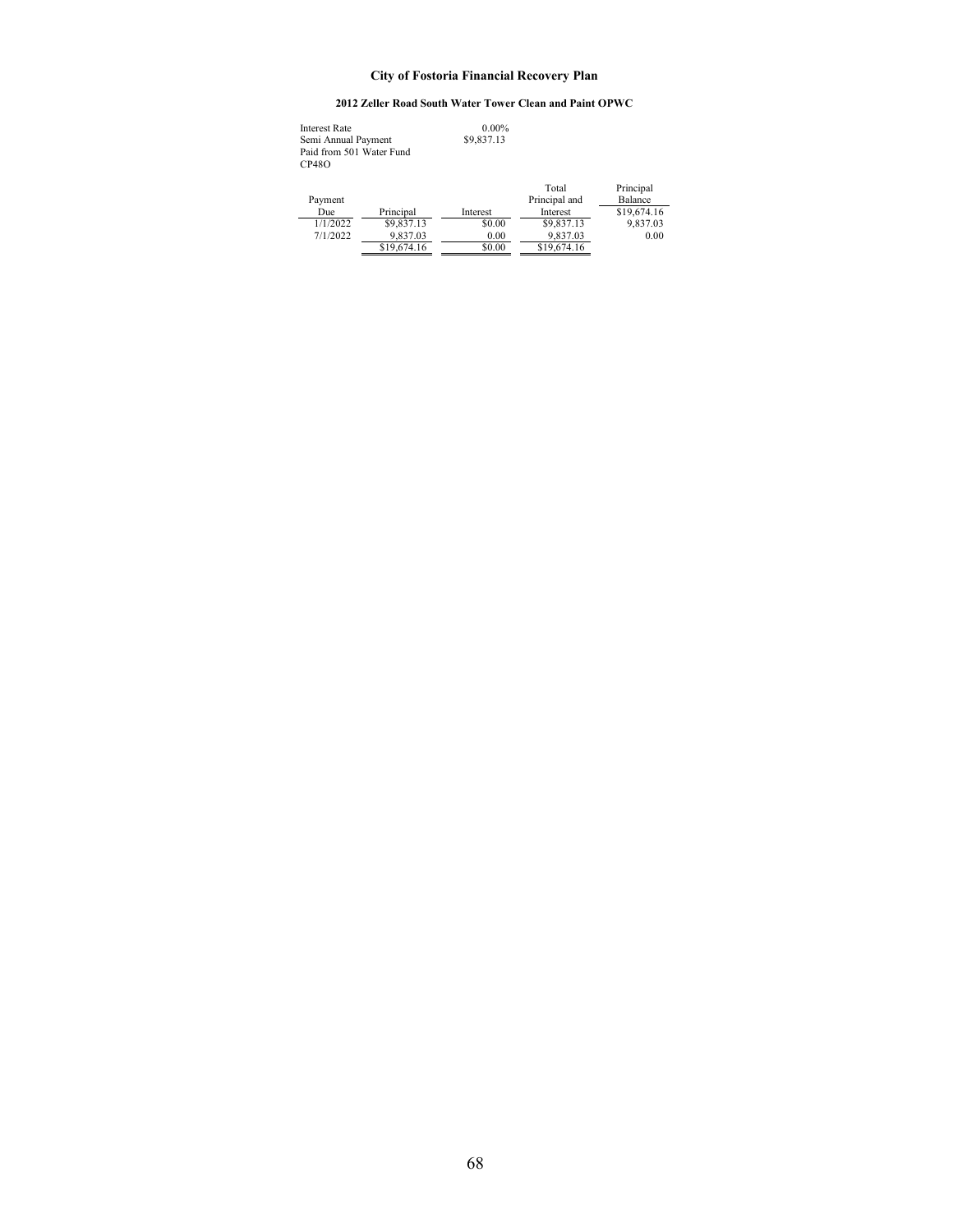# **2012 Spruce Street Waterline Improvements OPWC**

| Interest Rate            |            | $0.00\%$ |               |            |
|--------------------------|------------|----------|---------------|------------|
| Semi Annual Payment      |            | \$749.78 |               |            |
| Paid from 501 Water Fund |            |          |               |            |
| CP07P                    |            |          |               |            |
|                          |            |          |               |            |
|                          |            |          | Total         | Principal  |
| Payment                  |            |          | Principal and | Balance    |
| Due                      | Principal  | Interest | Interest      | \$1,499.65 |
| 1/1/2022                 | \$749.78   | \$0.00   | \$749.78      | 749.87     |
| 7/1/2022                 | 749.87     | 0.00     | 749.87        | 0.00       |
|                          | \$1,499.65 | \$0.00   | \$1,499.65    |            |
|                          |            |          |               |            |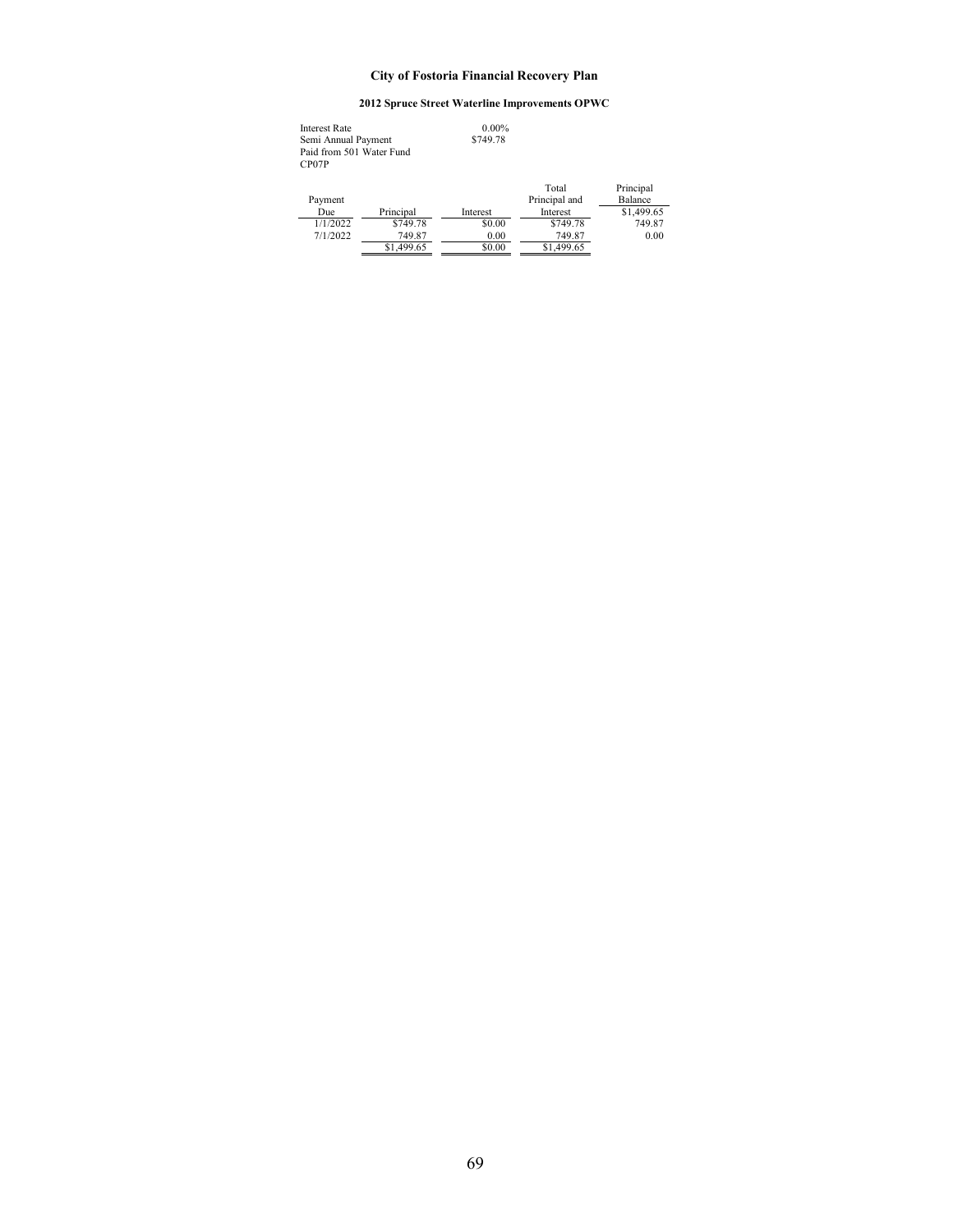# **2012 North Poplar Street Sanitary Sewer and Water Line OPWC**

| <b>Interest Rate</b>                     | $0.00\%$   |  |  |  |
|------------------------------------------|------------|--|--|--|
| Semi Annual Payment                      | \$3,738.51 |  |  |  |
| Split 36 % Water Fund and 64% Sewer Fund |            |  |  |  |
| CP07O                                    |            |  |  |  |

|          |            |          | Total         | Principal  |
|----------|------------|----------|---------------|------------|
| Payment  |            |          | Principal and | Balance    |
| Due      | Principal  | Interest | Interest      | \$7,476.99 |
| 1/1/2022 | \$3,738.51 | \$0.00   | \$3,738.51    | 3.738.48   |
| 7/1/2022 | 3.738.48   | 0.00     | 3.738.48      | 0.00       |
|          | \$7,476.99 | \$0.00   | \$7,476.99    |            |
|          |            |          |               |            |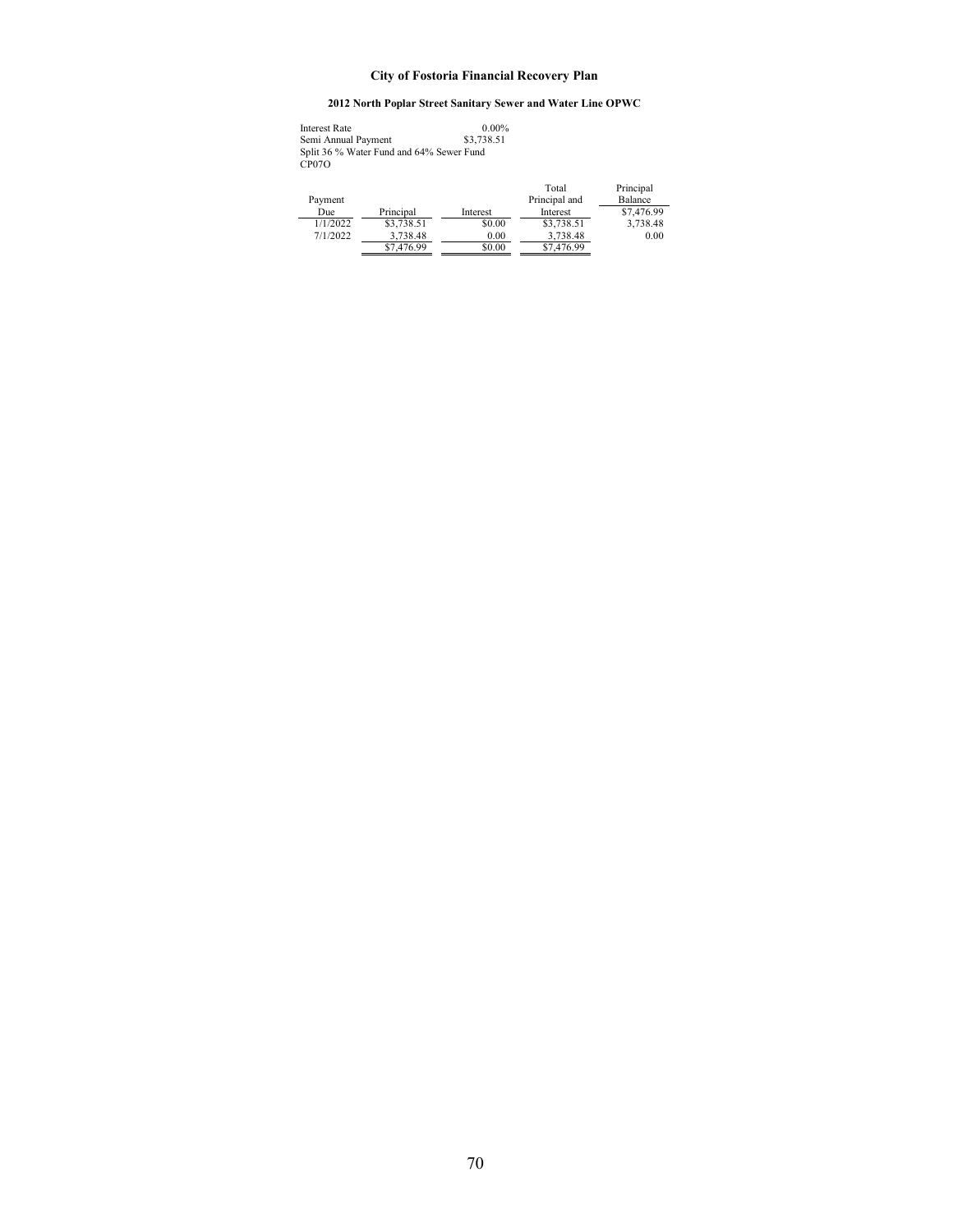# **2015 Jackson Street Waterline Improvement OPWC**

Interest Rate 0.00%<br>
Semi Annual Payment \$1,865.46<br>
Paid from 501 Water Fund<br>
CP09R

| Payment  |             |          | Total<br>Principal and | Principal<br>Balance |
|----------|-------------|----------|------------------------|----------------------|
| Due      | Principal   | Interest | <b>Interest</b>        | \$16,789.06          |
| 1/1/2022 | \$1,865.46  | \$0.00   | \$1,865.46             | 14,923.60            |
| 7/1/2022 | 1.865.46    | 0.00     | 1.865.46               | 13,058.14            |
| 1/1/2023 | 1.865.46    | 0.00     | 1.865.46               | 11,192.68            |
| 7/1/2023 | 1.865.46    | 0.00     | 1.865.46               | 9.327.22             |
| 1/1/2024 | 1.865.46    | 0.00     | 1.865.46               | 7.461.76             |
| 7/1/2024 | 1.865.46    | 0.00     | 1.865.46               | 5.596.30             |
| 1/1/2025 | 1.865.46    | 0.00     | 1.865.46               | 3.730.84             |
| 7/1/2025 | 1.865.46    | 0.00     | 1.865.46               | 1,865.38             |
| 1/1/2026 | 1.865.38    | 0.00     | 1.865.38               | 0.00                 |
|          | \$16,789.06 | \$0.00   | \$16,789.06            |                      |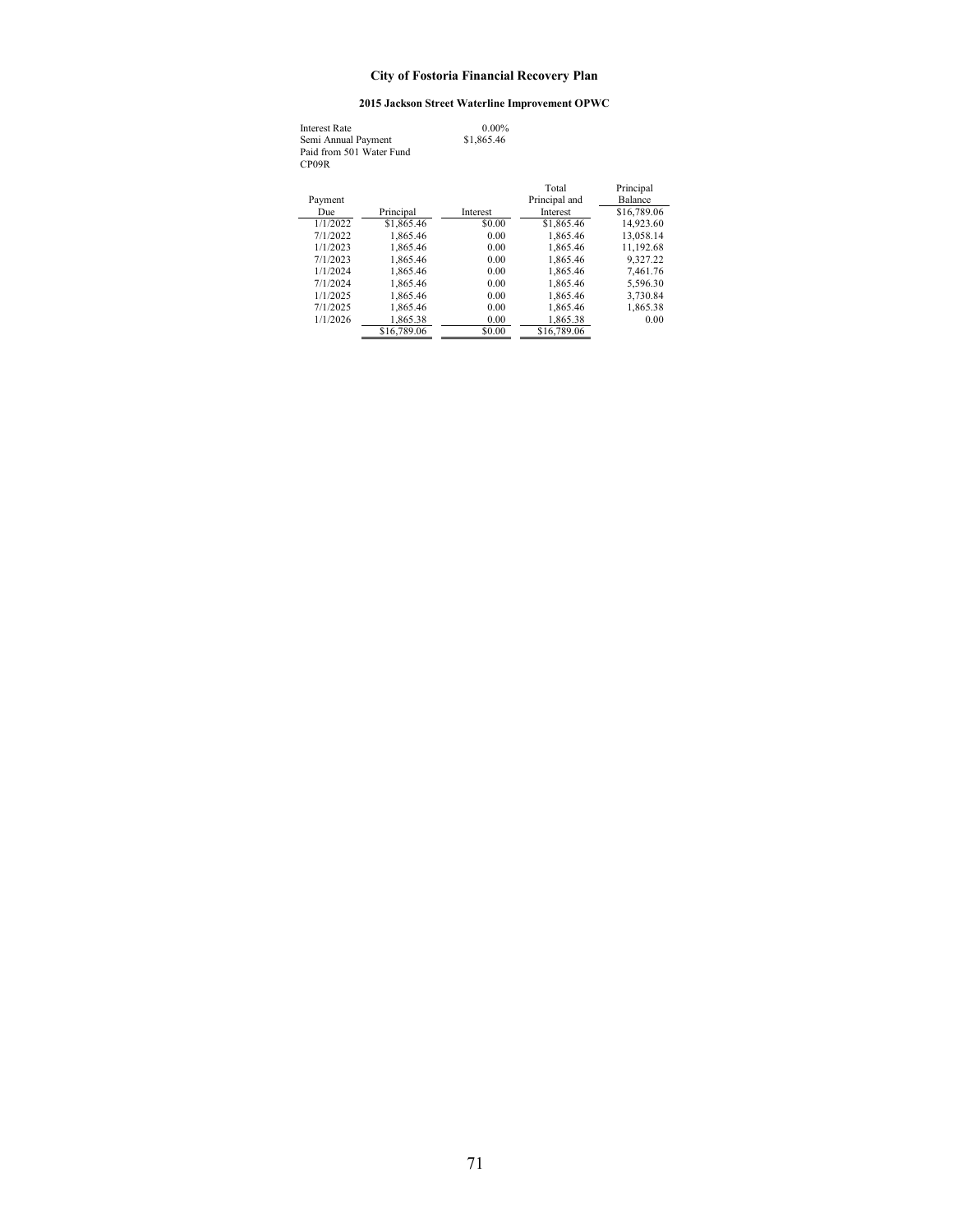# **Estimated 2022 North Main Street Improvements Phase 1 OPWC**

Interest Rate 0.00% Semi Annual Payment 100% paid from water

|        |          |              |          | Total         | Principal    |
|--------|----------|--------------|----------|---------------|--------------|
| Loan   | Payment  |              |          | Principal and | Balance      |
| Number | Due      | Principal    | Interest | Interest      | \$225,110.00 |
|        | 7/1/2023 | \$11,255.50  | \$0.00   | \$11,255.50   | 213,854.50   |
|        | 1/1/2024 | 11.255.50    | 0.00     | 11,255.50     | 202,599.00   |
|        | 7/1/2024 | 11,255.50    | 0.00     | 11,255.50     | 191,343.50   |
|        | 1/1/2025 | 11,255.50    | 0.00     | 11,255.50     | 180,088.00   |
|        | 7/1/2025 | 11,255.50    | 0.00     | 11,255.50     | 168,832.50   |
|        | 1/1/2026 | 11.255.50    | 0.00     | 11.255.50     | 157,577.00   |
|        | 7/1/2026 | 11,255.50    | 0.00     | 11,255.50     | 146,321.50   |
|        | 1/1/2027 | 11,255.50    | 0.00     | 11,255.50     | 135,066.00   |
|        | 7/1/2027 | 11,255.50    | 0.00     | 11,255.50     | 123,810.50   |
|        | 1/1/2028 | 11,255.50    | 0.00     | 11,255.50     | 112,555.00   |
|        | 7/1/2028 | 11,255.50    | 0.00     | 11,255.50     | 101,299.50   |
|        | 1/1/2029 | 11,255.50    | 0.00     | 11,255.50     | 90,044.00    |
|        | 7/1/2029 | 11,255.50    | 0.00     | 11,255.50     | 78,788.50    |
|        | 1/1/2030 | 11.255.50    | 0.00     | 11.255.50     | 67,533.00    |
|        | 7/1/2030 | 11,255.50    | 0.00     | 11,255.50     | 56,277.50    |
|        | 1/1/2031 | 11,255.50    | 0.00     | 11,255.50     | 45,022.00    |
|        | 7/1/2031 | 11,255.50    | 0.00     | 11,255.50     | 33,766.50    |
|        | 1/1/2032 | 11,255.50    | 0.00     | 11,255.50     | 22,511.00    |
|        | 7/1/2033 | 11,255.50    | 0.00     | 11,255.50     | 11,255.50    |
|        | 1/1/2034 | 11,255.50    | 0.00     | 11,255.50     | 0.00         |
|        |          | \$225,110.00 | \$0.00   | \$225,110.00  |              |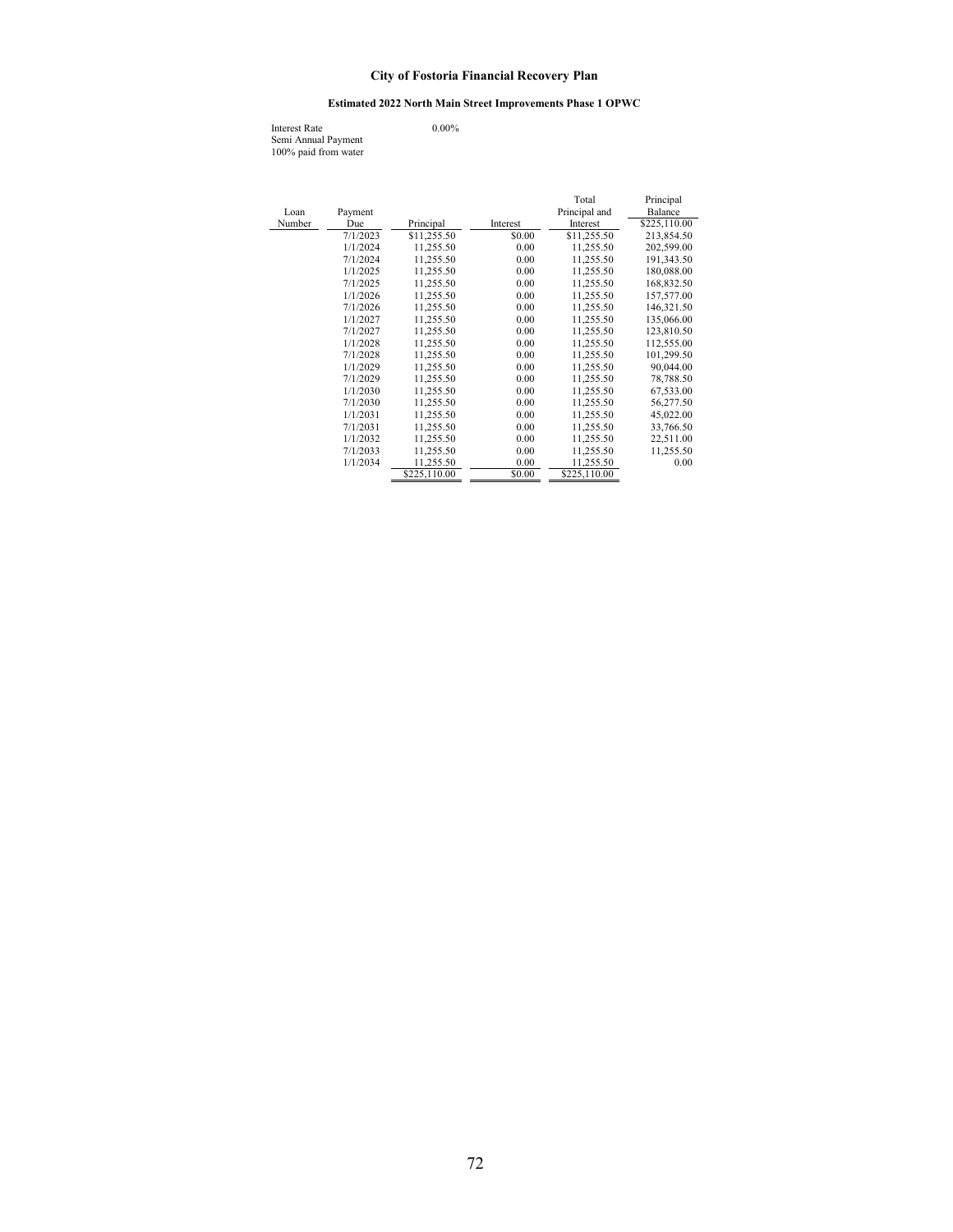# **2009 Columbus Avenue Sanitary Sewer Pump Station OPWC**

Interest Rate 0.00%<br>
Semi Annual Payment \$1,555.13<br>
Paid from 520 Sewer Fund<br>
CP15K

|          |             |          | Total         | Principal      |
|----------|-------------|----------|---------------|----------------|
| Payment  |             |          | Principal and | <b>Balance</b> |
| Due      | Principal   | Interest | Interest      | \$54,429.75    |
| 1/1/2022 | \$1,555.13  | \$0.00   | \$1,555.13    | 52,874.62      |
| 7/1/2022 | 1,555.13    | 0.00     | 1,555.13      | 51,319.49      |
| 1/1/2023 | 1,555.13    | 0.00     | 1,555.13      | 49,764.36      |
| 7/1/2023 | 1,555.13    | 0.00     | 1,555.13      | 48,209.23      |
| 1/1/2024 | 1,555.13    | 0.00     | 1,555.13      | 46.654.10      |
| 7/1/2024 | 1,555.13    | 0.00     | 1,555.13      | 45,098.97      |
| 1/1/2025 | 1.555.13    | 0.00     | 1.555.13      | 43.543.84      |
| 7/1/2025 | 1,555.13    | 0.00     | 1,555.13      | 41,988.71      |
| 1/1/2026 | 1,555.13    | 0.00     | 1,555.13      | 40,433.58      |
| 7/1/2026 | 1,555.13    | 0.00     | 1,555.13      | 38,878.45      |
| 1/1/2027 | 1,555.13    | 0.00     | 1,555.13      | 37,323.32      |
| 7/1/2027 | 1,555.13    | 0.00     | 1,555.13      | 35,768.19      |
| 1/1/2028 | 1,555.13    | 0.00     | 1,555.13      | 34,213.06      |
| 7/1/2028 | 1,555.13    | 0.00     | 1,555.13      | 32,657.93      |
| 1/1/2029 | 1,555.13    | 0.00     | 1,555.13      | 31,102.80      |
| 7/1/2029 | 1,555.13    | 0.00     | 1,555.13      | 29,547.67      |
| 1/1/2030 | 1,555.13    | 0.00     | 1,555.13      | 27,992.54      |
| 7/1/2030 | 1,555.13    | 0.00     | 1,555.13      | 26,437.41      |
| 1/1/2031 | 1,555.13    | 0.00     | 1,555.13      | 24,882.28      |
| 7/1/2031 | 1,555.13    | 0.00     | 1,555.13      | 23,327.15      |
| 1/1/2032 | 1,555.13    | 0.00     | 1,555.13      | 21,772.02      |
| 7/1/2032 | 1,555.13    | 0.00     | 1,555.13      | 20,216.89      |
| 1/1/2033 | 1,555.13    | 0.00     | 1,555.13      | 18,661.76      |
| 7/1/2033 | 1,555.13    | 0.00     | 1,555.13      | 17,106.63      |
| 1/1/2034 | 1,555.13    | 0.00     | 1,555.13      | 15,551.50      |
| 7/1/2034 | 1,555.13    | 0.00     | 1,555.13      | 13,996.37      |
| 1/1/2035 | 1,555.13    | 0.00     | 1,555.13      | 12,441.24      |
| 7/1/2035 | 1,555.13    | 0.00     | 1,555.13      | 10,886.11      |
| 1/1/2036 | 1,555.13    | 0.00     | 1,555.13      | 9,330.98       |
| 7/1/2036 | 1,555.13    | 0.00     | 1,555.13      | 7,775.85       |
| 1/1/2037 | 1,555.13    | 0.00     | 1,555.13      | 6,220.72       |
| 7/1/2037 | 1,555.13    | 0.00     | 1,555.13      | 4,665.59       |
| 1/1/2038 | 1,555.13    | 0.00     | 1,555.13      | 3,110.46       |
| 7/1/2038 | 1,555.13    | 0.00     | 1,555.13      | 1,555.33       |
| 1/1/2039 | 1,555.33    | 0.00     | 1,555.33      | 0.00           |
|          | \$54,429.75 | \$0.00   | \$54,429.75   |                |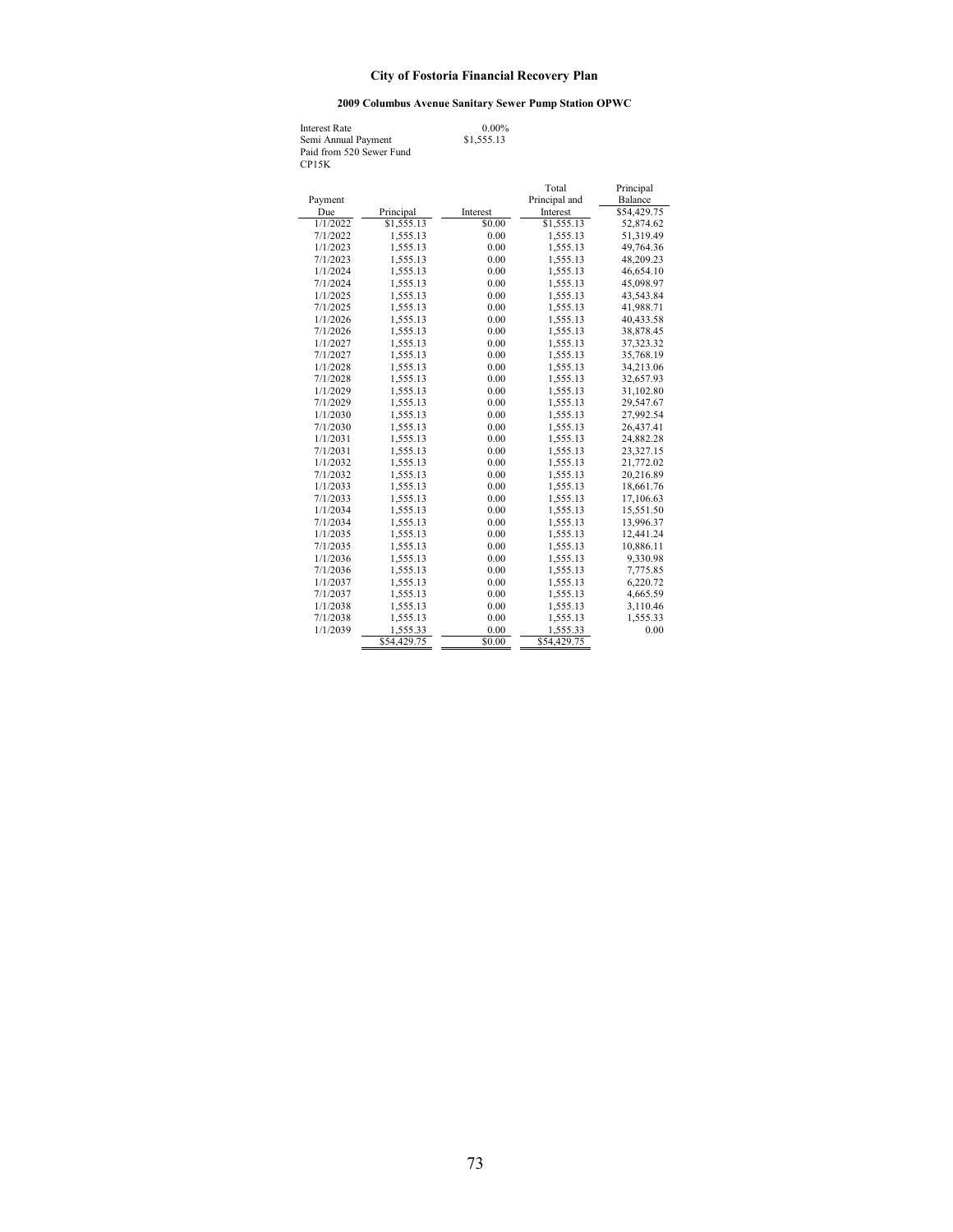# **2013 WWTP Final Clarifiers Improvements OWDA**

Semi Annual Payment \$141,305.27 Paid from 520 Sewer Fund Issued in 2013

|        |          |                |              | Total          | Principal      |
|--------|----------|----------------|--------------|----------------|----------------|
| Loan   | Payment  |                |              | Principal and  | Balance        |
| Number | Due      | Principal      | Interest     | Interest       | \$3,206,533.42 |
| 6498   | 1/1/2022 | \$100, 101.31  | \$41,203.96  | \$141,305.27   | 3,106,432.11   |
| 6498   | 7/1/2022 | 101.387.62     | 39,917.65    | 141,305.27     | 3,005,044.49   |
| 6498   | 1/1/2023 | 102,690.46     | 38,614.81    | 141,305.27     | 2,902,354.03   |
| 6498   | 7/1/2023 | 104,010.01     | 37,295.26    | 141,305.27     | 2,798,344.02   |
| 6498   | 1/1/2024 | 105.346.55     | 35,958.72    | 141,305.27     | 2,692,997.47   |
| 6498   | 7/1/2024 | 106,700.25     | 34,605.02    | 141,305.27     | 2,586,297.22   |
| 6498   | 1/1/2025 | 108,071.35     | 33,233.92    | 141,305.27     | 2,478,225.87   |
| 6498   | 7/1/2025 | 109,460.07     | 31,845.20    | 141,305.27     | 2,368,765.80   |
| 6498   | 1/1/2026 | 110,866.63     | 30.438.64    | 141,305.27     | 2,257,899.17   |
| 6498   | 7/1/2026 | 112,291.27     | 29,014.00    | 141,305.27     | 2,145,607.90   |
| 6498   | 1/1/2027 | 113,734.20     | 27,571.07    | 141,305.27     | 2,031,873.70   |
| 6498   | 7/1/2027 | 115,195.69     | 26,109.58    | 141,305.27     | 1,916,678.01   |
| 6498   | 1/1/2028 | 116,675.95     | 24,629.32    | 141,305.27     | 1,800,002.06   |
| 6498   | 7/1/2028 | 118,175.25     | 23,130.02    | 141,305.27     | 1,681,826.81   |
| 6498   | 1/1/2029 | 119,693.80     | 21,611.47    | 141,305.27     | 1,562,133.01   |
| 6498   | 7/1/2029 | 121,231.85     | 20,073.42    | 141,305.27     | 1,440,901.16   |
| 6498   | 1/1/2030 | 122,789.69     | 18,515.58    | 141,305.27     | 1,318,111.47   |
| 6498   | 7/1/2030 | 124,367.54     | 16,937.73    | 141,305.27     | 1,193,743.93   |
| 6498   | 1/1/2031 | 125,965.67     | 15,339.60    | 141,305.27     | 1,067,778.26   |
| 6498   | 7/1/2031 | 127,584.32     | 13,720.95    | 141,305.27     | 940,193.94     |
| 6498   | 1/1/2032 | 129,223.77     | 12,081.50    | 141,305.27     | 810,970.17     |
| 6498   | 7/1/2032 | 130,884.30     | 10,420.97    | 141,305.27     | 680,085.87     |
| 6498   | 1/1/2033 | 132,566.17     | 8,739.10     | 141,305.27     | 547,519.70     |
| 6498   | 7/1/2033 | 134,269.64     | 7,035.63     | 141,305.27     | 413,250.06     |
| 6498   | 1/1/2034 | 135,995.01     | 5,310.26     | 141,305.27     | 277,255.05     |
| 6498   | 7/1/2034 | 137,742.54     | 3,562.73     | 141,305.27     | 139,512.51     |
| 6498   | 1/1/2035 | 139,512.51     | 1,792.76     | 141,305.27     | 0.00           |
|        |          | \$3,206,533.42 | \$546,044.97 | \$3,815,242.29 |                |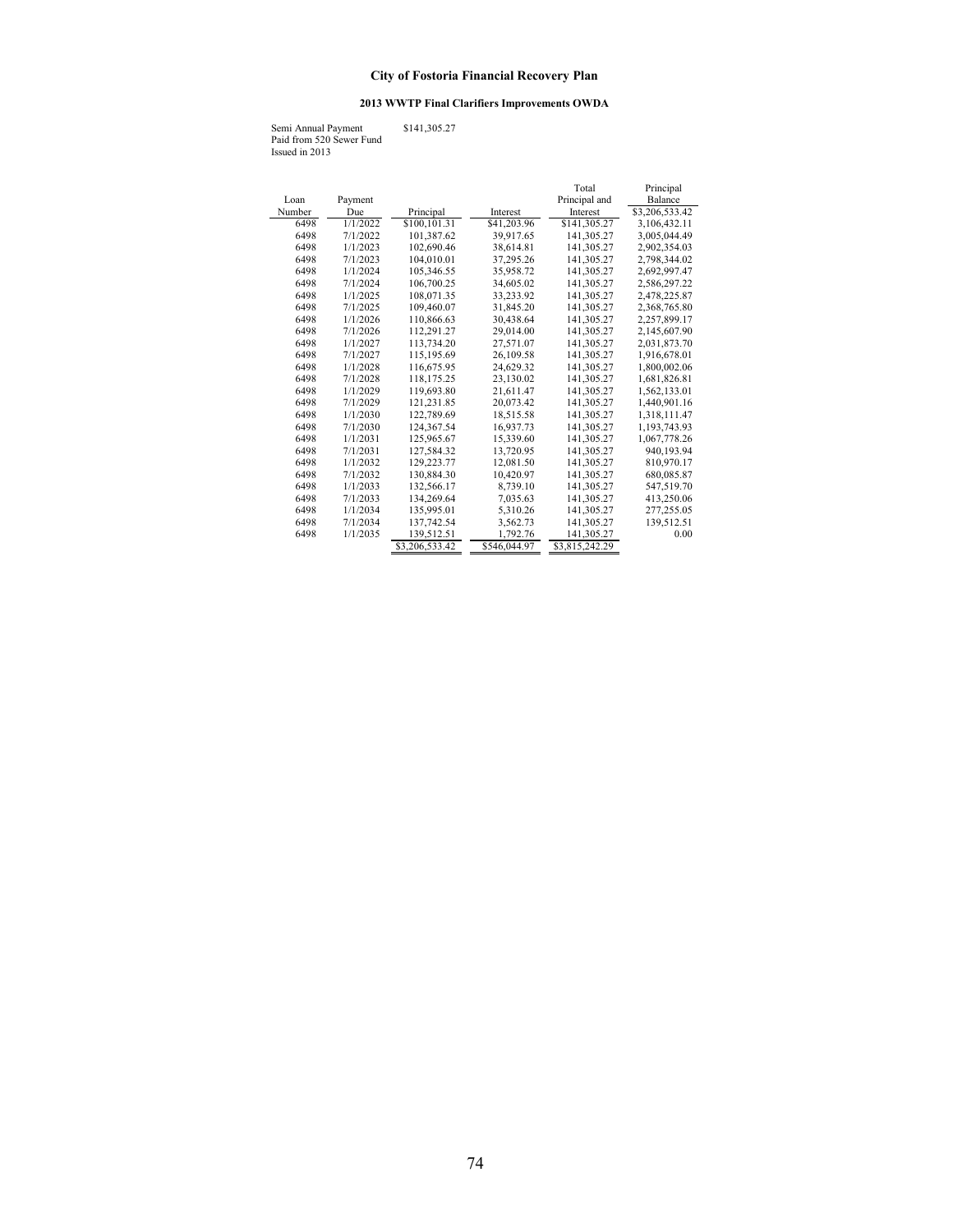#### **Projected 2022 North Main Street Improvements Phase 3 OPWC**

Interest Rate 0.00% Semi Annual Payment 100% paid from sewer

Total Principal Loan Payment<br>
<u>Number Due</u><br>  $\frac{1}{7/1/2023}$  Principal Interest<br>  $\frac{1}{57,649.00}$  Enterest<br>  $\frac{1}{57,649.00}$  Balancest<br>  $\frac{1}{57,649.00}$ Number Due Principal Interest Interest \$152,980.00<br>  $\frac{\text{Number}}{7/1/2023}$   $\frac{\text{Principal}}{\$7,649.00}$   $\frac{\text{Interest}}{\$7,649.00}$   $\frac{\$152,980.00}{145,331.00}$  $1/1/2024$  7,649.00  $0.00$  7,649.00 137,682.00<br> $7/1/2024$  7,649.00 0.00 7,649.00 137,682.00 7/1/2024 7,649.00 0.00 7,649.00 130,033.00<br>1/1/2025 7,649.00 0.00 7,649.00 122,384.00 1/1/2025 7,649.00 0.00 7,649.00 122,384.00<br>
7/1/2025 7,649.00 0.00 7,649.00 114,735.00 7/1/2025 7,649.00 0.00 7,649.00 114,735.00<br>1/1/2026 7,649.00 0.00 7,649.00 107,086.00  $\begin{array}{ccccccccc} 1/1/2026 && 7,649.00 && 0.00 && 7,649.00 && 107,086.00 & & & \\ 7/1/2026 && 7,649.00 && 0.00 && 7,649.00 && 99,437.00 & & & \\ \end{array}$ 7/1/2026 7,649.00 0.00 7,649.00 99,437.00 1/1/2027 7,649.00 0.00 7,649.00 91,788.00  $\begin{array}{ccccccccc} 1/1/2027 & & 7,649.00 & & & 0.00 & & 7,649.00 & & 91,788.00 \\ 7/1/2027 & & 7,649.00 & & & 0.00 & & 7,649.00 & & 84,139.00 \\ 1/1/2028 & & 7,649.00 & & & 0.00 & & 7,649.00 & & 76,490.00 \\ 1/1/2028 & & 7,649.00 & & & 0.00 & & 7,649.00 & & 68,841.00 \\ 1/$  $\begin{array}{cccccc} 1/1/2028 & & 7,649.00 & & & 0.00 & & 7,649.00 & & 76,490.00 \\ 7/1/2028 & & 7,649.00 & & & 0.00 & & 7,649.00 & & 68,841.00 \\ 1/1/2029 & & 7,649.00 & & & 0.00 & & 7,649.00 & & & 61,192.00 \\ 7/1/2029 & & 7,649.00 & & & 0.00 & & 7,649.00 & & 53,543.00 \\ \end{$ 7/1/2028 7,649.00 0.00 7,649.00 68,841.00 1/1/2029 7,649.00 0.00 7,649.00 61,192.00 7/1/2029 7,649.00 0.00 7,649.00 53,543.00  $\frac{1}{1/2030}$   $\frac{7}{649.00}$   $\frac{0.00}{7,649.00}$   $\frac{7}{7,649.00}$   $\frac{45,894.00}{38,245.00}$ <br>  $\frac{7}{1/2030}$   $\frac{7,649.00}{7,649.00}$   $\frac{38,245.00}{38,245.00}$  $7/1/2030$   $7/649.00$   $7/649.00$   $7/649.00$   $7/649.00$   $7/649.00$   $7/649.00$   $7/649.00$  $\frac{1}{1/2031}$   $\frac{7}{1/649.00}$   $\frac{0.00}{0.00}$   $\frac{7}{1/649.00}$   $\frac{30,596.00}{22,947.00}$  $\begin{array}{cccc} 7/1/2031 & 7/649.00 & 0.00 & 7/649.00 & 22/947.00 \\ 1/1/2032 & 7/649.00 & 0.00 & 7/649.00 & 15/298.00 \end{array}$  $\begin{array}{ccccccccc} 1/1/2032 && 7,649.00 && 0.00 && 7,649.00 && 15,298.00 \\ 7/1/2032 && 7,649.00 && 0.00 && 7,649.00 && 7,649.00 \end{array}$  $\begin{array}{ccccccccc} 7/1/2032 & & 7,649.00 & & & 0.00 & & 7,649.00 & & & 7,649.00 \\ 1/1/2033 & & & & 7,649.00 & & & & 0.00 & & & 7,649.00 \\ \hline & & & & & & 8152,980.00 & & & & 8152,980.00 & & & & & 0.00 \\ \end{array}$  $\frac{1}{1/2033}$   $\frac{7,649.00}{1}$   $\frac{0.00}{1}$   $\frac{0.00}{1/2,980.00}$   $\frac{7,649.00}{1/2,980.00}$   $\frac{0.00}{1/2,980.00}$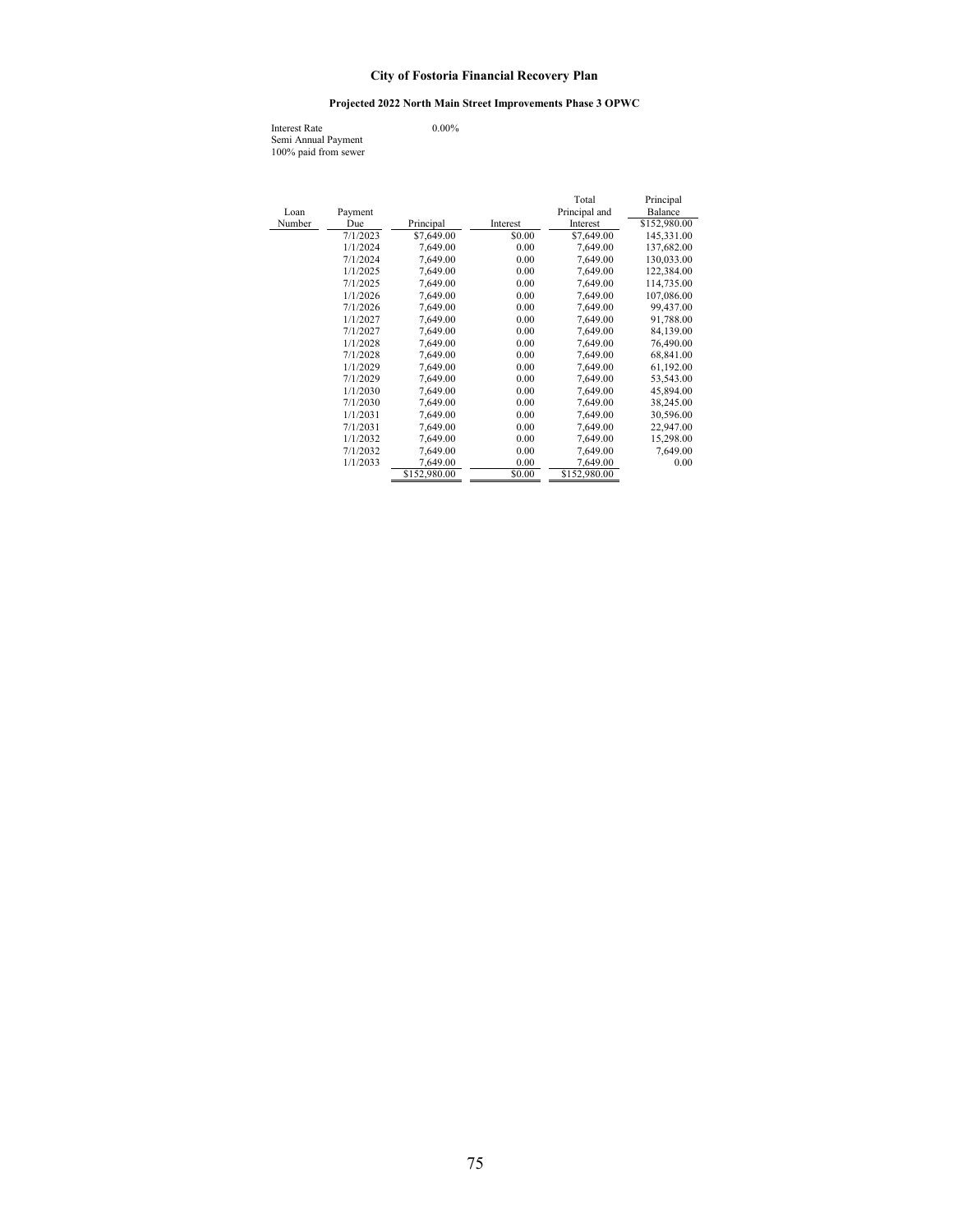# **Projected 2022 North Main Street Improvements Phase 2 OPWC**

Interest Rate 0.00% Semi Annual Payment 100% paid from storm water

|        |          |              |          | Total         | Principal    |
|--------|----------|--------------|----------|---------------|--------------|
| Loan   | Payment  |              |          | Principal and | Balance      |
| Number | Due      | Principal    | Interest | Interest      | \$242,000.00 |
|        | 7/1/2023 | \$12,100.00  | \$0.00   | \$12,100.00   | 229,900.00   |
|        | 1/1/2024 | 12,100.00    | 0.00     | 12,100.00     | 217,800.00   |
|        | 7/1/2024 | 12,100.00    | 0.00     | 12,100.00     | 205,700.00   |
|        | 1/1/2025 | 12,100.00    | 0.00     | 12,100.00     | 193,600.00   |
|        | 7/1/2025 | 12,100.00    | 0.00     | 12,100.00     | 181,500.00   |
|        | 1/1/2026 | 12.100.00    | 0.00     | 12,100.00     | 169,400.00   |
|        | 7/1/2026 | 12,100.00    | 0.00     | 12,100.00     | 157,300.00   |
|        | 1/1/2027 | 12.100.00    | 0.00     | 12,100.00     | 145,200.00   |
|        | 7/1/2027 | 12,100.00    | 0.00     | 12,100.00     | 133,100.00   |
|        | 1/1/2028 | 12,100.00    | 0.00     | 12,100.00     | 121,000.00   |
|        | 7/1/2028 | 12,100.00    | 0.00     | 12,100.00     | 108,900.00   |
|        | 1/1/2029 | 12,100.00    | 0.00     | 12,100.00     | 96,800.00    |
|        | 7/1/2029 | 12,100.00    | 0.00     | 12,100.00     | 84,700.00    |
|        | 1/1/2030 | 12,100.00    | 0.00     | 12,100.00     | 72,600.00    |
|        | 7/1/2030 | 12,100.00    | 0.00     | 12,100.00     | 60,500.00    |
|        | 1/1/2031 | 12.100.00    | 0.00     | 12,100.00     | 48,400.00    |
|        | 7/1/2031 | 12,100.00    | 0.00     | 12,100.00     | 36,300.00    |
|        | 1/1/2032 | 12.100.00    | 0.00     | 12,100.00     | 24,200.00    |
|        | 7/1/2032 | 12,100.00    | 0.00     | 12,100.00     | 12,100.00    |
|        | 1/1/2033 | 12,100.00    | 0.00     | 12,100.00     | 0.00         |
|        |          | \$242,000.00 | \$0.00   | \$242,000.00  |              |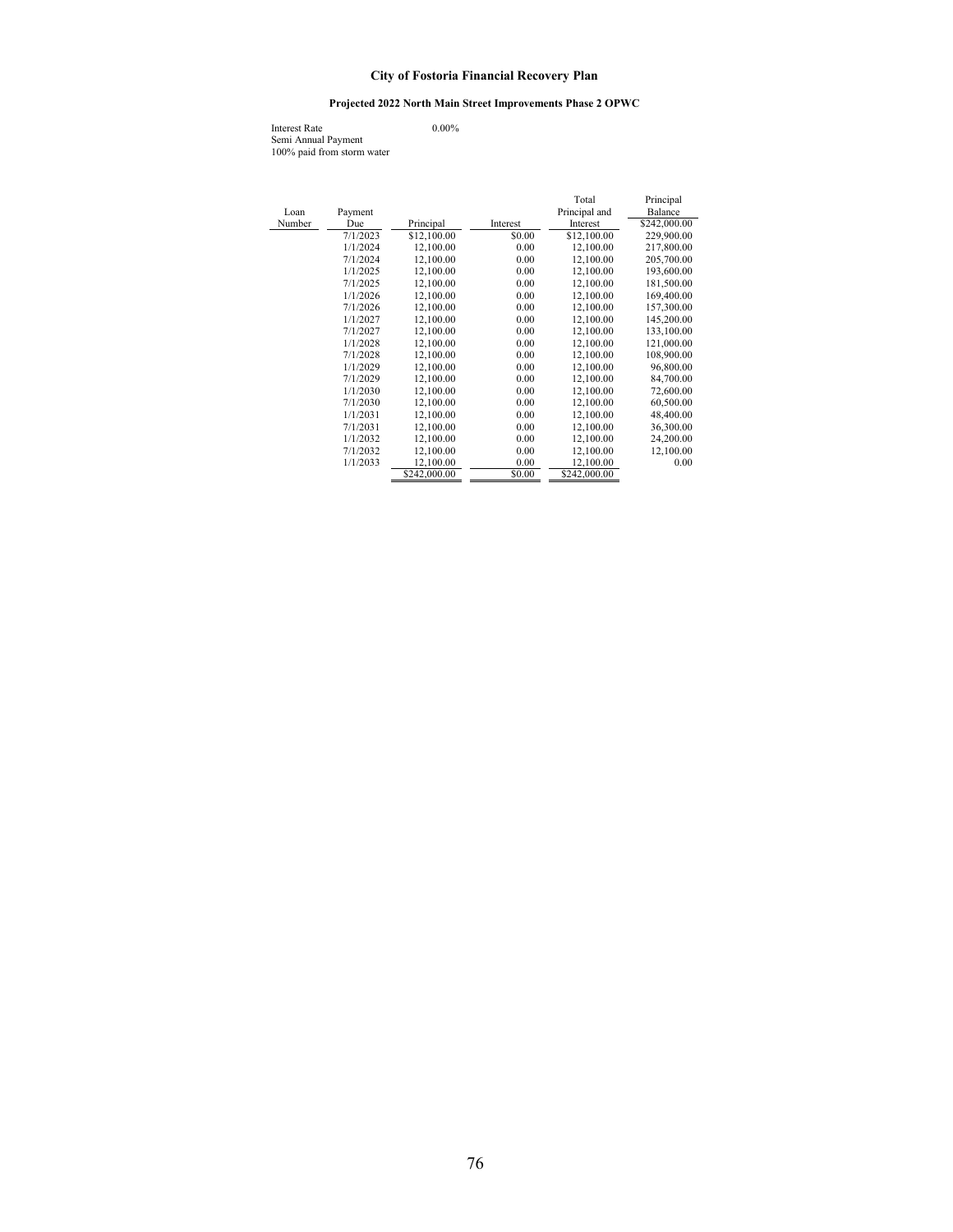# **2010 LTCP Sewer Cleaning/Televising OWDA**

Interest Rate 3.25% Semi Annual Payment \$50,574.42 Paid from 521 Storm Water Fund Issued in 2010

|        |          |              |              | Total         | Principal    |
|--------|----------|--------------|--------------|---------------|--------------|
| Loan   | Payment  |              |              | Principal and | Balance      |
| Number | Due      | Principal    | Interest     | Interest      | \$783,818.85 |
| 5702   | 1/1/2022 | 37,837.36    | 12,737.06    | 50,574.42     | 745,981.49   |
| 5702   | 7/1/2022 | 38,452.22    | 12.122.20    | 50,574.42     | 707,529.27   |
| 5702   | 1/1/2023 | 39,077.07    | 11,497.35    | 50,574.42     | 668,452.20   |
| 5702   | 7/1/2023 | 39,712.08    | 10,862.34    | 50,574.42     | 628,740.12   |
| 5702   | 1/1/2024 | 40,357.40    | 10,217.02    | 50,574.42     | 588,382.72   |
| 5702   | 7/1/2024 | 41.013.20    | 9.561.22     | 50,574.42     | 547,369.52   |
| 5702   | 1/1/2025 | 41,679.67    | 8,894.75     | 50,574.42     | 505,689.85   |
| 5702   | 7/1/2025 | 42,356.96    | 8,217.46     | 50,574.42     | 463,332.89   |
| 5702   | 1/1/2026 | 43,045.26    | 7,529.16     | 50,574.42     | 420,287.63   |
| 5702   | 7/1/2026 | 43,744.75    | 6,829.67     | 50,574.42     | 376,542.88   |
| 5702   | 1/1/2027 | 44,455.60    | 6,118.82     | 50,574.42     | 332,087.28   |
| 5702   | 7/1/2027 | 45,178.01    | 5,396.41     | 50,574.42     | 286,909.27   |
| 5702   | 1/1/2028 | 45,912.15    | 4,662.27     | 50,574.42     | 240,997.12   |
| 5702   | 7/1/2028 | 46,658.22    | 3,916.20     | 50,574.42     | 194,338.90   |
| 5702   | 1/1/2029 | 47,416.41    | 3,158.01     | 50,574.42     | 146,922.49   |
| 5702   | 7/1/2029 | 48.186.93    | 2.387.49     | 50,574.42     | 98,735.56    |
| 5702   | 1/1/2030 | 48,969.96    | 1,604.46     | 50,574.42     | 49,765.60    |
| 5702   | 7/1/2030 | 49,765.60    | 808.82       | 50,574.42     | 0.00         |
|        |          | \$783,818.85 | \$126,520.71 | \$910,339.56  |              |